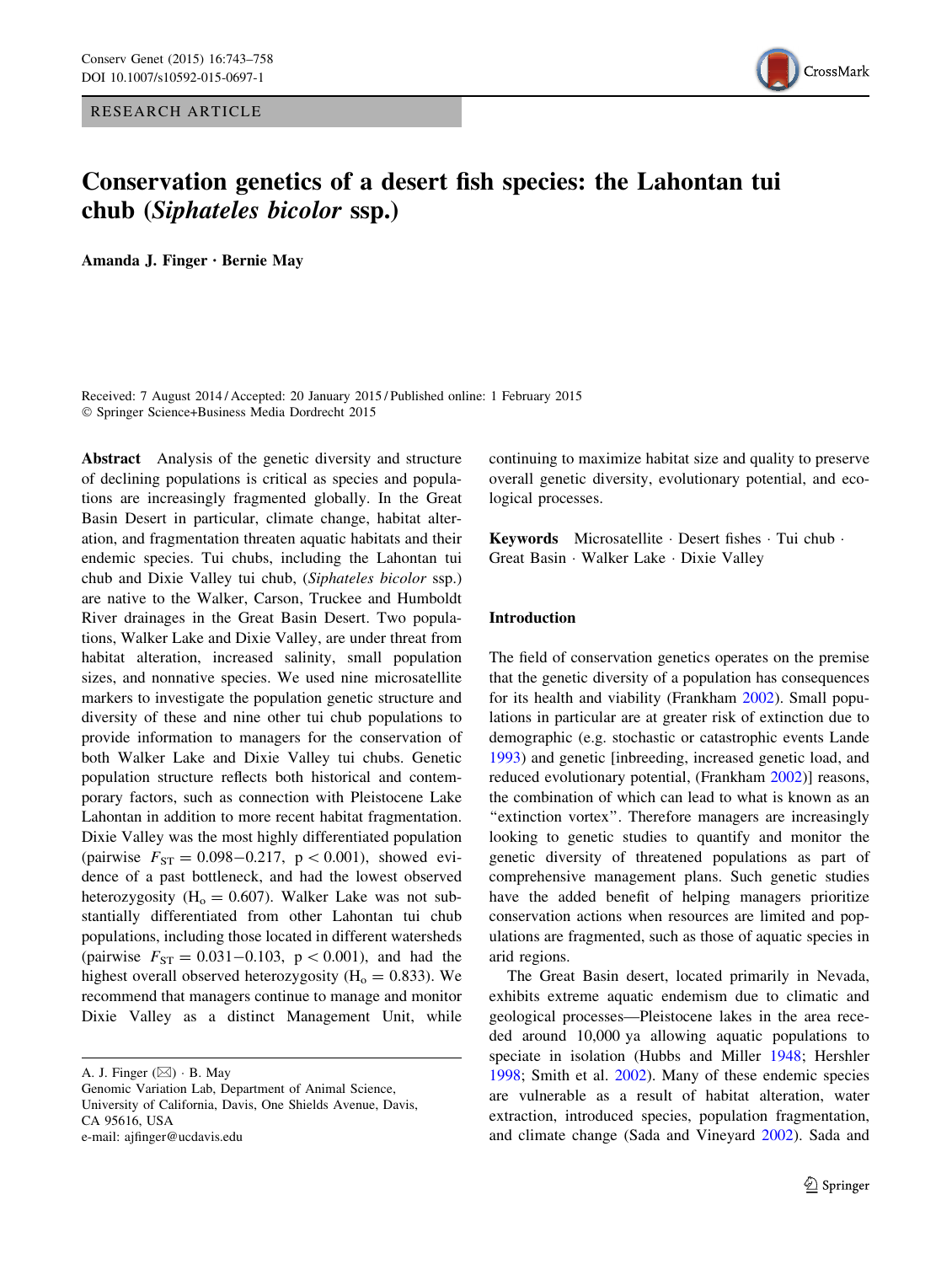Vineyard ([2002\)](#page-15-0) reviewed the status of aquatic taxa in 2002 and found sixteen to be extinct, 78 declining, and only 28 to be somewhat stable, yet still facing threats. Efforts to preserve this threatened biodiversity may necessitate management actions that benefit from conservation genetics research (e.g. Frankham et al. [2002](#page-14-0)). Such actions can include, but are not limited to, founding refuge populations, habitat restoration, reintroductions and translocations, designating Evolutionarily Significant (Moritz [1994\)](#page-14-0) or Management Units (Avise [2000](#page-13-0)), and genetic monitoring (e.g. Frankham et al. [2002](#page-14-0)).

The Lahontan tui chub (Siphateles bicolor obesa, S. b. pectinifer), and the closely related Dixie Valley tui chub (S. b. ssp.) are two Great Basin subspecies. Lahontan and Dixie Valley tui chubs are in the minnow family (Cyprinidae) and serve as a major prey item for native species such as migratory birds and the threatened native Lahontan cutthroat trout (Coffin and Cowan [1995](#page-13-0)). Tui chubs are typically abundant when found; archeological evidence suggests they were used as a food source for Native Americans (Raymond and Soble [1990](#page-15-0)). Like many desert fishes, tui chubs are adapted to harsh and variable environments due to their longevity (up to 35 years) and high fecundity. Tui chubs can mature at 2–3 years (Kucera [1978\)](#page-14-0) and produce as many as  $\sim$  70,000 eggs per year (Kimsey [1954](#page-14-0)). This life history enables them to survive unfavorable conditions and rapidly repopulate, much like the cui ui (Chasmistes cujus; Scoppetone et al. [1986\)](#page-15-0) and native fishes in the Colorado River (e.g. Garrigan et al. [2002\)](#page-14-0).

Two tui chub populations in particular, Walker Lake and Dixie Valley, are currently managed and monitored by Nevada Department of Wildlife (NDOW). Lahontan tui chubs in Walker Lake, one of the largest in both habitat area and historical census size, are threatened by upstream water extraction, which has dramatically increased salinity in the lake (Russell [1885](#page-15-0); Stockwell [1994;](#page-15-0) Lopes and Allender [2009\)](#page-14-0). Between 1882 and 2010, mostly as a result of upstream water diversions, the lake level dropped more than 150 ft and total dissolved salts have increased to 19,200 mg/L (Lopes and Allender [2009;](#page-14-0) NDOW [2011](#page-14-0)). This increase in salinity has extirpated all other fish species in the lake, leaving Lahontan tui chubs as the last selfsustaining fish species in the lake (NDOW [2011](#page-14-0)). The Dixie Valley tui chub, on the other hand, is endemic to Dixie Valley and restricted to a few small geothermal and cold springs on the Fallon Naval Air Station. Dixie Valley tui chubs are considered by some to be an un-described subspecies (Moyle [1995](#page-14-0)). Previous allozyme research (May [1999](#page-14-0)) and phylogenetic analysis using Cytochrome B (Harris [2000](#page-14-0)) found them to be genetically differentiated from Lahontan tui chubs, although geographically proximate locations such as Topaz Lake and Little Soda Lake

were not included in either analysis. Dixie Valley tui chub are listed as a category 2 species by the USFWS (USFWS [1985](#page-15-0)), and managed as a species of concern by NDOW. Threats include introduced species, habitat alteration, small population size, and current and proposed geothermal power plant operations that may alter spring hydrology (Kris Urqhart, NDOW, personal communication).

For conservation of both Dixie Valley and Walker Lake tui chub populations, it is important to understand levels of differentiation between these and other populations in the Lahontan basin. Many of these populations are fragmented, recipients of conspecific translocations, or of unknown origin. In the event of further declines or increased threats, refuge populations of Walker Lake or Dixie Valley tui chubs can be founded as a source of backup genetic material if future augmentation or reintroductions are deemed necessary. Alternatively, if Walker Lake or Dixie Valley is extirpated, managers may introduce fish from genetically similar populations for reintroduction or restoration. By estimating population structure, estimating effective population size  $(N_e)$ , and assessing overall genetic diversity, managers can identify suitable populations for reintroductions and use the information for future genetic monitoring (Schwartz et al. [2007](#page-15-0)).

The objectives of this genetic study are to (1) use microsatellite data to assess population genetic structure of Lahontan and Dixie Valley tui chubs; and (2) assess genetic diversity, test for genetic bottlenecks, and estimate effective population size  $N_e$  of eleven Lahontan and Dixie Valley tui chub populations, and (3) discuss the conservation implications of our findings.

# Methods

# Sample collection

Between 10 and 50 individual Lahontan and Dixie Valley tui chub samples were collected from each of eleven locations: Topaz Lake, NV (TPZ), Spooner Lake, NV (SPN), Little Soda Lake, NV (LSL), Stillwater National Wildlife Refuge, NV (STW), Tahoe Keys, CA (TKS), Pyramid Lake, NV (PYR), East Fork Walker River, CA (EWR), South Fork Reservoir, NV (Humboldt River; SFH), Twin Lakes, CA (TWN), Walker Lake, NV (WLK), and Casey Pond, Dixie Valley, NV (DXV; Table [1](#page-2-0); Fig. [1](#page-2-0)). These locations are in or are adjacent to the Walker, Carson, Humboldt, or Truckee River drainages. Each sample consists of a single  $1 \text{ mm}^2$  pelvic fin clip placed in a coin envelope and dried for storage. Whole genomic DNA was extracted using the Promega Wizard SV 96 Genomic DNA Purification System (Promega Corporation, Madison, WI).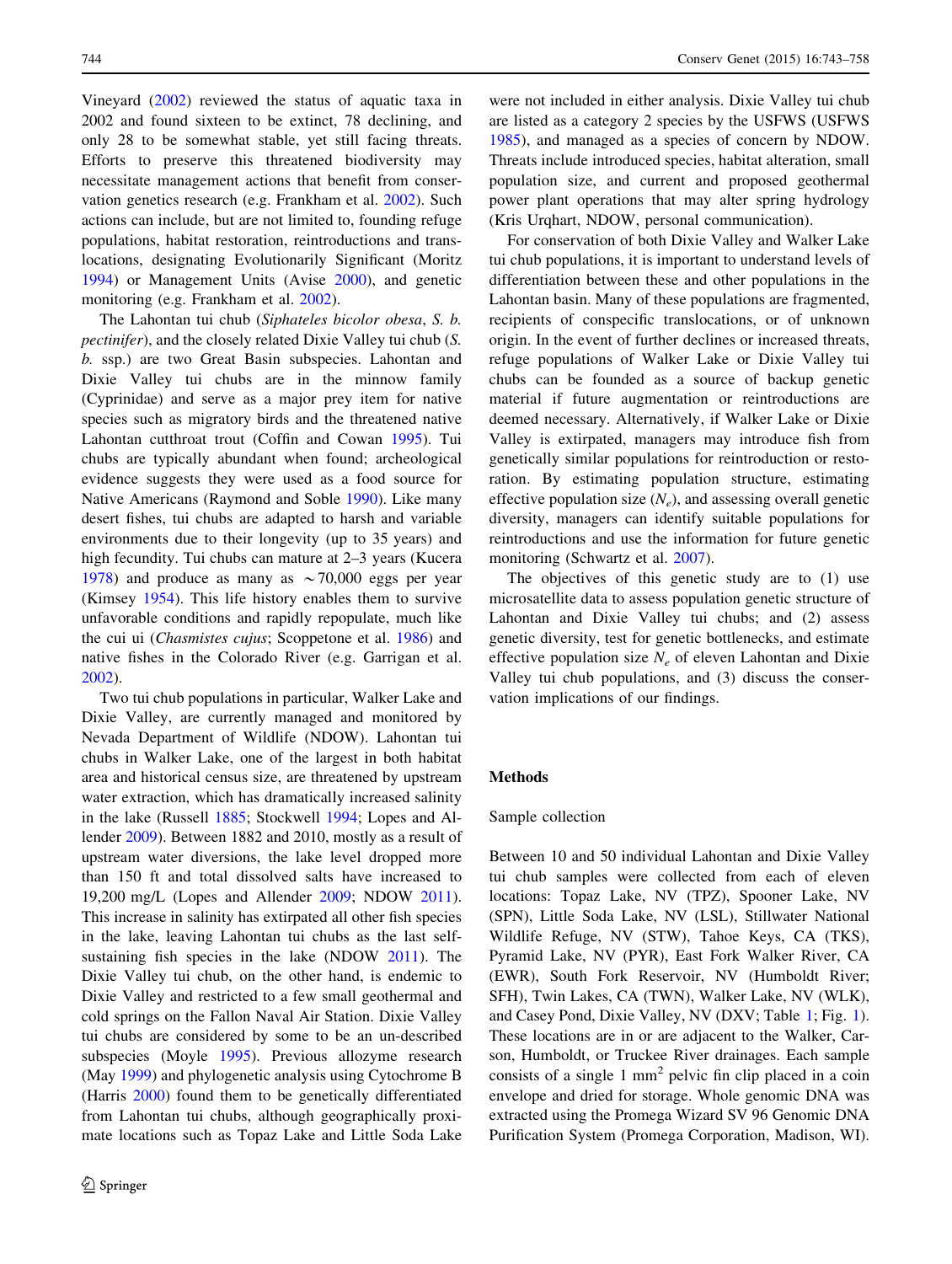| Location                                   | Code       | N  | Stocking history                                                                                                                       | Year |
|--------------------------------------------|------------|----|----------------------------------------------------------------------------------------------------------------------------------------|------|
| Topaz Lake, NV                             | TPZ        | 49 | Formerly Alkali Lake; connected to the West Fork Walker<br>River through a diversion ditch in 1922                                     | 2006 |
| Little Soda Lake, NV                       | LSL        | 50 | Originally stocked in 1931; source is unknown<br>(Kim Tisdale, personal communication)                                                 | 2006 |
| Spooner Lake, NV                           | <b>SPN</b> | 48 | No recorded stocking                                                                                                                   | 2008 |
| Tahoe Keys, CA                             | TKS        | 10 | No recorded stocking                                                                                                                   | 2007 |
| Pyramid Lake, NV                           | <b>PYR</b> | 33 | No recorded stocking                                                                                                                   | 2008 |
| Twin Lakes, CA                             | TWN        | 15 | No recorded stocking                                                                                                                   | 2008 |
| Walker Lake, NV                            | <b>WLK</b> | 50 | No recorded stocking                                                                                                                   | 2007 |
| Stillwater National Wildlife<br>Refuge, NV | <b>STW</b> | 32 | Fisheries inventory records indicate fish were present and common;<br>later stocked with fish from Sleep Mine Wetlands and Walker Lake | 2007 |
| Dixie Valley (Casey Pond), NV              | <b>DXV</b> | 17 | No recorded stocking                                                                                                                   | 1998 |
| East Fork Walker River, CA                 | EWR        | 20 | No recorded stocking                                                                                                                   | 1997 |
| South Fork Reservoir, NV                   | <b>SFH</b> | 24 | No recorded stocking                                                                                                                   | 2007 |

<span id="page-2-0"></span>Table 1 List of sample locations, location code, number of samples (N) analyzed, known stocking history, and year collected for all samples analyzed

Fig. 1 Map of sample locations where Lahontan and Dixie Valley tui chubs were collected. Location codes are listed in Table 1. Gray shading indicates maximum area of Lake Lahontan during the late Pleistocene (Max Pleistocene). Stippled shading indicates other potential Pleistocene connections (Add. Pleistocene). Pleistocene Lake Lahontan layer taken from USGS ([http://](http://pubs.usgs.gov/mf/1999/mf-2323/) [pubs.usgs.gov/mf/1999/mf-](http://pubs.usgs.gov/mf/1999/mf-2323/)[2323/](http://pubs.usgs.gov/mf/1999/mf-2323/))



## Microsatellite genotyping

Samples were genotyped at five microsatellite loci from [Meredith and May [\(2002](#page-14-0)); Gbi-G13, Gbi-G38, Gbi-G39, Gbi-G79 and Gbi-G87)] and four from [Baerwald and May [\(2004](#page-13-0)); Cyp-G3, Cyp-G41, Cyp-G47, and Cyp-G48]. PCR reactions were conducted under conditions from (Chen [2013](#page-13-0)) and electrophoresed on an ABI 3730XL capillary electrophoresis instrument (Applied Biosystems, Carlsbad, California) after a 1:5 dilution with water. Peaks were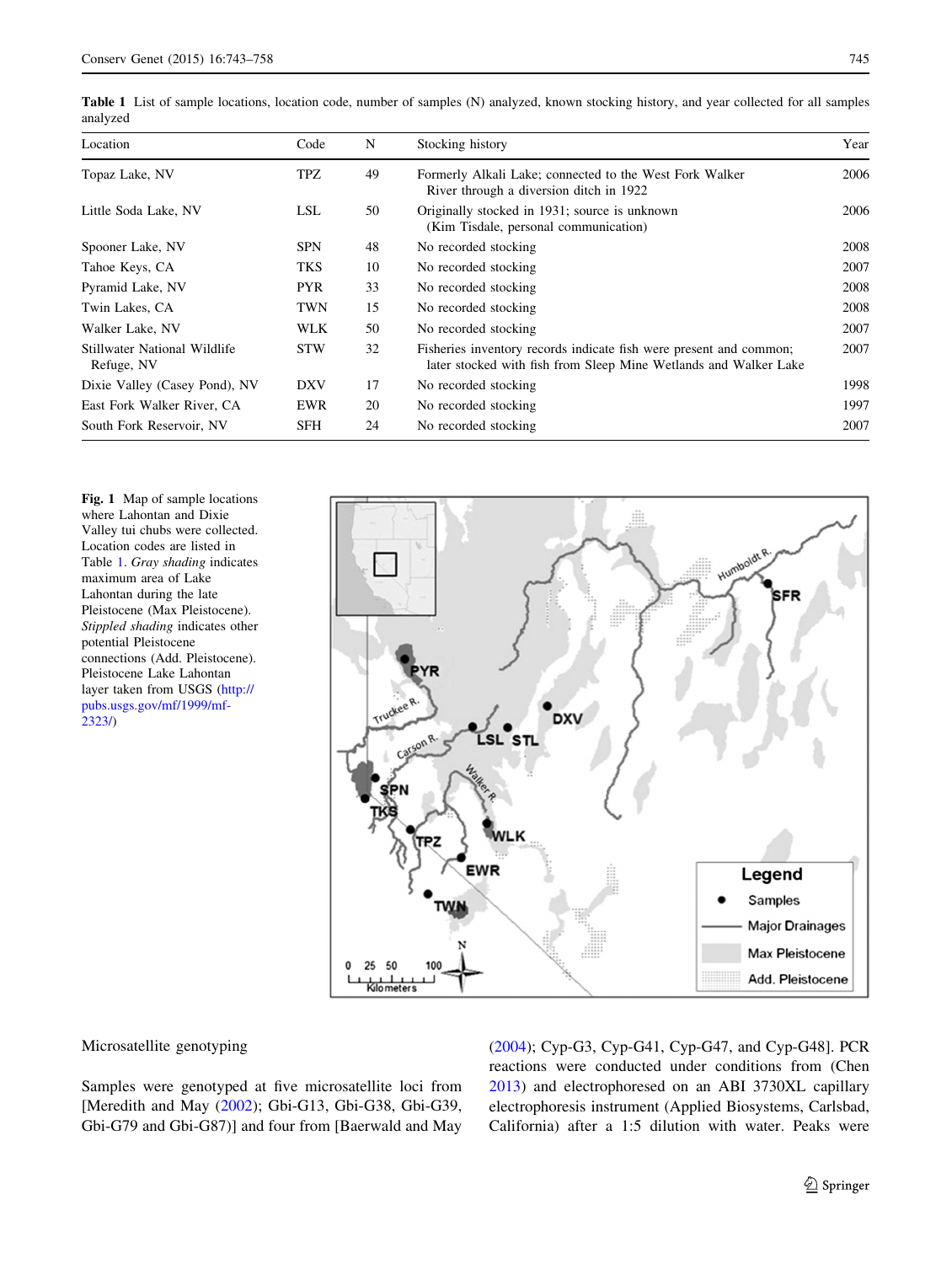scored using GeneMapper software (Applied Biosystems). We used the software MICRO-CHECKER 2.2.3 (Van Oosterhout et al. [2004\)](#page-15-0) to detect and correct any unusual values in the data set and to look for significant homozygote excess that might indicate the presence of null alleles.

## Population structure

Pairwise  $F_{ST}$  values, a measure of the proportion of genetic diversity due to allele frequency differences among populations, were calculated with the software package Arlequin version 3.5 (Excoffier and Lischer [2010](#page-14-0)), using the option of exact tests of population differentiation. Significance of each pairwise  $F_{ST}$  value was calculated in Arlequin using 5,000 bootstrap permutations. We used SPAGeDi v1.4 (Hardy and Vekemans [2002\)](#page-14-0) to calculate  $R_{ST}$  and its significance, and to test for significant difference between pairwise  $F_{ST}$  and  $R_{ST}$  values using 5,000 iterations of the allelic identity permutation test (Hardy et al.  $2003$ ).  $R_{ST}$  is a measure of global variance in allele size, rather than allele identity, as in  $F_{ST}$ . When  $R_{ST} = F_{ST}$ , one can assume that genetic differentiation is largely caused by genetic drift, rather than stepwise mutations (Hardy et al. [2003\)](#page-14-0). We applied a sequential Bonferroni correction ( $\alpha = 0.05$ ) to comparisons between  $F_{ST}$  and  $R_{ST}$  to correct for multiple tests.

To determine the optimal number of genetic clusters  $(K)$  and to assign individuals to specific genetic clusters, we used STRUCTURE 2.3.3 (Pritchard et al. [2000](#page-14-0)). We performed three independent runs of  $K = 1-11$ , each with a burn-in period of 100,000 and 1,000,000 MCMC repetitions. We assumed no prior information, admixture, and correlated allele frequencies (Falush et al. [2003\)](#page-14-0). We used STRUCTURE HARVESTER (Earl and vonHoldt [2012](#page-13-0)) to implement the DeltaK method (Evanno et al. [2005\)](#page-14-0) to determine the optimal  $K$ . The three  $STRUCTURE$  outputs for each K (total N outputs  $=$  33) were compiled with the software CLUMPP (Jakobsson and Rosenberg [2007](#page-14-0)) using the Greedy K algorithm (described in Jakobsson and Rosenberg [2007](#page-14-0)). CLUMPP aligns multiple replicate analyses of the same data set and creates an infile for the software *DISTRUCT* (Rosenberg [2004\)](#page-15-0). *DISTRUCT* was used to create a graphical representation of the mean STRUCTURE outputs for a chosen K. We used GENETIX (Belkhir et al. [2003](#page-13-0)) to perform a factorial correspondence analysis (FCA) to visually depict the genetic relationships between individuals and populations and confirm STRUCTURE results.

## Genetic diversity

The scoring of private alleles, calculations of allelic frequencies, observed heterozygosity  $(H_0)$ , expected heterozygosity  $(H_e)$  were calculated in GDA (Lewis and Zaykin [2001\)](#page-14-0). Deviations from Hardy–Weinberg equilibrium (HWE) and detection of linkage disequilibrium (LD) were calculated using Genepop ver. 4.0 (Raymond and Rousset [1995](#page-14-0)). A sequential Bonferonni correction  $(\alpha = 0.05)$  was applied to determine the significance of multiple tests in LD and HWE calculations (Rice [1989](#page-15-0)). We used the software program HP-Rare (Kalinowski  $2005b$ ) to calculate allelic richness  $(A<sub>r</sub>)$ , a measure of genetic diversity, and private allelic richness  $(A_P)$ , a measure of genetic distinctiveness using rarefaction to correct for sample size (Kalinowski  $2004$ ).  $F_{1S}$  values and their significance ( $\alpha = 0.05$ ) were calculated using the software program SPAGeDi v1.4 (Hardy and Vekemans [2002](#page-14-0)) with 5,000 permutations.

## Population bottlenecks and effective population size

We used two methods to estimate genetic bottlenecks. First, to detect the probability of a more recent population bottleneck (between 0.8 and 4.0  $N_e$  generations ago) we used the software program Bottleneck 1.2.02 (Piry et al. [1999](#page-14-0)), which uses simulations to determine if the population of interest has an excess of heterozygosity greater than expected at mutation-drift equilibrium, an indication of a genetic bottleneck (Cornuet and Luikart [1996\)](#page-13-0). For this test we conducted the Wilcoxan sign-rank test over 5,000 iterations for two mutation models: the stepwise mutation model (SMM) and the two-phase model (TPM; Di Rienzo et al. [1994\)](#page-13-0). TPM parameters were 12 % variance in nonstepwise mutations, 95 % stepwise and 5 % non-stepwise mutations (Estoup and Cornuet [1999;](#page-14-0) Spencer et al. [2000](#page-15-0)). The most likely mutation model is likely somewhere between the two models (Di Rienzo et al. [1994](#page-13-0)). The second bottleneck test is the M-ratio test, which calculates the ratio " $M$ " of number of alleles (k)/allele size range (r). Populations where  $M$  is smaller than expected are likely to have undergone a severe genetic bottleneck (Garza and Williamson  $2001$ ). *M* was calculated in M p val [\(http://](http://swfsc.noaa.gov/textblock.aspx?Division=FED&id=3298) [swfsc.noaa.gov/textblock.aspx?Division=FED&id=3298](http://swfsc.noaa.gov/textblock.aspx?Division=FED&id=3298)), using the following parameters: proportion of one-step mutations  $(p_s) = 0.9$ , average size of non-one-step mutations (delta<sub>g</sub>) = 3.5, and  $\ominus$  = 10. The  $\ominus$  parameter is calculated with the equation  $\Theta = 4N \epsilon \mu$ , where  $\mu$ is  $= 5.0 \times 10^{-4}$  mutations/locus/generation (Estoup and Angers [1998](#page-13-0)). To determine the sensitivity of  $M$  to changes in  $\ominus$ , we calculated M varying  $\ominus$  from 0.1 to 20, corresponding with  $N_e$  values of 50–10,000. M was compared to the critical  $M(M_c)$  calculated in Mcrit ([http://swfsc.noaa.](http://swfsc.noaa.gov/textblock.aspx?Division=FED&id=3298) [gov/textblock.aspx?Division=FED&id=3298\)](http://swfsc.noaa.gov/textblock.aspx?Division=FED&id=3298), where 95 % of 10,000 simulations have  $M > M_c$ . M<sub>c</sub> parameters were  $p_s = 0.9$ , delta<sub>g</sub> = 3.5, and  $\ominus = 10$ . As with calculating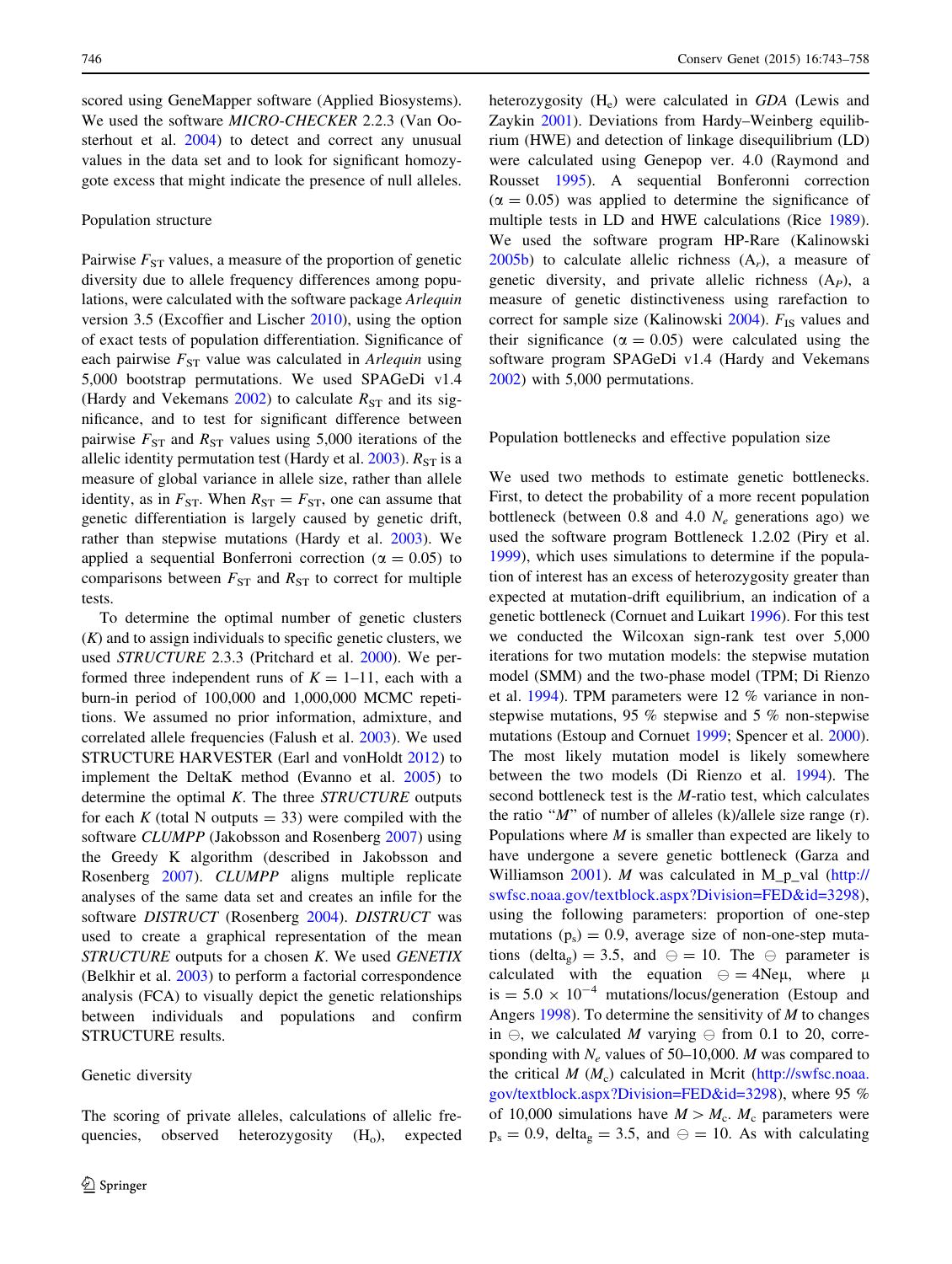M, we varied  $\ominus$  from 0.1 to 20 to determine sensitivity of  $M_c$  to changes in  $\ominus$ .

To estimate the  $N_e$  of individual sample locations, we used the corrected linkage disequilibrium method (Waples and Do [2008\)](#page-15-0) implemented in NeEstimator (Do et al. [2014\)](#page-13-0), using a  $P_{\text{crit}} = 0.02$  for populations where  $N > 25$ samples and  $P_{\text{crit}} = 0.03$  where  $N \le 25$  individuals. The assumptions of this method include random mating, isolation, selective neutrality of the markers used, no genetic structure within the population, and discrete generations. Do et al. [\(2014](#page-13-0)) performed simulations and found that the linkage disequilibrium method performed better than both the molecular coancestry method (Zhdanova and Pudovkin [2008](#page-15-0)) and the heterozygote excess method (Nomura [2008\)](#page-14-0).

# Results

One test in MICRO-CHECKER detected possible null alleles ( $p \lt 0.01$ ) at Gbi-G87 in Twin Lakes. Out of 432 tests for HWE, 12 were significant after a sequential Bonferroni correction ( $p < 0.05$ ). There is no consistent pattern across populations or loci for significant Hardy– Weinberg disequilibrium, so no loci were dropped. For LD in individual populations, after a sequential Bonferroni correction, there were 26 significant tests out of 550, but no significant LD tests across all loci and all populations. See Appendix I for allele frequencies in each sampling location.

#### Population structure

Computed pairwise  $F_{ST}$  values ranged from 0.024 to 0.217 (Table 2). All  $F_{ST}$  values were statistically significant (p < 0.001). The lowest pairwise  $F_{ST}$  value was between Pyramid Lake and Tahoe Keys, which were once connected by the now dammed Truckee River. The highest pairwise  $F_{ST}$  values were between Dixie Valley and other populations, and the lowest were between Walker Lake or Pyramid Lake and all other populations (Table 2). Pairwise  $R_{ST}$  values ranged from  $-0.025$  to 0.175. No  $R_{ST}$  values were significantly greater than  $F_{ST}$  values after a Bonferroni correction.

The optimal K-value for the STRUCTURE analysis based on the Evanno et al.  $(2005)$  $(2005)$  method is  $K = 3$ , with additional substructure at  $K = 8$  (see Fig. [2](#page-5-0) for plot of DeltaK). When  $K = 3$ , the main cluster includes Topaz Lake, Tahoe Keys, Pyramid Lake, Twin Lakes, Walker Lake, Stillwater, East Walker River, and South Fork Humboldt. The second cluster includes Little Soda Lake and Dixie valley, and Spooner Lake forms its own cluster (Fig. [3\)](#page-5-0). When  $K = 8$ , additional substructure is evident, with seven locations forming distinct clusters (Topaz Lake, Little Soda Lake, Spooner Lake, Stillwater, Dixie Valley, East Walker River, and South Fork Humboldt). The eighth genetic cluster is comprised of Tahoe Keys, Pyramid Lake, Twin Lakes and Walker Lake (Fig. [4\)](#page-6-0). The FCA analysis supports the STRUCTURE analysis where  $K = 3$ ; Walker Lake, Tahoe Keys, Twin Lakes, Pyramid Lake, Topaz Lake, Stillwater National Wildlife Refuge, East Walker River and South Fork Reservoir form an overlapping

**Table 2** Pairwise  $F_{ST}$  below the diagonal, and  $R_{ST}$  values above the diagonal, calculated with nine microsatellite loci.  $F_{ST}$  values in bold are significant ( $p < 0.001$ ).  $R_{ST}$  values in bold are significant after a sequential Bonferroni correction ( $p < 0.05$ ).  $R_{ST}$  values in italics are

significantly greater than  $F_{ST}$  values before a Bonferroni correction. No  $R_{ST}$  values were significantly greater than  $F_{ST}$  values after a Bonferroni correction

| Location   | TPZ                      | LSL   | <b>SPN</b> | <b>TKS</b>               | <b>PYR</b>               | <b>TWN</b> | <b>WLK</b> | <b>STW</b>               | <b>DXV</b>               | EWR      | <b>SFH</b>               |
|------------|--------------------------|-------|------------|--------------------------|--------------------------|------------|------------|--------------------------|--------------------------|----------|--------------------------|
| TPZ        | $\overline{\phantom{0}}$ | 0.042 | 0.072      | 0.045                    | 0.084                    | 0.060      | 0.085      | 0.081                    | 0.115                    | 0.022    | 0.050                    |
| <b>LSL</b> | 0.080                    | -     | 0.170      | 0.119                    | 0.057                    | 0.115      | 0.053      | 0.090                    | 0.175                    | 0.051    | 0.149                    |
| <b>SPN</b> | 0.082                    | 0.141 | -          | $-0.025$                 | 0.164                    | 0.071      | 0.135      | 0.094                    | 0.151                    | 0.069    | 0.095                    |
| TKS        | 0.151                    | 0.193 | 0.063      | $\overline{\phantom{0}}$ | 0.140                    | 0.032      | 0.103      | 0.079                    | 0.154                    | 0.009    | 0.080                    |
| <b>PYR</b> | 0.116                    | 0.177 | 0.070      | 0.024                    | $\overline{\phantom{0}}$ | 0.084      | 0.010      | 0.041                    | 0.090                    | 0.054    | 0.134                    |
| <b>TWN</b> | 0.070                    | 0.133 | 0.079      | 0.075                    | 0.062                    | -          | 0.062      | 0.089                    | 0.160                    | $-0.011$ | 0.082                    |
| <b>WLK</b> | 0.031                    | 0.079 | 0.054      | 0.059                    | 0.044                    | 0.040      | $-$        | 0.033                    | 0.090                    | 0.053    | 0.146                    |
| <b>STW</b> | 0.065                    | 0.116 | 0.067      | 0.095                    | 0.081                    | 0.088      | 0.038      | $\overline{\phantom{0}}$ | 0.070                    | 0.074    | 0.167                    |
| <b>DXV</b> | 0.098                    | 0.120 | 0.149      | 0.217                    | 0.202                    | 0.174      | 0.103      | 0.164                    | $\overline{\phantom{0}}$ | 0.146    | 0.166                    |
| <b>EWR</b> | 0.051                    | 0.099 | 0.122      | 0.144                    | 0.126                    | 0.038      | 0.042      | 0.093                    | 0.157                    |          | 0.049                    |
| <b>SFH</b> | 0.056                    | 0.138 | 0.059      | 0.083                    | 0.058                    | 0.071      | 0.038      | 0.048                    | 0.151                    | 0.095    | $\overline{\phantom{0}}$ |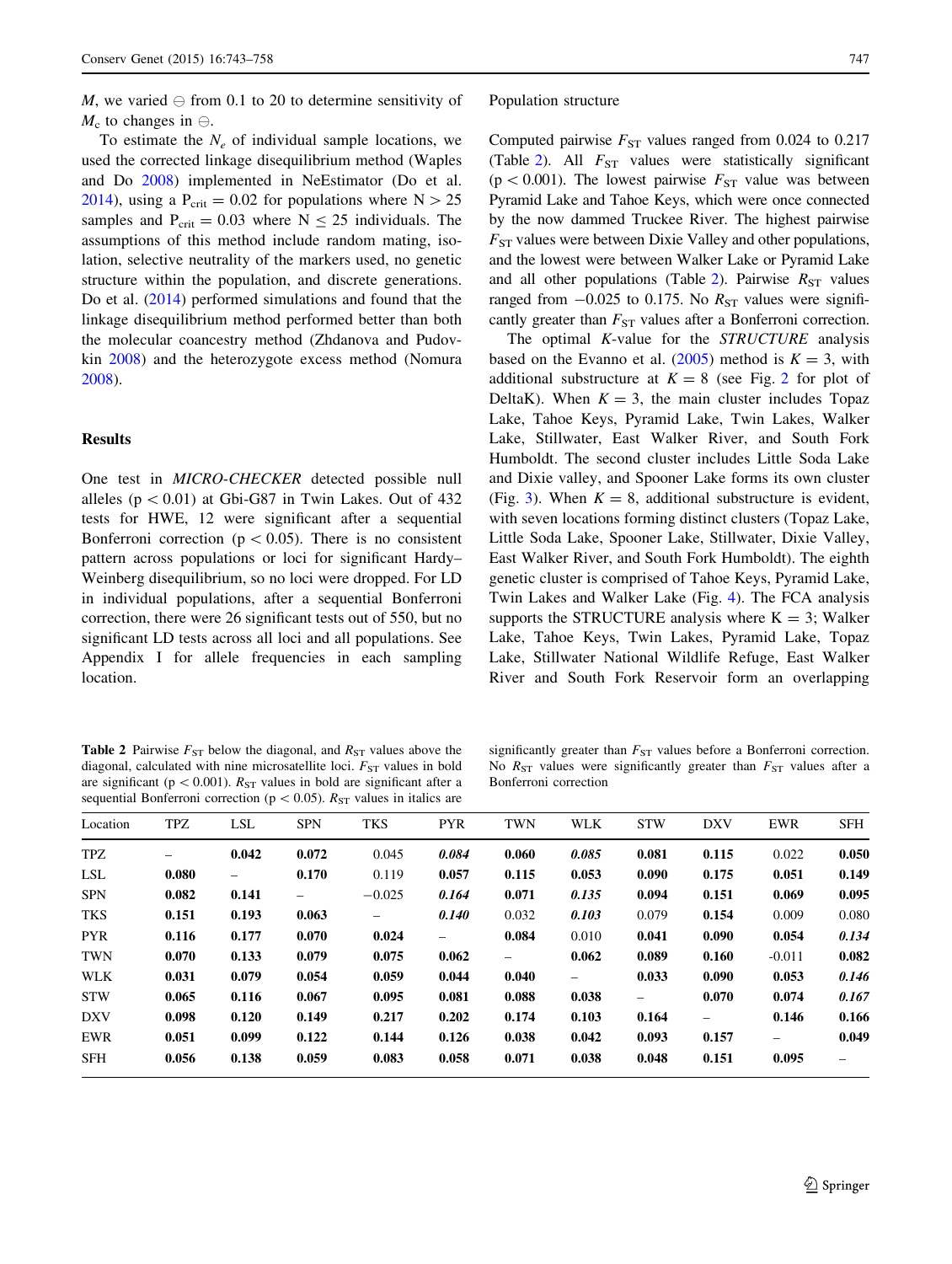<span id="page-5-0"></span>

Fig. 2 Plot of DeltaK (Evanno et al. [2005](#page-14-0)) produced in STRUC-TURE HARVESTER (Earl and vonHoldt [2012\)](#page-13-0) showing optimal STRUCTURE  $K = 3$ , with additional substructure at  $K = 8$ 

cluster. Spooner Lake forms a distinct cluster, and Little Soda Lake and Dixie Valley form an overlapping cluster (Fig. [5](#page-6-0)).

STRUCTURE results, the FCA analysis, and low to moderate pairwise  $F_{ST}$  values indicate that there is a single main overlapping cluster (hereafter Walker-Pyramid cluster) the core of which consists of Tahoe Keys, Pyramid Lake, Walker Lake, and Twin Lakes. East Walker River, Topaz, South Fork Humboldt, and Stillwater NWR are differentiated from this core when substructure is examined, but group with it when  $K = 3$ .

## Population genetic diversity

The average number of alleles per locus  $(N_A)$  ranged from 5.44 to 17.11 (Table [3](#page-6-0)).  $H_0$  values ranged from 0.607 to 0.8[3](#page-6-0)3, and  $H_e$  values ranged from 0.623 to 0.831 (Table 3). Walker Lake had the most private alleles  $(N = 16)$ , while several populations had only one private allele.  $A_r$  and  $A_p$ were calculated with a minimum number of genes  $N = 10$ , the smallest sample size included in the analysis;  $A_r$  varied

from 3.80 to 6.22. Walker Lake had the highest private allelic richness ( $A_P = 0.730$ ), and Twin Lakes had the lowest ( $A_P = 0.160$ ) (Table [3\)](#page-6-0).  $F_{IS}$  values ranged from  $-0.011$  to 0.124, three of which were significant (p  $< 0.05$ ).

Population bottlenecks and effective population size

Only Spooner Lake showed evidence of a population bottleneck using the H<sub>k</sub> test (TPM,  $p = 0.082$ ). The *M*-ratio test also showed evidence of a more severe bottleneck in Spooner Lake, Dixie Valley, and Tahoe Keys (Table [4\)](#page-7-0).  $N_e$ values ranged from 35.9 to  $\infty$ , and had wide confidence intervals, often with  $\infty$  as an upper limit (Table [3](#page-6-0)).

## Discussion

In this study we analyzed the population genetic structure and diversity of 11 tui chub populations to measure the genetic distinctiveness of two populations of concern: Walker Lake and Dixie Valley. This analysis provides genetic data in the event of future monitoring, and can be used to recommend source populations for reintroduction in the event of extirpation of the Walker Lake or Dixie Valley populations of tui chubs.

## Genetic structure

Both contemporary and historical factors, as well as relative habitat size and isolation have contributed to the population genetic structure of Lahontan-Dixie tui chubs today. All of the populations analyzed here were once connected by Lake Lahontan. At its last highstand 14,500–13,000 ya, Lake Lahontan covered much of Northwestern Nevada and collected waters from the Truckee, Carson, Walker, Humboldt, Susan and Quinn rivers (Benson [1991\)](#page-13-0). At this time, the fish populations in these watersheds were connected, allowing gene flow. When Lake Lahontan receded, gene flow was restricted to connected inundated areas. Though Lake Lahontan has receded since  $\sim$  13,000 ya, flood events may have



Fig. 3 STRUCTURE output with  $K = 3$  showing population substructure among 11 sample locations. Blue cluster consists of Topaz Lake, Tahoe Keys, Pyramid Lake, Twin Lakes, Walker Lake,

Stillwater, East Walker River and South Fork Humboldt. Yellow cluster is Little Soda Lake and Dixie valley, and the orange cluster is Spooner Lake. (Color figure online)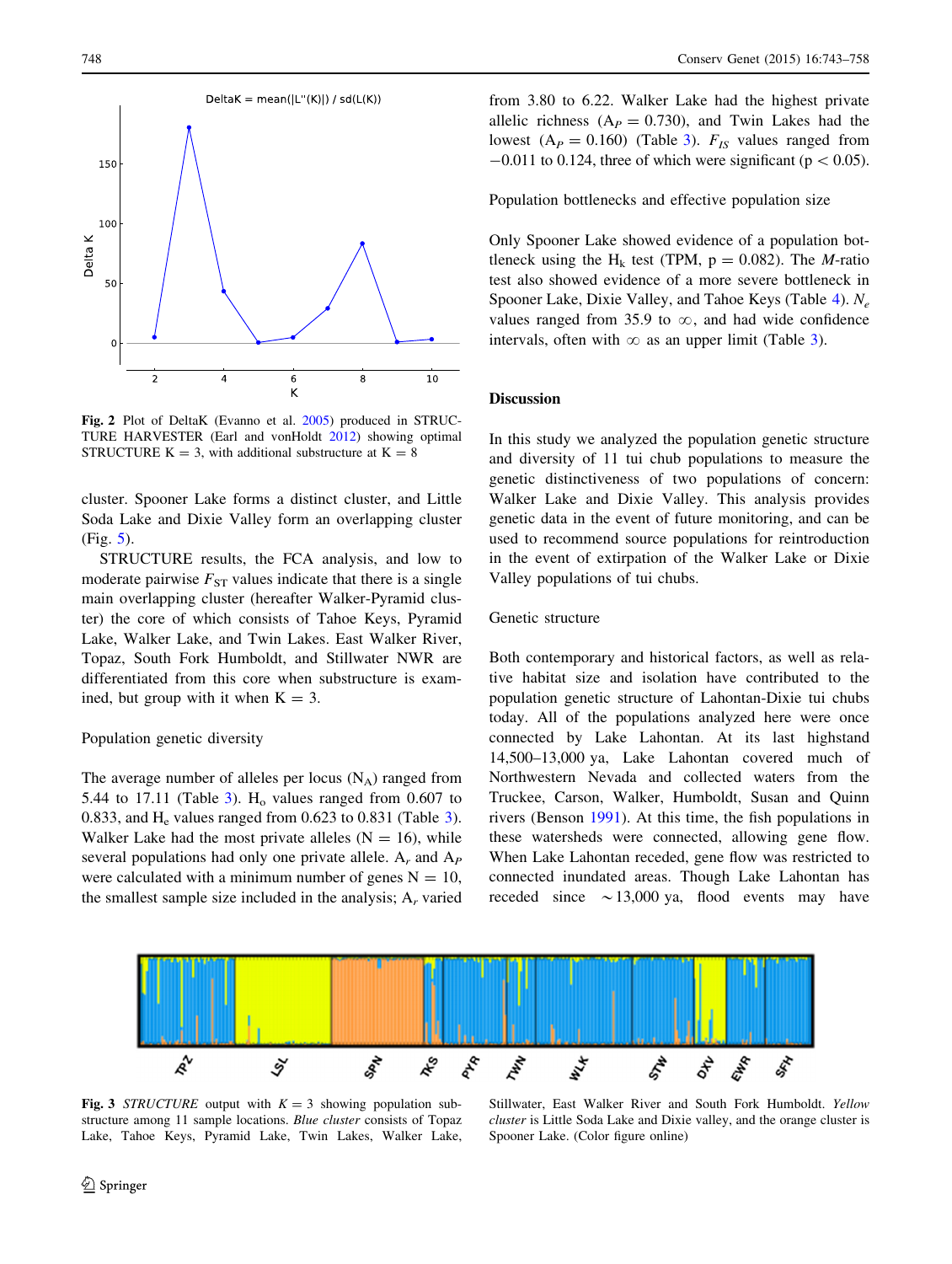sampled locations

<span id="page-6-0"></span>

Fig. 4 STRUCTURE output with  $K = 8$  showing population substructure among 11 sample locations. Topaz Lake, Little Soda Lake, Spooner Lake, Stillwater, Dixie Valley, East Walker River, and South Fork Humboldt form independent clusters, while Tahoe Keys, Pyramid Lake, Twin Lakes and Walker Lake form a cluster



Axis 1 (2.21%)

**Table 3** Sample location, expected  $(H_e)$  and observed  $(H_o)$  heterozygosity, inbreeding coefficient  $(F_{IS})$ , average number of alleles across loci  $(N_A)$ , and number of private alleles  $(N_P)$ , Allelic richness

 $(A_r)$  and private allelic richness  $(A_p)$ , and effective population size (NeLD) with 95 % confidence intervals (CI) after jackknifing over loci.  $F_{IS}$  values in bold are significant

| Location   | N  | $H_e$ | $H_{o}$ | $F_{\rm IS}$ | $N_A$ | $A_r$ | $N_{\rm P}$ | $A_P$ | $N_{eLD}$ (CI)                 |
|------------|----|-------|---------|--------------|-------|-------|-------------|-------|--------------------------------|
| <b>TPZ</b> | 49 | 0.787 | 0.796   | $-0.011$     | 13.89 | 5.86  | 9           | 0.41  | $3,013.3$ $(365.8-\infty)$     |
| <b>LSL</b> | 50 | 0.670 | 0.622   | 0.072        | 7.33  | 4.24  | 2           | 0.25  | 239.8 $(102.1-\infty)$         |
| <b>SPN</b> | 48 | 0.772 | 0.758   | 0.019        | 8.78  | 4.78  | 5           | 0.55  | $160.2 - (63.5 - \infty)$      |
| <b>TKS</b> | 10 | 0.760 | 0.715   | 0.061        | 6.78  | 5.37  |             | 0.42  | $\infty$ (8.6– $\infty$ )*     |
| <b>PYR</b> | 33 | 0.815 | 0.716   | 0.124        | 13.33 | 6.10  | 4           | 0.47  | 344.8 $(51.9-\infty)$          |
| <b>TWN</b> | 15 | 0.774 | 0.698   | 0.102        | 8.44  | 5.15  |             | 0.16  | $\infty$ $(\infty - \infty)^a$ |
| <b>WLK</b> | 50 | 0.831 | 0.833   | $-0.002$     | 17.11 | 6.22  | 16          | 0.73  | $\infty$ (414.1- $\infty$ )    |
| <b>STW</b> | 32 | 0.796 | 0.804   | $-0.010$     | 10.44 | 5.38  | 3           | 0.45  | 133.1 $(61.9-\infty)$          |
| <b>DXV</b> | 17 | 0.623 | 0.607   | 0.027        | 5.44  | 3.80  | 2           | 0.31  | $26.7$ $(13.0 - 128.1)^a$      |
| <b>EWR</b> | 20 | 0.725 | 0.678   | 0.067        | 8.33  | 4.92  |             | 0.23  | 122.6 $(39.8-\infty)^a$        |
| <b>SFH</b> | 24 | 0.781 | 0.778   | 0.003        | 9.78  | 5.23  | 3           | 0.31  | 158.9 $(63.8-\infty)^a$        |
| Mean       |    | 0.758 | 0.723   | 0.041        | 9.97  | 5.19  | 4.27        | 0.39  |                                |

<sup>a</sup> Indicates populations where N  $\leq$  25 and P<sub>crit</sub> = 0.03. For all other populations P<sub>crit</sub> = 0.02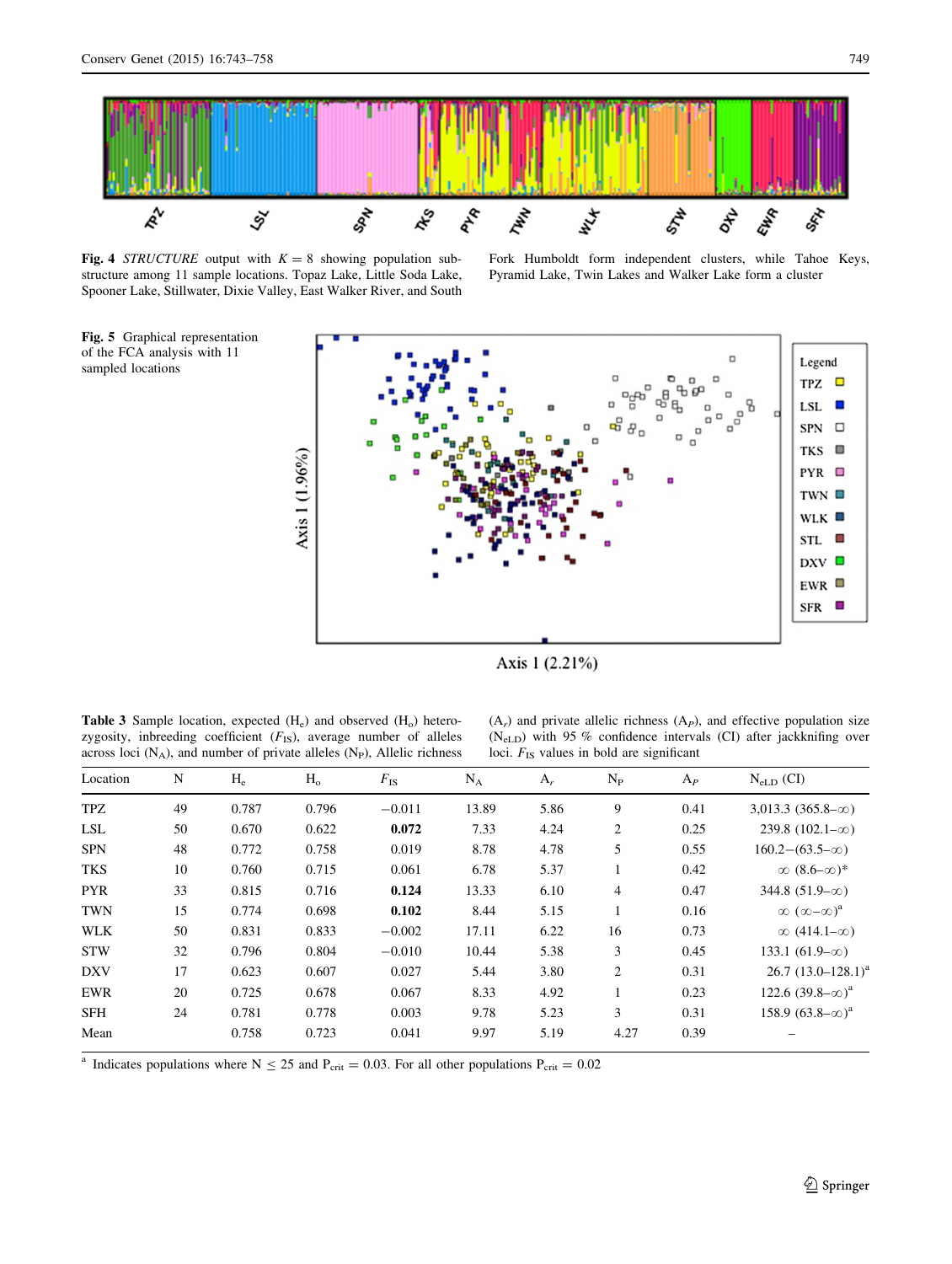<span id="page-7-0"></span>Table 4 Results from two bottleneck tests

| Location    | $H_k$ model significance | M        | $M_c$ |
|-------------|--------------------------|----------|-------|
| TPZ.        | <b>NS</b>                | 0.915    | 0.698 |
| <b>LSL</b>  | <b>NS</b>                | 0.743    | 0.697 |
| <b>SSPN</b> | TPM, $p = 0.082$         | $0.671*$ | 0.697 |
| <b>TKS</b>  | <b>NS</b>                | 0.654    | 0.590 |
| <b>PYR</b>  | <b>NS</b>                | 0.930    | 0.676 |
| <b>TWN</b>  | <b>NS</b>                | 0.711    | 0.621 |
| WLK         | <b>NS</b>                | 0.930    | 0.697 |
| <b>STW</b>  | <b>NS</b>                | 0.828    | 0.676 |
| <b>DXV</b>  | <b>NS</b>                | $0.557*$ | 0.633 |
| EWR         | <b>NS</b>                | 0.785    | 0.646 |
| <b>SFH</b>  | <b>NS</b>                | 0.714    | 0.658 |

Table includes location, heterozygote excess model showing significance (and p value reported if  $p < 0.10$ ) estimated in the software Bottleneck 1.2.02 (Piry et al. [1999](#page-14-0)), M ratio results calculated with the parameters:  $\Theta = 10$ , proportion of non-stepwise mutations,  $p_s = 0.10$ , and average step of non-stepwise mutation of 3.5 are reported

\* Indicates that M is significantly less than  $M_c$  (calculated with the same parameters as  $M$ ,  $p < 0.05$ )

reconnected populations more recently, allowing gene flow and reducing differentiation. This has been observed in the golden perch (Macquaria ambigua) in Australia (Faulks et al. [2010](#page-14-0)). As indicated by significantly greater  $F_{ST}$ values versus  $R_{ST}$  values, genetic drift rather than mutation may be the main cause of existing population differentiation (Hardy et al. [2003](#page-14-0)). It should be noted that Kalinowski [\(2005a\)](#page-14-0) suggests that if the true  $F_{ST}$  of a population is greater than 0.05, fewer than 20 individuals may be used, though when the  $F_{ST}$  is very low (0.01), fewer than 20 may not be not sufficient for accurate estimation (Table [1\)](#page-2-0).

Surprisingly, even when substructure is examined, Pyramid Lake and Walker Lake cluster together despite being separated by the Carson River drainage. Both Walker and Pyramid Lakes have the lowest pairwise  $F_{ST}$  values between them and other populations, and both have among the greatest observed heterozygosity levels. One explanation for these results is the large sizes of both Pyramid ( $\sim$ 49,000 ha) and Walker Lake ( $\sim$ 13,000 ha) that likely supported very large population sizes over time since the Lakes were connected. Pyramid Lake and Walker Lake are the main remnants of Pleistocene Lake Lahontan, and it is possible their large population sizes resulted in less genetic drift. This would have allowed retention of a greater proportion of historical neutral genetic diversity from Lake Lahontan, resulting in both higher genetic diversity and lower differentiation between Pyramid and Walker Lakes today.

Dixie Valley is the most differentiated population of those sampled based on pairwise  $F_{ST}$  values and structure analysis. This finding, in combination with previous genetic research (May [1999](#page-14-0); Harris [2000](#page-14-0)) and the unique and isolated habitat in Dixie Valley (Garside and Schilling [1979](#page-14-0)), supports continued efforts to conserve Dixie Valley as a Management Unit. Little Soda Lake and Spooner Lake are also genetically distinct. Both Dixie Valley and Little Soda Lake are small locations  $( $200 \text{ m}$  across). Dixie$ Valley is thought to be a natural population, while Little Soda Lake was stocked from an unknown source in 1931 (Kim Tisdale, NDOW, personal communication). Spooner Lake, created in 1927, is a relatively small impoundment (0.4 ha) thought to be a natural (unstocked) population. Though tui chubs are currently abundant in Spooner Lake and Little Soda Lake (Kim Tisdale, NDOW, personal communication), isolation, founder effect, genetic drift, and/or bottlenecks may have led to differentiation of this population.

## Genetic diversity

The mean heterozygosity value of sampled tui chub populations is higher than the mean of most freshwater fishes (0.54, DeWoody and Avis [2000\)](#page-13-0), though sample sizes from some locations were lower than recommended. Hale et al. [\(2012](#page-14-0)) recommends at least 25–30 individuals to accurately estimate allele frequencies using microsatellites, and for five of the populations, 25–30 individuals were not available (Table [1](#page-2-0)). Only Spooner Lake and Dixie Valley presented evidence of genetic bottlenecks, though it is possible that the sample sizes of some populations or the markers used do not provide enough power to detect bot-tlenecks (Peery et al. [2012](#page-14-0)). The significant positive  $F_{IS}$ values in Little Soda Lake, Twin Lakes, and Pyramid Lake suggest increased inbreeding, though the sample size in Twin Lakes was too small to accurately calculate a  $F_{\text{IS}}$ value. Our  $N_e$  estimates with infinite confidence intervals are due to small sample sizes relative to true  $N_e$  (Waples and Do [2010\)](#page-15-0). Many of these populations, such as Walker and Pyramid Lakes, are thought to have census sizes in the hundreds of thousands (Kris Urqhart, NDOW, personal communication). A sample of only 30–50 individuals from such locations may not be enough to get a precise estimate, even if true  $N_e$  is as low as  $\sim 1,000$  (Waples and Do [2010](#page-15-0)). Given the overall wide confidence intervals and small sample sizes, we recommend  $N_e$  be used in the context of additional genetic analysis and monitoring when considering management actions.

Both Walker and Pyramid Lakes are expected to have higher genetic diversity relative to other populations due to their larger population sizes and terminal locations. Large populations experience less genetic drift than small populations. In addition, terminal or downstream locations like Pyramid and Walker Lakes will accrue genetic diversity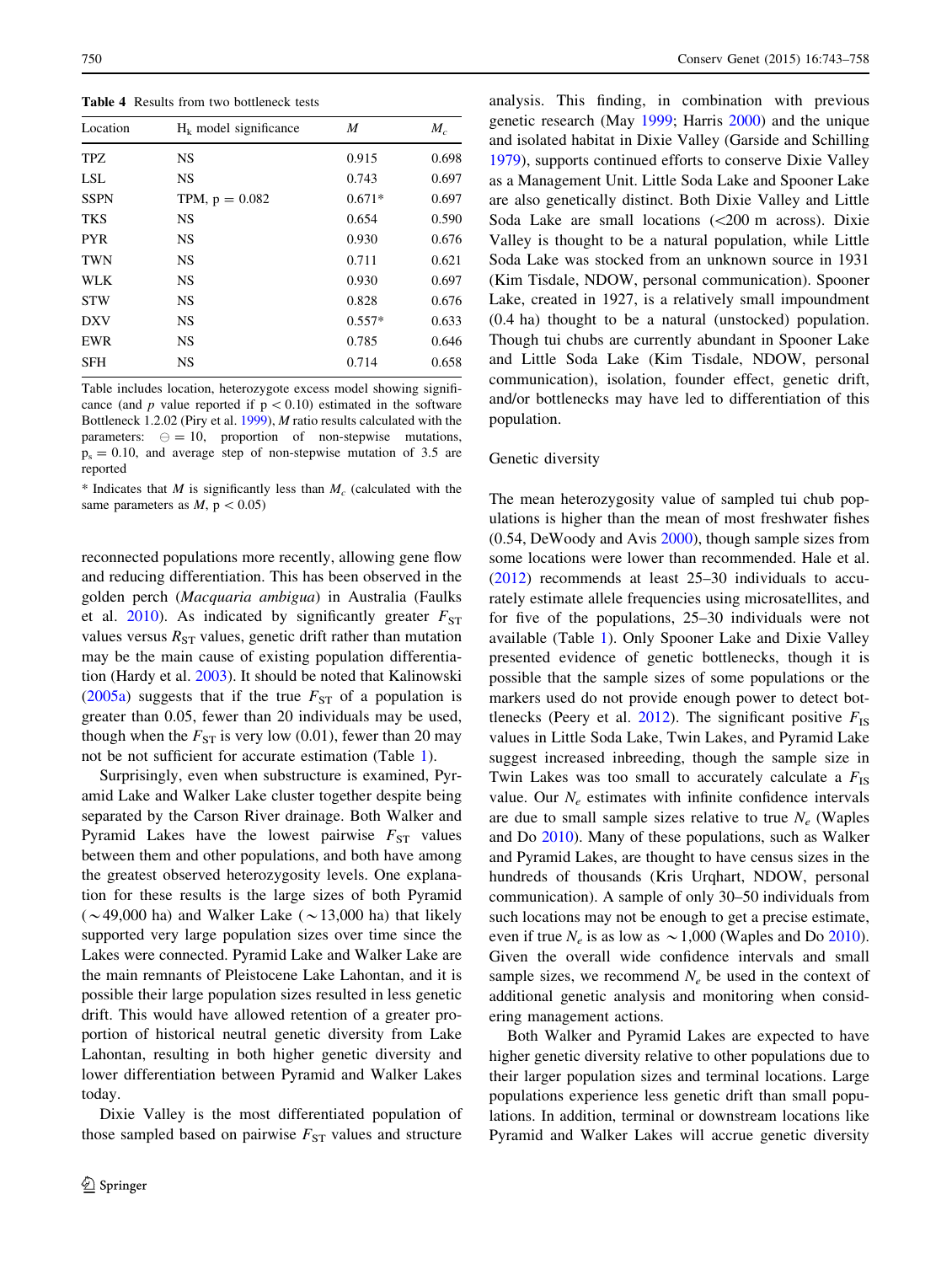from their upstream populations, a pattern observed in Gambusia holbrooki (Hernandez-Martich and Smith [1997](#page-14-0)). Life history also plays a role in the strength of genetic drift. Populations of longer-lived organisms often contain multiple generations that act as a reservoir of diversity, making it more difficult to detect increasing genetic drift associated with declining populations (e.g. ornate box turtles, Kuo and Janzen [2004\)](#page-14-0). Similar patterns have been observed in other inland fish species of concern, such as the copper redhorse (Moxostoma hubbsi) which has an estimated census size of 500 and low recruitment, yet has both high genetic diversity and  $N_e$  (Lippe et al. [2006](#page-14-0)). Another example is the endangered razorback sucker (Xyrauchen taxanus), a species that has declined steeply over the last few decades with little evidence of successful recruitment. Most surviving razorback suckers are large, old adults, and the population has maintained high genetic variation (Dowling et al. [1996a](#page-13-0), [b](#page-13-0); Garrigan et al. [2002](#page-14-0); Dowling et al. [2005](#page-13-0)). Garrigan et al. ([2002\)](#page-14-0) suggests that this is due to the long generation time and the historically large and geographically wide range of the razorback sucker. As recently as the mid-20th century, there was probably a large population of razorback suckers in the Lower Colorado River (Hedrick [2004\)](#page-14-0). Therefore, any decline in census number has not yet significantly reduced the genetic diversity of the remaining population, though if declines continue genetic diversity will be lost. Similarly, if the tui chub population in Walker Lake continues to experience low recruitment, it will ultimately lose genetic variation.

## Conservation implications

Our analysis has different implications for the conservation of tui chub populations in Walker Lake and Dixie Valley. First, Dixie Valley is genetically differentiated from other tui chub populations, and has lowest genetic diversity, lowest estimated  $N_e$ , and evidence of a genetic bottleneck. Small, isolated populations such as Dixie Valley are at increased risk of inbreeding depression and extinction by stochastic events (e.g. Gilpin and Soulé [1986](#page-14-0); Caughley [1994;](#page-13-0) Frankham et al. [2002\)](#page-14-0). Given these findings and known threats, we recommend continuing to manage Dixie Valley tui chub as a separate Management Unit (Avise [2000](#page-13-0)). We also recommend genetic monitoring, and maximizing habitat area and quality through control of emergent vegetation, managing grazing, and control of introduced species. If further declines of Dixie Valley tui chub occur, managers may consider founding one or more refuge populations of Dixie Valley tui chub. If founding refuge population(s) is deemed necessary, managers should follow recommendations of population size requirements that retain and sustain both short and long term evolutionary potential of both the founding and the refuge population (i.e., 50/500 rule; for discussion and clarifica-tion of the "rule" see Jamieson and Allendorf [\(2012](#page-14-0)), but also consider Lynch and Lande ([1998\)](#page-14-0), and Franklin and Frankham [\(1998](#page-14-0))).

Walker Lake on the other hand, is not substantially differentiated from other sampled Lahontan tui chub populations, including those that are in other watersheds. However Walker Lake is a valuable population, with the greatest overall genetic diversity and an important ecological role as the last self-sustaining native fish in the Lake. The recovery of the threatened Lahontan cutthroat trout is dependent upon a healthy self-sustaining Walker Lake tui chub population. By preserving overall genetic diversity managers also preserve evolutionary potential, allowing populations to continue to adapt to changing environments, fill ecological roles, and conserve evolutionary processes.

Acknowledgments The authors would like to thank Kathleen Fisch, Mariah Meek, Ben Sacks, Karrigan Bork, Molly Stephens, and three anonymous reviewers for valuable comments. We would also like to thank NDOW biologists Kim Tisdale, Karie Wright, and Kris Urqhart for samples, insight, and a greater understanding of tui chub populations. Funding for this project was provided by Nevada Department of Wildlife, Task order 84240-9-J002; CESU agreement 81332-5- G<sub>0</sub>04.

## Appendix

See Table 5.

Table 5 Loci used in this study with allele sizes and frequency of each allele in each location, and over all locations, weighted for sample size

| Allele size | TPZ   | LSL   | <b>SPN</b> | <b>TKS</b> | <b>PYR</b> | <b>TWN</b>               | <b>WLK</b> | <b>STW</b>               | <b>DXV</b>               | EWR   | <b>SFH</b> | All (weighted) |
|-------------|-------|-------|------------|------------|------------|--------------------------|------------|--------------------------|--------------------------|-------|------------|----------------|
| $Gbi-G13$   |       |       |            |            |            |                          |            |                          |                          |       |            |                |
| 206         | -     |       |            | -          | 0.037      | $\overline{\phantom{0}}$ | 0.010      | $\overline{\phantom{0}}$ |                          |       |            | 0.005          |
| 210         | 0.102 | 0.270 | 0.125      | 0.375      | 0.278      | 0.633                    | 0.229      | 0.065                    | 0.156                    | 0.550 | 0.188      | 0.225          |
| 214         | 0.082 |       |            | 0.063      | 0.111      | 0.067                    | 0.042      | 0.129                    | -                        | -     | 0.167      | 0.055          |
| 218         | 0.082 | 0.210 | 0.167      | 0.125      | 0.148      | $\overline{\phantom{m}}$ | 0.094      | 0.145                    | 0.125                    | 0.050 | 0.063      | 0.122          |
| 222         | 0.092 | 0.150 | 0.271      | 0.313      | 0.111      | 0.033                    | 0.271      | 0.468                    | $\overline{\phantom{0}}$ | 0.200 | 0.208      | 0.201          |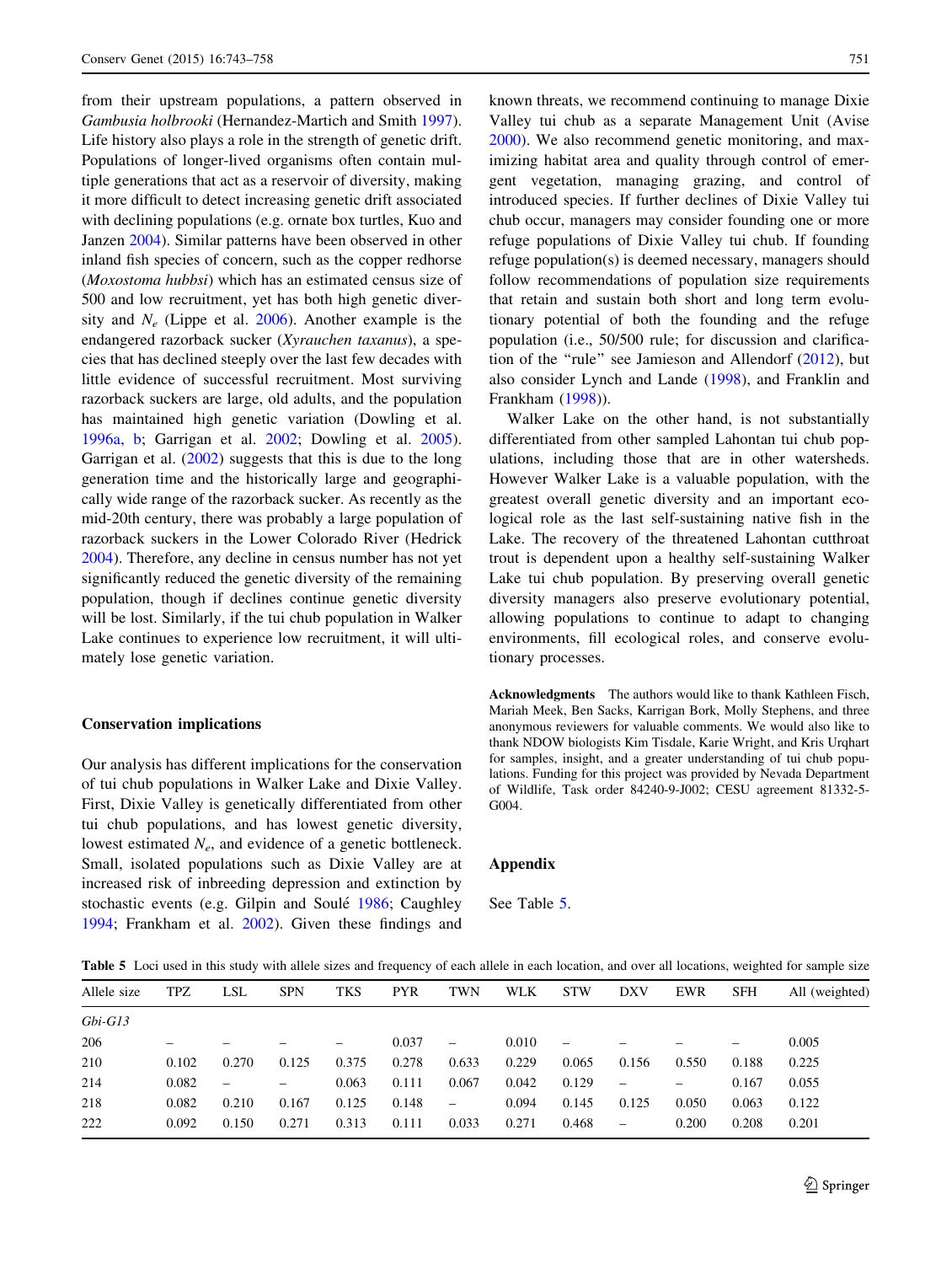Table 5 continued

| Allele size | TPZ                      | LSL                               | <b>SPN</b>                        | TKS                      | <b>PYR</b>               | TWN                      | WLK                      | <b>STW</b>               | DXV                      | EWR                      | SFH                      | All (weighted) |
|-------------|--------------------------|-----------------------------------|-----------------------------------|--------------------------|--------------------------|--------------------------|--------------------------|--------------------------|--------------------------|--------------------------|--------------------------|----------------|
| 226         | 0.204                    | 0.210                             | 0.115                             | $\equiv$                 | 0.130                    | 0.233                    | 0.135                    | 0.081                    | $\equiv$                 | 0.175                    | 0.063                    | 0.140          |
| 230         | 0.041                    | $\qquad \qquad -$                 |                                   | $\qquad \qquad -$        | 0.037                    | $ \,$                    | 0.073                    | $\sim$                   | 0.125                    | $\overline{\phantom{0}}$ | 0.125                    | 0.034          |
| 234         | 0.092                    | $\qquad \qquad -$                 | $\overline{\phantom{0}}$          | $\qquad \qquad -$        | 0.111                    | 0.033                    | 0.063                    | 0.048                    | $\overline{\phantom{0}}$ | $\overline{\phantom{0}}$ | 0.042                    | 0.040          |
| 238         | 0.194                    | $\hspace{0.1in} - \hspace{0.1in}$ | 0.323                             | $\qquad \qquad -$        | 0.019                    | $\overline{\phantom{a}}$ | 0.021                    | 0.065                    | 0.125                    | 0.025                    | 0.146                    | 0.103          |
| 242         | 0.092                    | $\overline{\phantom{0}}$          | $\qquad \qquad -$                 | $\qquad \qquad -$        | $\equiv$                 | $\overline{\phantom{0}}$ | 0.021                    | $\overline{\phantom{0}}$ | $\overline{\phantom{0}}$ | $\overline{\phantom{0}}$ | $\overline{\phantom{0}}$ | 0.016          |
| 246         | 0.010                    | 0.120                             | $\overline{\phantom{0}}$          | 0.063                    | 0.019                    | $\overline{\phantom{a}}$ | 0.031                    | $\overline{\phantom{a}}$ | $\overline{\phantom{a}}$ | $\overline{\phantom{0}}$ | $\overline{\phantom{a}}$ | 0.027          |
| 250         | 0.010                    | 0.020                             | $\qquad \qquad -$                 |                          | $\overline{\phantom{0}}$ | $\overline{\phantom{0}}$ | 0.010                    | $\overline{\phantom{0}}$ | 0.469                    | $\qquad \qquad -$        | $\qquad \qquad -$        | 0.028          |
| 254         |                          | 0.020                             | $\overline{\phantom{a}}$          | 0.063                    | $\overline{\phantom{0}}$ | $\overline{\phantom{0}}$ | $\overline{\phantom{0}}$ | $\qquad \qquad -$        | $\qquad \qquad -$        | $\qquad \qquad -$        | $\qquad \qquad -$        | 0.005          |
| $\mathbf N$ | 49                       | 50                                | 48                                | $8\,$                    | $27\,$                   | 15                       | 48                       | 31                       | 16                       | 20                       | 24                       | 336            |
| $Gbi-G38$   |                          |                                   |                                   |                          |                          |                          |                          |                          |                          |                          |                          |                |
| 244         | $\overline{\phantom{a}}$ | 0.020                             | $\qquad \qquad -$                 | $\overline{\phantom{m}}$ |                          | $\qquad \qquad -$        |                          | $\qquad \qquad -$        | $\overline{\phantom{0}}$ |                          | $\qquad \qquad -$        | 0.003          |
| 248         | $\overline{\phantom{0}}$ | 0.130                             | $\hspace{0.1in} - \hspace{0.1in}$ | $\overline{\phantom{m}}$ | 0.018                    | $\qquad \qquad -$        | $\overline{\phantom{0}}$ | $\qquad \qquad -$        | $\qquad \qquad -$        | $\overline{\phantom{0}}$ | $\qquad \qquad -$        | 0.021          |
| 252         | $\qquad \qquad -$        | $\overline{\phantom{0}}$          | $\overline{\phantom{0}}$          | $\overline{\phantom{m}}$ | 0.036                    | $\overline{\phantom{0}}$ | 0.010                    | $\qquad \qquad -$        | $\qquad \qquad -$        | 0.075                    | $\overline{\phantom{0}}$ | 0.009          |
| 256         | $\qquad \qquad -$        | $\overline{\phantom{0}}$          | 0.052                             | $\overline{\phantom{a}}$ | 0.018                    | $\overline{\phantom{a}}$ | 0.031                    | 0.125                    | $\qquad \qquad -$        | $\overline{\phantom{0}}$ | $\overline{\phantom{a}}$ | 0.025          |
| 260         | 0.052                    | $\overline{\phantom{0}}$          | $\overline{\phantom{0}}$          | 0.056                    | 0.018                    | 0.100                    | 0.102                    | $-$                      | 0.059                    | 0.050                    | $\qquad \qquad -$        | 0.035          |
| 262         | 0.010                    | $\overline{\phantom{0}}$          | $\overline{\phantom{0}}$          | $\overline{\phantom{a}}$ | 0.018                    | $\overline{\phantom{0}}$ | $-$                      | $\qquad \qquad -$        | $\overline{\phantom{a}}$ | $\qquad \qquad -$        | $\overline{\phantom{0}}$ | 0.003          |
| 264         | 0.073                    | 0.020                             | 0.031                             | $\overline{\phantom{0}}$ | 0.018                    | $\overline{\phantom{0}}$ | 0.010                    | $\overline{\phantom{a}}$ | $\overline{\phantom{m}}$ | $\overline{\phantom{0}}$ | 0.021                    | 0.022          |
| 268         | 0.083                    | $\overline{\phantom{0}}$          | 0.094                             | $\overline{\phantom{0}}$ | 0.054                    | 0.033                    | 0.041                    | 0.016                    | $\qquad \qquad -$        | $\overline{\phantom{0}}$ | $\overline{\phantom{0}}$ | 0.038          |
| $272\,$     | $\overline{\phantom{0}}$ | $\overline{\phantom{0}}$          | 0.042                             | $\overline{\phantom{m}}$ | 0.018                    | $\overline{\phantom{0}}$ | 0.020                    | 0.094                    | $\overline{\phantom{0}}$ |                          | $\qquad \qquad -$        | 0.019          |
| 276         | 0.042                    | 0.030                             | $\overline{\phantom{0}}$          | $\overline{\phantom{a}}$ | $\overline{\phantom{0}}$ | $\overline{\phantom{a}}$ | 0.010                    | 0.016                    | $\qquad \qquad -$        | $\qquad \qquad -$        | $\qquad \qquad -$        | 0.013          |
| 280         | 0.031                    | $\overline{\phantom{0}}$          | 0.010                             | 0.056                    | 0.018                    | $\overline{\phantom{0}}$ | 0.020                    | $\overline{\phantom{0}}$ | 0.147                    | 0.075                    | $\qquad \qquad -$        | 0.024          |
| 284         | 0.073                    | $\overline{\phantom{0}}$          | $\sim$                            | 0.056                    | 0.036                    | $\overline{\phantom{0}}$ | 0.031                    | $-$                      | $\overline{\phantom{a}}$ | 0.100                    | $-$                      | 0.025          |
| 288         | 0.010                    | 0.320                             | 0.021                             | 0.167                    | 0.125                    | 0.100                    | 0.051                    | 0.359                    | $\overline{\phantom{a}}$ | 0.050                    | 0.167                    | 0.127          |
| 292         | 0.063                    | $\sim$                            | 0.156                             | 0.167                    | 0.089                    | 0.200                    | 0.092                    | 0.094                    | $\overline{\phantom{a}}$ | 0.100                    | 0.104                    | 0.087          |
| 296         | 0.073                    | 0.230                             | 0.031                             | 0.111                    | 0.107                    | 0.033                    | 0.112                    | 0.047                    | 0.088                    | 0.175                    | 0.042                    | 0.100          |
| 300         | 0.063                    | 0.160                             | 0.042                             | 0.167                    | 0.036                    | 0.033                    | 0.133                    | $\overline{\phantom{a}}$ | 0.559                    | $\sim$ $-$               | 0.021                    | 0.096          |
| 304         | 0.104                    | 0.030                             | 0.156                             | 0.111                    | 0.125                    | 0.133                    | 0.112                    | 0.094                    | $\equiv$                 | 0.025                    | 0.063                    | 0.091          |
| 308         | 0.125                    | $\overline{\phantom{0}}$          | 0.083                             | $\overline{\phantom{a}}$ | 0.018                    | $\overline{\phantom{0}}$ | 0.020                    | $ \,$                    | $\overline{\phantom{a}}$ | 0.025                    | 0.292                    | 0.056          |
| 312         | 0.052                    | $\qquad \qquad -$                 | 0.094                             | 0.056                    | 0.036                    | $\overline{\phantom{0}}$ | 0.031                    | 0.063                    | $\overline{\phantom{0}}$ | 0.125                    | 0.146                    | 0.053          |
| 316         | 0.042                    | $\overline{\phantom{0}}$          | $-$                               | $\overline{\phantom{a}}$ | 0.036                    | $\overline{\phantom{0}}$ | 0.010                    | 0.047                    | $\overline{\phantom{0}}$ | 0.025                    | 0.021                    | 0.018          |
| 322         | 0.021                    | $\overline{\phantom{0}}$          | 0.052                             | 0.056                    | 0.107                    | 0.033                    | 0.041                    | $\sim$                   | $\overline{\phantom{a}}$ | $\equiv$                 | $-$                      | 0.028          |
| 326         | 0.042                    | 0.060                             | 0.094                             | $\overline{\phantom{a}}$ | 0.054                    | 0.133                    | 0.020                    | 0.016                    | $\overline{\phantom{0}}$ | 0.025                    | $\overline{\phantom{0}}$ | 0.044          |
| 330         | $\overline{\phantom{0}}$ | $\overline{\phantom{0}}$          | $\qquad \qquad -$                 |                          | 0.018                    | 0.133                    | 0.020                    | 0.016                    | 0.147                    | 0.025                    | $\qquad \qquad -$        | 0.021          |
| 334         | 0.021                    |                                   |                                   | $\overline{\phantom{0}}$ |                          |                          | $0.031\,$                |                          |                          |                          |                          | 0.007          |
|             |                          | $\overline{\phantom{0}}$          |                                   |                          |                          |                          |                          |                          |                          |                          | -                        |                |
| 338         | 0.010                    | $\overline{\phantom{0}}$          | $\qquad \qquad -$                 | $\overline{\phantom{0}}$ |                          | $\qquad \qquad -$        | 0.010                    |                          | $\overline{\phantom{0}}$ | $\qquad \qquad -$        | 0.021                    | 0.004          |
| 342         | 0.010                    | $\qquad \qquad -$                 | 0.010                             | $\qquad \qquad -$        | $\overline{\phantom{0}}$ | $\qquad \qquad -$        | 0.010                    | 0.016                    | $\qquad \qquad -$        | 0.050                    | 0.104                    | 0.016          |
| 346         | $\qquad \qquad -$        | -                                 | 0.031                             | $\overline{\phantom{0}}$ | -                        | 0.067                    | $\overline{\phantom{0}}$ | $\qquad \qquad -$        | $\qquad \qquad -$        | 0.075                    | $\overline{\phantom{0}}$ | 0.012          |
| 350         |                          |                                   | -                                 |                          | -                        | $\qquad \qquad -$        | 0.020                    | $\qquad \qquad -$        | -                        | $\qquad \qquad -$        | $\qquad \qquad -$        | 0.003          |
| 354         | $\qquad \qquad -$        | $\qquad \qquad -$                 | $\qquad \qquad -$                 | $\qquad \qquad -$        | $\overline{\phantom{0}}$ | $\overline{\phantom{0}}$ | 0.010                    | $\qquad \qquad -$        | $\overline{\phantom{0}}$ | $\qquad \qquad -$        | $\qquad \qquad -$        | 0.002          |
| N           | 48                       | 50                                | 48                                | 9                        | 28                       | 15                       | 49                       | 32                       | 17                       | $20\,$                   | 24                       | 340            |
| $Gbi-G39$   |                          |                                   |                                   |                          |                          |                          |                          |                          |                          |                          |                          |                |
| 186         | $\qquad \qquad -$        |                                   |                                   |                          |                          | $\qquad \qquad -$        | 0.041                    | $\qquad \qquad -$        | -                        |                          | -                        | 0.006          |
| 190         |                          |                                   |                                   |                          |                          | $\qquad \qquad -$        | 0.010                    | $\qquad \qquad -$        | $\overline{\phantom{0}}$ |                          | $\qquad \qquad -$        | $0.002\,$      |
| 194         |                          |                                   |                                   |                          | 0.053                    | $\qquad \qquad -$        | 0.041                    | 0.109                    | $\overline{\phantom{0}}$ |                          | $\qquad \qquad -$        | 0.020          |
| 198         |                          |                                   |                                   | $\overline{\phantom{0}}$ | 0.079                    | 0.033                    | 0.133                    | 0.031                    | $\overline{\phantom{0}}$ |                          | $\qquad \qquad -$        | 0.030          |
| 202         | 0.031                    |                                   |                                   | $\qquad \qquad -$        | 0.026                    | $ \,$                    | 0.092                    | 0.016                    | -                        | $\qquad \qquad -$        | 0.021                    | 0.023          |
| 206         | $\qquad \qquad -$        |                                   | $\qquad \qquad -$                 | 0.083                    | $\sim$                   | 0.067                    | 0.041                    | 0.016                    | $\overline{\phantom{0}}$ | 0.175                    | $\overline{\phantom{0}}$ | 0.023          |
| 210         | 0.031                    | 0.120                             | 0.032                             | $\overline{\phantom{0}}$ | 0.079                    | 0.033                    | $\overline{\phantom{0}}$ | $\sim$ $-$               | 0.318                    | $ \,$                    | 0.063                    | 0.050          |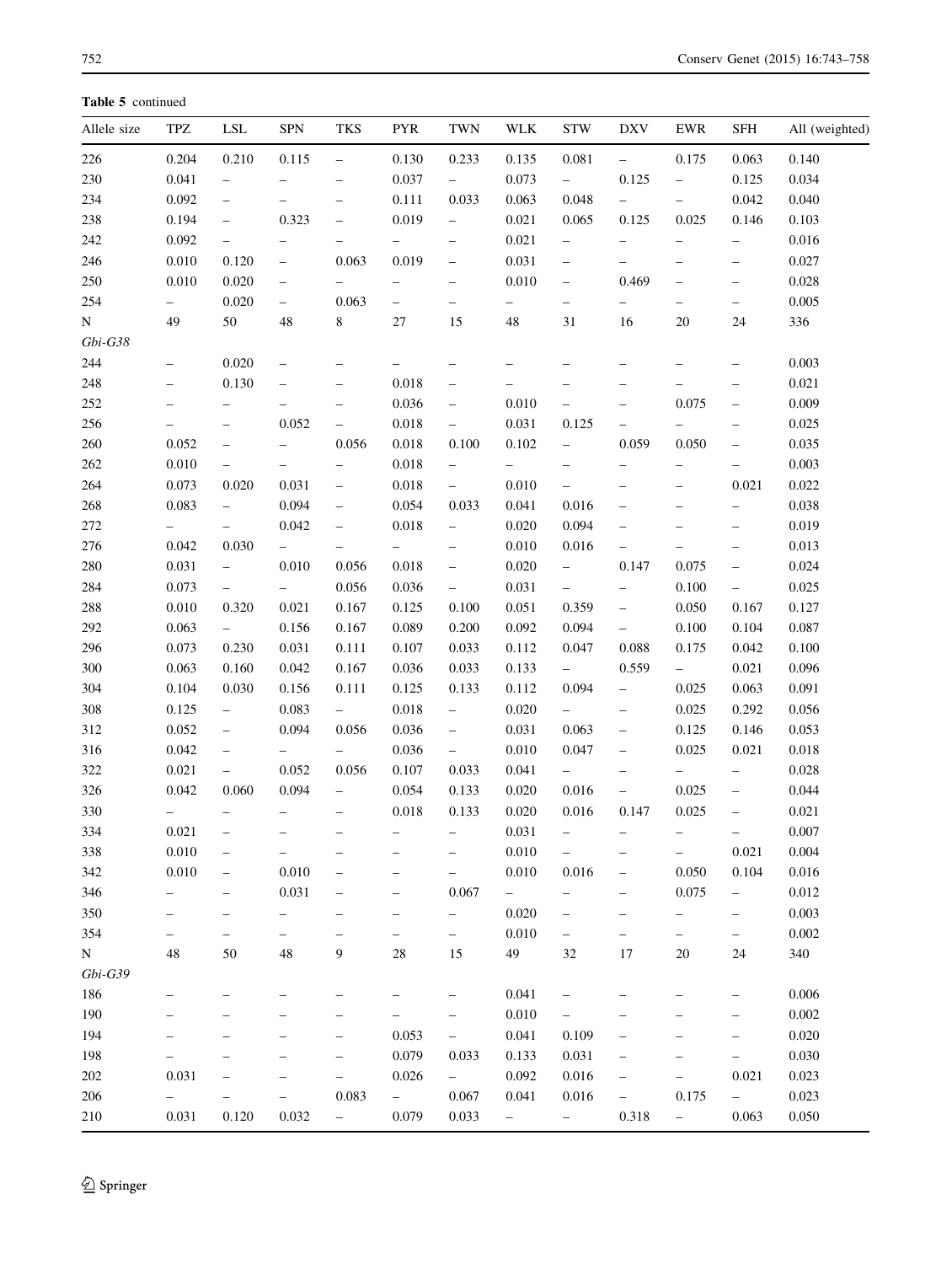| Allele size | TPZ                      | <b>LSL</b>               | <b>SPN</b>               | <b>TKS</b>               | <b>PYR</b>               | <b>TWN</b>                        | <b>WLK</b>               | <b>STW</b>               | <b>DXV</b>               | EWR                      | SFH                      | All (weighted) |
|-------------|--------------------------|--------------------------|--------------------------|--------------------------|--------------------------|-----------------------------------|--------------------------|--------------------------|--------------------------|--------------------------|--------------------------|----------------|
| 214         | 0.174                    | 0.420                    | $\overline{\phantom{a}}$ | 0.167                    | 0.184                    | $\overline{\phantom{a}}$          | 0.061                    | $\overline{\phantom{0}}$ | $\qquad \qquad -$        | 0.100                    | 0.125                    | 0.130          |
| 218         | 0.092                    | 0.170                    | 0.170                    | $-$                      | 0.158                    | 0.100                             | 0.051                    | 0.047                    | $\overline{\phantom{0}}$ | 0.150                    | 0.042                    | 0.104          |
| 222         | 0.174                    | 0.060                    | 0.053                    | 0.083                    | 0.026                    | 0.133                             | 0.031                    | 0.016                    | 0.091                    | $\qquad \qquad -$        | $-$                      | 0.062          |
| 226         | 0.041                    | 0.070                    | $\overline{\phantom{0}}$ | $\overline{\phantom{0}}$ | $\sim$                   | 0.167                             | 0.051                    | 0.031                    | $\overline{\phantom{0}}$ | $\overline{\phantom{0}}$ | 0.021                    | 0.037          |
| 230         | 0.041                    | 0.010                    | 0.064                    | $\equiv$                 | 0.079                    | 0.233                             | 0.051                    | 0.141                    | 0.091                    | 0.100                    | 0.042                    | 0.067          |
| 234         | 0.112                    | 0.070                    | 0.043                    | 0.083                    | 0.026                    | 0.067                             | 0.051                    | 0.078                    | 0.409                    | 0.175                    | 0.104                    | 0.089          |
| 238         | 0.092                    | 0.040                    | 0.053                    | 0.083                    | 0.079                    | $-$                               | 0.051                    | 0.047                    | $\qquad \qquad -$        | $ \,$                    | 0.167                    | 0.059          |
| 242         | 0.071                    | 0.040                    | $\equiv$                 | $\overline{\phantom{0}}$ | 0.105                    | 0.033                             | 0.051                    | 0.172                    | $\overline{\phantom{0}}$ | 0.225                    | 0.313                    | 0.087          |
| 246         | 0.071                    | $\overline{\phantom{0}}$ | 0.011                    | 0.167                    | $ \,$                    | 0.100                             | 0.082                    | 0.078                    | $\qquad \qquad -$        | 0.050                    | 0.104                    | 0.051          |
| 250         | 0.071                    | $\qquad \qquad -$        | $\overline{\phantom{0}}$ |                          | 0.026                    | $\overline{\phantom{0}}$          | 0.082                    | 0.109                    | $\qquad \qquad -$        | 0.025                    | $\overline{\phantom{0}}$ | 0.037          |
| 254         | $\qquad \qquad -$        | $\overline{\phantom{m}}$ | 0.213                    | $\overline{\phantom{0}}$ | 0.053                    | $\qquad \qquad -$                 | 0.031                    | 0.109                    | $\qquad \qquad -$        | $\overline{\phantom{0}}$ | $\qquad \qquad -$        | 0.050          |
| 258         | $\qquad \qquad -$        | $\overline{\phantom{0}}$ | 0.106                    | $\overline{\phantom{0}}$ | $\overline{\phantom{0}}$ | $\overline{\phantom{m}}$          | 0.010                    | $\overline{\phantom{0}}$ | $\qquad \qquad -$        | $\overline{\phantom{0}}$ | $\qquad \qquad -$        | 0.017          |
| 262         | $\qquad \qquad -$        | $\qquad \qquad -$        | 0.181                    | 0.083                    | $\overline{\phantom{0}}$ | $\hspace{0.1in} - \hspace{0.1in}$ | 0.041                    | $\qquad \qquad -$        | $\qquad \qquad -$        | $\overline{\phantom{m}}$ | $\qquad \qquad -$        | 0.034          |
| 270         | $\qquad \qquad -$        | $\overline{\phantom{0}}$ | 0.064                    | 0.083                    | 0.026                    | $\overline{\phantom{0}}$          | $\qquad \qquad -$        | $\qquad \qquad -$        | $\overline{\phantom{0}}$ | $\qquad \qquad -$        | $\qquad \qquad -$        | 0.012          |
| 274         | $\overline{\phantom{0}}$ | $\qquad \qquad -$        | 0.011                    | $\overline{\phantom{0}}$ | -                        | -                                 | $\qquad \qquad -$        | $\qquad \qquad -$        | -                        | $\overline{\phantom{0}}$ | $\overline{\phantom{0}}$ | 0.002          |
| 278         | $\qquad \qquad -$        | $\overline{\phantom{0}}$ | $\overline{\phantom{0}}$ | 0.083                    | $\qquad \qquad -$        | 0.033                             |                          | $\qquad \qquad -$        | $\overline{\phantom{0}}$ | $\overline{\phantom{0}}$ | $\overline{\phantom{0}}$ | 0.003          |
| 282         | $\overline{\phantom{0}}$ | $\overline{\phantom{0}}$ | $\qquad \qquad -$        | 0.083                    | $\qquad \qquad -$        | $\overline{\phantom{0}}$          | $\overline{\phantom{a}}$ | $\qquad \qquad -$        | 0.046                    | $\qquad \qquad -$        | $\overline{\phantom{0}}$ | 0.003          |
| 286         |                          | $\overline{\phantom{0}}$ | $\overline{\phantom{0}}$ | $\overline{\phantom{0}}$ | $\overline{\phantom{0}}$ | $\overline{\phantom{0}}$          | $\qquad \qquad -$        | $\overline{\phantom{0}}$ | 0.046                    | $\overline{\phantom{0}}$ | $\overline{\phantom{0}}$ | 0.002          |
| N           | 49                       | 50                       | 47                       | 6                        | 19                       | 15                                | 49                       | 32                       | 11                       | 20                       | 24                       | 332            |
| $Gbi-G79$   |                          |                          |                          |                          |                          |                                   |                          |                          |                          |                          |                          |                |
| 226         | $\qquad \qquad -$        | $\overline{\phantom{0}}$ | $\qquad \qquad -$        | $\overline{\phantom{0}}$ | 0.061                    | $\overline{\phantom{0}}$          | $\qquad \qquad -$        | $\qquad \qquad -$        | $\overline{\phantom{0}}$ | $\overline{\phantom{0}}$ | $\overline{\phantom{0}}$ | 0.006          |
| 228         | 0.010                    | 0.040                    | 0.096                    | 0.100                    | $\overline{\phantom{0}}$ | 0.167                             | 0.010                    | 0.078                    | $\qquad \qquad -$        | 0.200                    | $\qquad \qquad -$        | 0.051          |
| 230         |                          | $\overline{\phantom{0}}$ | $\qquad \qquad -$        |                          | $\overline{\phantom{0}}$ | $\overline{\phantom{0}}$          | 0.010                    | $\qquad \qquad -$        | $\qquad \qquad -$        | $\overline{\phantom{0}}$ | $\overline{\phantom{0}}$ | 0.002          |
| 232         | 0.163                    | 0.100                    | 0.234                    |                          | 0.015                    | 0.200                             | 0.063                    | $\qquad \qquad -$        | $\qquad \qquad -$        | $\overline{\phantom{m}}$ | 0.044                    | 0.092          |
| 234         |                          | $\qquad \qquad -$        | $\qquad \qquad -$        | $\overline{\phantom{0}}$ | $\overline{\phantom{0}}$ | $\overline{\phantom{a}}$          | $\overline{\phantom{0}}$ | 0.016                    | $\qquad \qquad -$        | $\overline{\phantom{0}}$ | $\overline{\phantom{0}}$ | 0.002          |
| 236         | 0.112                    | $\qquad \qquad -$        | 0.064                    | $\overline{\phantom{0}}$ | 0.015                    | 0.133                             | 0.042                    | 0.156                    | 0.059                    | 0.100                    | $-$                      | 0.061          |
| 240         | 0.082                    | $\qquad \qquad -$        | $\overline{\phantom{0}}$ | 0.100                    | 0.227                    | $\overline{\phantom{0}}$          | 0.125                    | 0.031                    | 0.088                    | 0.075                    | 0.044                    | 0.068          |
| 244         | 0.061                    | 0.120                    | 0.181                    | 0.500                    | 0.091                    | 0.300                             | 0.135                    | 0.016                    | 0.147                    | 0.275                    | 0.065                    | 0.135          |
| 248         | 0.102                    | 0.100                    | 0.287                    | 0.250                    | 0.106                    | 0.033                             | 0.146                    | 0.188                    | 0.206                    | $\frac{1}{2}$ .          | 0.435                    | 0.164          |
| 252         | 0.163                    | 0.030                    | 0.117                    | $\equiv$                 | 0.061                    | 0.067                             | 0.104                    | 0.203                    | 0.177                    | 0.175                    | 0.152                    | 0.115          |
| 256         | 0.174                    | 0.060                    | $\qquad \qquad -$        | $\overline{\phantom{0}}$ | 0.121                    | $ \,$                             | 0.083                    | 0.109                    | $\overline{\phantom{0}}$ | 0.150                    | 0.196                    | 0.089          |
| 260         | 0.071                    | 0.550                    | $\overline{\phantom{m}}$ | 0.050                    | 0.091                    | 0.067                             | 0.073                    | 0.078                    | 0.294                    | 0.025                    | $-$                      | 0.137          |
| 264         | 0.051                    | $\overline{\phantom{0}}$ | $\qquad \qquad -$        |                          | 0.046                    | 0.033                             | 0.135                    | 0.063                    | $\qquad \qquad -$        | $\overline{\phantom{0}}$ | 0.044                    | 0.041          |
| 268         | 0.010                    | -                        |                          |                          | -                        | $\overline{\phantom{a}}$          | 0.010                    | 0.031                    | 0.029                    |                          | -                        | 0.007          |
| 272         |                          |                          |                          |                          | 0.061                    | -                                 | 0.031                    |                          |                          |                          | 0.022                    | 0.012          |
| 276         | $\overline{\phantom{0}}$ | $\overline{\phantom{0}}$ | 0.021                    | $\qquad \qquad -$        | 0.015                    | -                                 | 0.010                    | $\overline{\phantom{0}}$ | -                        | $\overline{\phantom{0}}$ | $\overline{\phantom{0}}$ | 0.006          |
| 280         | -                        |                          | -                        | -                        | 0.015                    | -                                 | 0.010                    | 0.031                    | $\overline{\phantom{0}}$ | $\overline{\phantom{0}}$ | -                        | 0.006          |
| 284         | -                        |                          |                          | -                        | 0.030                    | -                                 | $\qquad \qquad -$        | -                        | ۰                        |                          | -                        | 0.003          |
| 290         |                          |                          |                          | $\overline{\phantom{0}}$ | -                        | -                                 | 0.010                    | -                        | $\overline{\phantom{0}}$ |                          | -                        | 0.002          |
| 292         |                          |                          | <u>.</u>                 |                          | 0.030                    | $\overline{\phantom{0}}$          |                          | -                        |                          | $\overline{\phantom{0}}$ | $\overline{\phantom{0}}$ | 0.003          |
| 298         |                          | -                        | -                        | $\overline{\phantom{0}}$ | 0.015                    | $\overline{\phantom{0}}$          |                          | -                        | $\overline{\phantom{0}}$ | -                        | $\overline{\phantom{0}}$ | 0.002          |
| N           | 49                       | 50                       | 47                       | $10\,$                   | 33                       | 15                                | $\sqrt{48}$              | 32                       | 17                       | 20                       | 23                       |                |
| $Gbi-G87$   |                          |                          |                          |                          |                          |                                   |                          |                          |                          |                          |                          |                |
| 181         | 0.133                    | $\overline{\phantom{0}}$ | -                        | $\overline{\phantom{0}}$ | -                        | -                                 |                          | -                        | $\qquad \qquad -$        | 0.050                    | 0.042                    | 0.026          |
| 185         | 0.041                    | 0.110                    | -                        |                          |                          | -                                 |                          |                          | $\overline{\phantom{0}}$ | $\overline{\phantom{0}}$ | 0.021                    | 0.024          |
| 193         | 0.102                    | 0.090                    | 0.177                    | $\overline{\phantom{0}}$ | 0.022                    | $\overline{\phantom{0}}$          | $\qquad \qquad -$        | 0.067                    | $\qquad \qquad -$        | $\overline{\phantom{0}}$ | 0.104                    | 0.070          |
| 197         | 0.133                    | 0.060                    | 0.094                    | 0.300                    | 0.044                    | 0.033                             | 0.010                    | 0.033                    | 0.067                    | 0.450                    | 0.417                    | 0.117          |
| 201         | 0.071                    | $\equiv$                 | 0.156                    | 0.100                    | 0.044                    | $\overline{\phantom{0}}$          | 0.010                    | 0.017                    | 0.067                    | 0.075                    | 0.021                    | 0.050          |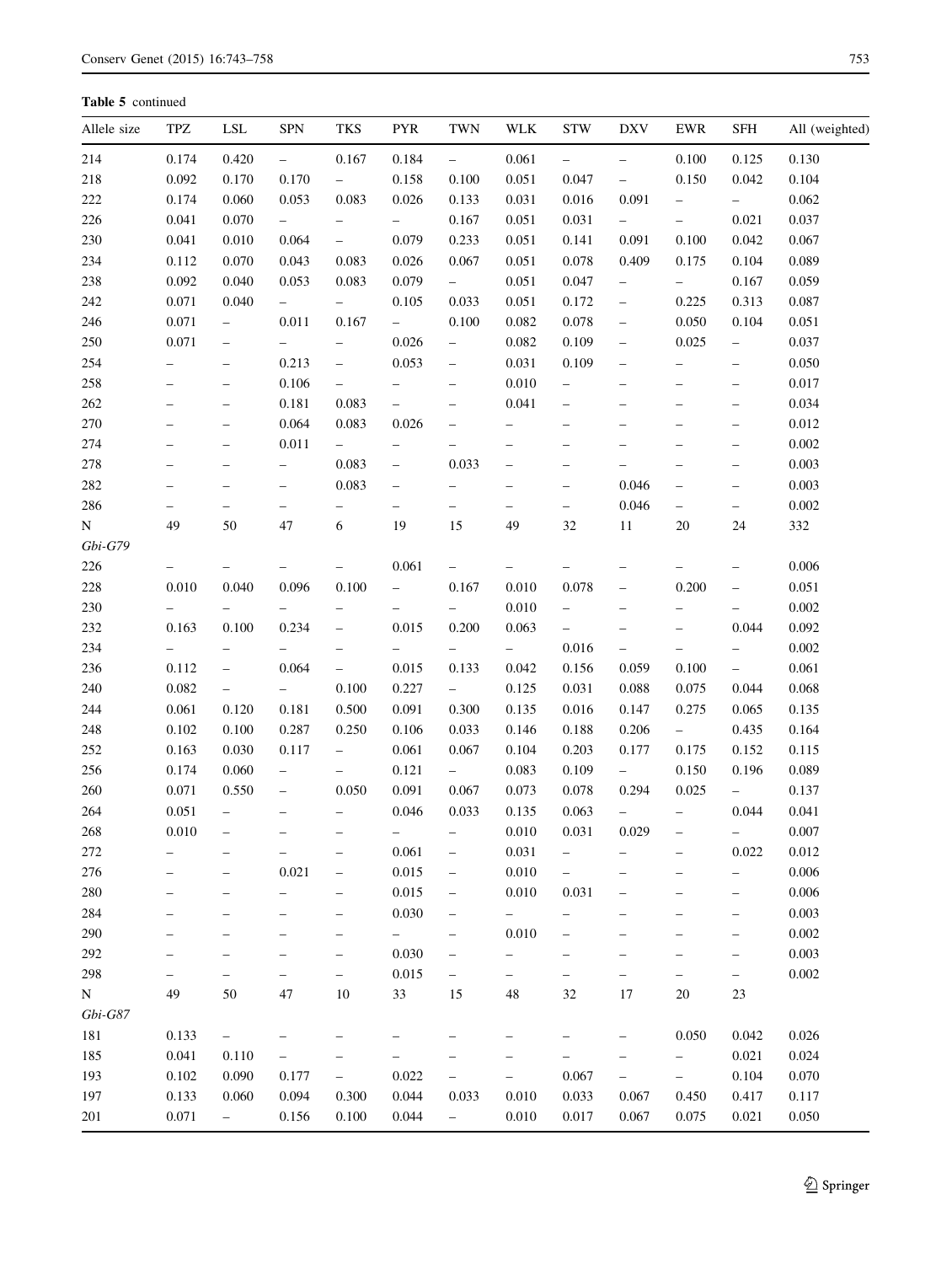| 0.020<br>0.056<br>0.022<br>0.300<br>0.031<br>$-$<br>0.400<br>0.025<br>0.188<br>$\equiv$<br>$\equiv$<br>$\overline{\phantom{0}}$<br>0.022<br>0.050<br>0.006<br>$\qquad \qquad -$<br>$\overline{\phantom{0}}$<br>$\overline{\phantom{0}}$<br>$\overline{\phantom{0}}$<br>$\overline{\phantom{0}}$<br>0.031<br>0.080<br>0.044<br>0.031<br>0.063<br>0.033<br>0.100<br>0.038<br>$\overline{\phantom{a}}$<br>$\overline{\phantom{0}}$<br>0.200<br>0.109<br>0.041<br>0.220<br>0.300<br>0.051<br>0.017<br>0.021<br>0.075<br>$\overline{\phantom{0}}$<br>$\overline{\phantom{0}}$<br>0.022<br>0.071<br>0.012<br>$\overline{\phantom{0}}$<br>$\overline{\phantom{0}}$<br>$\overline{\phantom{0}}$<br>$\overline{\phantom{0}}$<br>$\qquad \qquad -$<br>$\overline{\phantom{0}}$<br>$\overline{\phantom{0}}$<br>0.044<br>0.020<br>0.010<br>0.061<br>0.017<br>$\equiv$<br>$\overline{\phantom{0}}$<br>$\overline{\phantom{0}}$<br>$\overline{\phantom{0}}$<br>$\overline{\phantom{0}}$<br>$\qquad \qquad -$<br>0.065<br>0.033<br>0.020<br>0.183<br>$0.026\,$<br>$\qquad \qquad -$<br>$\overline{\phantom{0}}$<br>$\qquad \qquad -$<br>$\overline{\phantom{0}}$<br>$\overline{\phantom{0}}$<br>$\overline{\phantom{0}}$<br>$\qquad \qquad -$<br>221<br>0.041<br>0.292<br>0.200<br>0.087<br>0.061<br>0.050<br>0.075<br>0.067<br>$\qquad \qquad -$<br>$\qquad \qquad -$<br>0.031<br>0.005<br>$\overline{\phantom{0}}$<br>$\overline{\phantom{0}}$<br>$\qquad \qquad -$<br>-<br>$\overline{\phantom{0}}$<br>-<br>-<br>$\overline{\phantom{0}}$<br>0.204<br>0.320<br>0.100<br>0.087<br>0.083<br>0.050<br>0.156<br>0.067<br>0.041<br>0.130<br>$\overline{\phantom{0}}$<br>$\qquad \qquad -$<br>0.010<br>0.002<br>$\overline{\phantom{0}}$<br>$\overline{\phantom{0}}$<br>$\qquad \qquad -$<br>$\overline{\phantom{0}}$<br>$\overline{\phantom{0}}$<br>$\overline{\phantom{0}}$<br>$\overline{\phantom{0}}$<br>$\overline{\phantom{0}}$<br>$\qquad \qquad -$<br>0.041<br>0.031<br>0.022<br>0.100<br>0.143<br>0.117<br>0.049<br>$\overline{\phantom{0}}$<br>$\overline{\phantom{0}}$<br>$\overline{\phantom{0}}$<br>$\qquad \qquad -$<br>0.031<br>0.100<br>0.130<br>0.082<br>0.083<br>0.042<br>0.041<br>$ \,$<br>0.067<br>$\overline{\phantom{0}}$<br>$\overline{\phantom{0}}$<br>$\overline{\phantom{0}}$<br>0.092<br>0.025<br>0.051<br>0.065<br>0.033<br>0.017<br>0.031<br>$\overline{\phantom{0}}$<br>$-$<br>$\overline{\phantom{0}}$<br>$\overline{\phantom{0}}$<br>$\overline{\phantom{0}}$<br>0.083<br>0.031<br>0.090<br>0.130<br>0.033<br>0.051<br>0.067<br>$\overline{\phantom{0}}$<br>0.049<br>$\overline{\phantom{0}}$<br>$\qquad \qquad -$<br>0.075<br>0.010<br>0.022<br>0.071<br>0.050<br>0.367<br>0.040<br>$\qquad \qquad -$<br>$\overline{\phantom{0}}$<br>$\overline{\phantom{0}}$<br>$\overline{\phantom{0}}$<br>249<br>0.061<br>0.033<br>0.025<br>0.014<br>$\overline{\phantom{0}}$<br>$\overline{\phantom{0}}$<br>$\overline{\phantom{0}}$<br>$\overline{\phantom{0}}$<br>$\qquad \qquad -$<br>$\overline{\phantom{0}}$<br>$\overline{\phantom{0}}$<br>$\overline{\phantom{0}}$<br>253<br>0.022<br>0.051<br>0.083<br>0.017<br>$\overline{\phantom{0}}$<br>$\overline{\phantom{0}}$<br>$\equiv$<br>$\qquad \qquad -$<br>257<br>0.125<br>0.010<br>0.009<br>$\overline{\phantom{0}}$<br>$\qquad \qquad -$<br>$\qquad \qquad -$<br>$\qquad \qquad -$<br>$\overline{\phantom{0}}$<br>-<br>261<br>0.063<br>0.033<br>0.010<br>0.017<br>0.014<br>$\overline{\phantom{0}}$<br>$\overline{\phantom{0}}$<br>$\qquad \qquad -$<br>-<br>0.010<br>0.020<br>0.010<br>0.006<br>$\qquad \qquad -$<br>$\overline{\phantom{0}}$<br>$\qquad \qquad -$<br>-<br>-<br>$\qquad \qquad -$<br>$\qquad \qquad -$<br>$\overline{\phantom{0}}$<br>0.033<br>0.002<br>$\qquad \qquad -$<br>$\overline{\phantom{0}}$<br>$\overline{\phantom{0}}$<br>$\qquad \qquad -$<br>$\overline{\phantom{0}}$<br>$\overline{\phantom{0}}$<br>$\overline{\phantom{0}}$<br>$\qquad \qquad -$<br>$\overline{\phantom{0}}$<br>$\qquad \qquad -$<br>0.010<br>0.002<br>$\overline{\phantom{0}}$<br>$\overline{\phantom{0}}$<br>$\overline{\phantom{0}}$<br>$\qquad \qquad -$<br>$\overline{\phantom{0}}$<br>$\qquad \qquad -$<br>$\overline{\phantom{0}}$<br>$\overline{\phantom{0}}$<br>$\overline{\phantom{0}}$<br>$\qquad \qquad -$<br>49<br>48<br>15<br>49<br>$20\,$<br>328<br>50<br>5<br>23<br>30<br>15<br>24<br>$Cyp-G3$<br>205<br>0.067<br>0.050<br>0.006<br>$\overline{\phantom{0}}$<br>$\qquad \qquad -$<br>$\qquad \qquad -$<br>$\overline{\phantom{0}}$<br>$\qquad \qquad -$<br>$\overline{\phantom{0}}$<br>0.025<br>0.002<br>$\qquad \qquad -$<br>$\qquad \qquad -$<br>$\overline{\phantom{0}}$<br>$\overline{\phantom{0}}$<br>$\overline{\phantom{0}}$<br>-<br>$\qquad \qquad -$<br>0.010<br>0.063<br>0.075<br>0.125<br>0.023<br>$\overline{\phantom{0}}$<br>$\overline{\phantom{0}}$<br>$\overline{\phantom{0}}$<br>$\overline{\phantom{0}}$<br>$\qquad \qquad -$<br>$\overline{\phantom{0}}$<br>0.177<br>0.380<br>0.500<br>0.172<br>0.067<br>0.255<br>0.706<br>0.075<br>0.252<br>0.365<br>0.109<br>0.063<br>0.010<br>0.002<br>$\equiv$<br>$\overline{\phantom{0}}$<br>$\overline{\phantom{0}}$<br>$-$<br>$\equiv$<br>$-$<br>$\overline{\phantom{0}}$<br>$\overline{\phantom{0}}$<br>$\overline{\phantom{0}}$<br>$\overline{\phantom{0}}$<br>0.042<br>0.094<br>0.010<br>0.063<br>0.063<br>0.028<br>0.029<br>$\overline{\phantom{0}}$<br>$\qquad \qquad -$<br>$\qquad \qquad -$<br>$\qquad \qquad -$<br>0.172<br>0.016<br>$\overline{\phantom{0}}$<br>$\overline{\phantom{0}}$<br>-<br>0.031<br>0.094<br>0.051<br>0.050<br>0.104<br>0.050<br>0.135<br>0.033<br>0.078<br>0.066<br>$\overline{\phantom{0}}$<br>$\overline{\phantom{0}}$<br>0.073<br>0.030<br>0.016<br>0.147<br>0.042<br>0.021<br>0.033<br>0.031<br>0.047<br>0.039<br>233<br>$\qquad \qquad -$<br>$\qquad \qquad -$<br>0.094<br>0.066<br>0.052<br>0.031<br>0.067<br>0.112<br>0.234<br>0.025<br>$\overline{\phantom{0}}$<br>$\overline{\phantom{0}}$<br>$\qquad \qquad -$<br>0.010<br>0.004<br>0.042<br>$\overline{\phantom{0}}$<br>$\overline{\phantom{0}}$<br>$\overline{\phantom{0}}$<br>$\overline{\phantom{0}}$<br>$\overline{\phantom{0}}$<br>$\overline{\phantom{0}}$<br>$\overline{\phantom{0}}$<br>-<br>$\overline{\phantom{0}}$<br>0.050<br>0.063<br>0.167<br>0.051<br>0.063<br>0.045<br>0.156<br>$\qquad \qquad -$<br>$\qquad \qquad -$<br>$\qquad \qquad -$<br>$\qquad \qquad -$<br>0.010<br>0.002<br>$\sim$ 100 $\sim$<br>$\frac{1}{2}$ and $\frac{1}{2}$<br>$\sim$ $ -$<br>$ -$<br>$\sim$ $\sim$<br>$\qquad \qquad -$<br>$\qquad \qquad -$<br>$\qquad \qquad -$<br>-<br>$\qquad \qquad -$<br>0.052<br>0.075<br>0.047<br>0.031<br>0.125<br>0.031<br>0.133<br>0.020<br>0.125<br>0.063<br>$\overline{\phantom{0}}$<br>$\qquad \qquad -$<br>0.021<br>0.003<br>$\sim$<br>$\sim$ $\sim$<br>$\overline{\phantom{0}}$<br>$-$<br>$\overline{\phantom{a}}$<br>$\qquad \qquad -$<br>$\overline{\phantom{0}}$<br>$\overline{\phantom{0}}$<br>$\overline{\phantom{0}}$<br>$\overline{\phantom{0}}$<br>0.021<br>0.051<br>0.146<br>0.031<br>0.030<br>0.047<br>0.033<br>$\overline{\phantom{0}}$<br>$\qquad \qquad -$<br>$\qquad \qquad -$<br>$\overline{\phantom{0}}$<br>$\overline{\phantom{0}}$<br>251<br>0.010<br>0.063<br>0.007<br>÷.<br>0.020<br>0.021<br>$-$<br>$\overline{\phantom{0}}$<br>$\overline{\phantom{0}}$<br>$\qquad \qquad -$<br>$\overline{\phantom{0}}$<br>0.010<br>0.125<br>0.032<br>253<br>0.020<br>0.078<br>0.200<br>0.010<br>0.029<br>0.021<br>$\qquad \qquad -$<br>0.021<br>0.020<br>0.031<br>0.031<br>0.078<br>0.025<br>0.021<br>$ \,$<br>$\qquad \qquad -$<br>$\overline{\phantom{0}}$<br>-<br>$\qquad \qquad -$<br>0.013<br>$\frac{1}{2}$<br>0.010<br>0.063<br>0.067<br>0.020<br>$ \,$<br>$\overline{\phantom{0}}$<br>$-$<br>$\overline{\phantom{0}}$<br>$\overline{\phantom{0}}$<br>-<br>0.010<br>0.010<br>0.075<br>0.012<br>$-$<br>0.063<br>0.016<br>0.033<br>$\overline{\phantom{0}}$<br>$-$<br>$\overline{\phantom{0}}$<br>$\overline{\phantom{0}}$<br>0.010<br>$\frac{1}{2}$<br>0.030<br>0.021<br>0.063<br>0.047<br>0.010<br>0.083<br>0.022<br>$\sim$ $ -$<br>$\overline{\phantom{0}}$<br>$\qquad \qquad -$ | Allele size | TPZ   | LSL | <b>SPN</b> | <b>TKS</b> | <b>PYR</b> | <b>TWN</b> | WLK | <b>STW</b> | <b>DXV</b> | EWR   | SFH | All (weighted) |
|-----------------------------------------------------------------------------------------------------------------------------------------------------------------------------------------------------------------------------------------------------------------------------------------------------------------------------------------------------------------------------------------------------------------------------------------------------------------------------------------------------------------------------------------------------------------------------------------------------------------------------------------------------------------------------------------------------------------------------------------------------------------------------------------------------------------------------------------------------------------------------------------------------------------------------------------------------------------------------------------------------------------------------------------------------------------------------------------------------------------------------------------------------------------------------------------------------------------------------------------------------------------------------------------------------------------------------------------------------------------------------------------------------------------------------------------------------------------------------------------------------------------------------------------------------------------------------------------------------------------------------------------------------------------------------------------------------------------------------------------------------------------------------------------------------------------------------------------------------------------------------------------------------------------------------------------------------------------------------------------------------------------------------------------------------------------------------------------------------------------------------------------------------------------------------------------------------------------------------------------------------------------------------------------------------------------------------------------------------------------------------------------------------------------------------------------------------------------------------------------------------------------------------------------------------------------------------------------------------------------------------------------------------------------------------------------------------------------------------------------------------------------------------------------------------------------------------------------------------------------------------------------------------------------------------------------------------------------------------------------------------------------------------------------------------------------------------------------------------------------------------------------------------------------------------------------------------------------------------------------------------------------------------------------------------------------------------------------------------------------------------------------------------------------------------------------------------------------------------------------------------------------------------------------------------------------------------------------------------------------------------------------------------------------------------------------------------------------------------------------------------------------------------------------------------------------------------------------------------------------------------------------------------------------------------------------------------------------------------------------------------------------------------------------------------------------------------------------------------------------------------------------------------------------------------------------------------------------------------------------------------------------------------------------------------------------------------------------------------------------------------------------------------------------------------------------------------------------------------------------------------------------------------------------------------------------------------------------------------------------------------------------------------------------------------------------------------------------------------------------------------------------------------------------------------------------------------------------------------------------------------------------------------------------------------------------------------------------------------------------------------------------------------------------------------------------------------------------------------------------------------------------------------------------------------------------------------------------------------------------------------------------------------------------------------------------------------------------------------------------------------------------------------------------------------------------------------------------------------------------------------------------------------------------------------------------------------------------------------------------------------------------------------------------------------------------------------------------------------------------------------------------------------------------------------------------------------------------------------------------------------------------------------------------------------------------------------------------------------------------------------------------------------------------------------------------------------------------------------------------------------------------------------------------------------------------------------------------------------------------------------------------------------------------------------------------------------------------------------------------------------------------------------------------------------------------------------------------------------------------------------------------------------------------------------------------------------------------------------------------------------------------------------------------------------------------------------------------------------------------------------------------------------------------------------------------------------------------------------------------------------------------------------------------------------------------------------------------------------------------------------------------------------------------------------------------------------------------------------------------------------------------------------------------------------------------------------------------------------------------------------------------------------------------------------------------------------------------------------------------------------------------------------------------------------------------------------------------------------------------------------------------------------------------------------------------------------------------------------------------------------------------------------------------------------------------------------------------------------------------------------------------------------------------------------------------------------------------------------------------------------------------------------------------------------------------------------------------------------------------------------------------------------------------------------------------------------------------------------------------------------------------------------------------|-------------|-------|-----|------------|------------|------------|------------|-----|------------|------------|-------|-----|----------------|
|                                                                                                                                                                                                                                                                                                                                                                                                                                                                                                                                                                                                                                                                                                                                                                                                                                                                                                                                                                                                                                                                                                                                                                                                                                                                                                                                                                                                                                                                                                                                                                                                                                                                                                                                                                                                                                                                                                                                                                                                                                                                                                                                                                                                                                                                                                                                                                                                                                                                                                                                                                                                                                                                                                                                                                                                                                                                                                                                                                                                                                                                                                                                                                                                                                                                                                                                                                                                                                                                                                                                                                                                                                                                                                                                                                                                                                                                                                                                                                                                                                                                                                                                                                                                                                                                                                                                                                                                                                                                                                                                                                                                                                                                                                                                                                                                                                                                                                                                                                                                                                                                                                                                                                                                                                                                                                                                                                                                                                                                                                                                                                                                                                                                                                                                                                                                                                                                                                                                                                                                                                                                                                                                                                                                                                                                                                                                                                                                                                                                                                                                                                                                                                                                                                                                                                                                                                                                                                                                                                                                                                                                                                                                                                                                                                                                                                                                                                                                                                                                                                                                                                                                                                                                                                                                                                                                                                                                                                                                                                                                                                                                                                                                                                 | 205         |       |     |            |            |            |            |     |            |            |       |     |                |
|                                                                                                                                                                                                                                                                                                                                                                                                                                                                                                                                                                                                                                                                                                                                                                                                                                                                                                                                                                                                                                                                                                                                                                                                                                                                                                                                                                                                                                                                                                                                                                                                                                                                                                                                                                                                                                                                                                                                                                                                                                                                                                                                                                                                                                                                                                                                                                                                                                                                                                                                                                                                                                                                                                                                                                                                                                                                                                                                                                                                                                                                                                                                                                                                                                                                                                                                                                                                                                                                                                                                                                                                                                                                                                                                                                                                                                                                                                                                                                                                                                                                                                                                                                                                                                                                                                                                                                                                                                                                                                                                                                                                                                                                                                                                                                                                                                                                                                                                                                                                                                                                                                                                                                                                                                                                                                                                                                                                                                                                                                                                                                                                                                                                                                                                                                                                                                                                                                                                                                                                                                                                                                                                                                                                                                                                                                                                                                                                                                                                                                                                                                                                                                                                                                                                                                                                                                                                                                                                                                                                                                                                                                                                                                                                                                                                                                                                                                                                                                                                                                                                                                                                                                                                                                                                                                                                                                                                                                                                                                                                                                                                                                                                                                 | 207         |       |     |            |            |            |            |     |            |            |       |     |                |
|                                                                                                                                                                                                                                                                                                                                                                                                                                                                                                                                                                                                                                                                                                                                                                                                                                                                                                                                                                                                                                                                                                                                                                                                                                                                                                                                                                                                                                                                                                                                                                                                                                                                                                                                                                                                                                                                                                                                                                                                                                                                                                                                                                                                                                                                                                                                                                                                                                                                                                                                                                                                                                                                                                                                                                                                                                                                                                                                                                                                                                                                                                                                                                                                                                                                                                                                                                                                                                                                                                                                                                                                                                                                                                                                                                                                                                                                                                                                                                                                                                                                                                                                                                                                                                                                                                                                                                                                                                                                                                                                                                                                                                                                                                                                                                                                                                                                                                                                                                                                                                                                                                                                                                                                                                                                                                                                                                                                                                                                                                                                                                                                                                                                                                                                                                                                                                                                                                                                                                                                                                                                                                                                                                                                                                                                                                                                                                                                                                                                                                                                                                                                                                                                                                                                                                                                                                                                                                                                                                                                                                                                                                                                                                                                                                                                                                                                                                                                                                                                                                                                                                                                                                                                                                                                                                                                                                                                                                                                                                                                                                                                                                                                                                 | 209         |       |     |            |            |            |            |     |            |            |       |     |                |
|                                                                                                                                                                                                                                                                                                                                                                                                                                                                                                                                                                                                                                                                                                                                                                                                                                                                                                                                                                                                                                                                                                                                                                                                                                                                                                                                                                                                                                                                                                                                                                                                                                                                                                                                                                                                                                                                                                                                                                                                                                                                                                                                                                                                                                                                                                                                                                                                                                                                                                                                                                                                                                                                                                                                                                                                                                                                                                                                                                                                                                                                                                                                                                                                                                                                                                                                                                                                                                                                                                                                                                                                                                                                                                                                                                                                                                                                                                                                                                                                                                                                                                                                                                                                                                                                                                                                                                                                                                                                                                                                                                                                                                                                                                                                                                                                                                                                                                                                                                                                                                                                                                                                                                                                                                                                                                                                                                                                                                                                                                                                                                                                                                                                                                                                                                                                                                                                                                                                                                                                                                                                                                                                                                                                                                                                                                                                                                                                                                                                                                                                                                                                                                                                                                                                                                                                                                                                                                                                                                                                                                                                                                                                                                                                                                                                                                                                                                                                                                                                                                                                                                                                                                                                                                                                                                                                                                                                                                                                                                                                                                                                                                                                                                 | 213         |       |     |            |            |            |            |     |            |            |       |     |                |
|                                                                                                                                                                                                                                                                                                                                                                                                                                                                                                                                                                                                                                                                                                                                                                                                                                                                                                                                                                                                                                                                                                                                                                                                                                                                                                                                                                                                                                                                                                                                                                                                                                                                                                                                                                                                                                                                                                                                                                                                                                                                                                                                                                                                                                                                                                                                                                                                                                                                                                                                                                                                                                                                                                                                                                                                                                                                                                                                                                                                                                                                                                                                                                                                                                                                                                                                                                                                                                                                                                                                                                                                                                                                                                                                                                                                                                                                                                                                                                                                                                                                                                                                                                                                                                                                                                                                                                                                                                                                                                                                                                                                                                                                                                                                                                                                                                                                                                                                                                                                                                                                                                                                                                                                                                                                                                                                                                                                                                                                                                                                                                                                                                                                                                                                                                                                                                                                                                                                                                                                                                                                                                                                                                                                                                                                                                                                                                                                                                                                                                                                                                                                                                                                                                                                                                                                                                                                                                                                                                                                                                                                                                                                                                                                                                                                                                                                                                                                                                                                                                                                                                                                                                                                                                                                                                                                                                                                                                                                                                                                                                                                                                                                                                 | 215         |       |     |            |            |            |            |     |            |            |       |     |                |
|                                                                                                                                                                                                                                                                                                                                                                                                                                                                                                                                                                                                                                                                                                                                                                                                                                                                                                                                                                                                                                                                                                                                                                                                                                                                                                                                                                                                                                                                                                                                                                                                                                                                                                                                                                                                                                                                                                                                                                                                                                                                                                                                                                                                                                                                                                                                                                                                                                                                                                                                                                                                                                                                                                                                                                                                                                                                                                                                                                                                                                                                                                                                                                                                                                                                                                                                                                                                                                                                                                                                                                                                                                                                                                                                                                                                                                                                                                                                                                                                                                                                                                                                                                                                                                                                                                                                                                                                                                                                                                                                                                                                                                                                                                                                                                                                                                                                                                                                                                                                                                                                                                                                                                                                                                                                                                                                                                                                                                                                                                                                                                                                                                                                                                                                                                                                                                                                                                                                                                                                                                                                                                                                                                                                                                                                                                                                                                                                                                                                                                                                                                                                                                                                                                                                                                                                                                                                                                                                                                                                                                                                                                                                                                                                                                                                                                                                                                                                                                                                                                                                                                                                                                                                                                                                                                                                                                                                                                                                                                                                                                                                                                                                                                 | 217         |       |     |            |            |            |            |     |            |            |       |     |                |
|                                                                                                                                                                                                                                                                                                                                                                                                                                                                                                                                                                                                                                                                                                                                                                                                                                                                                                                                                                                                                                                                                                                                                                                                                                                                                                                                                                                                                                                                                                                                                                                                                                                                                                                                                                                                                                                                                                                                                                                                                                                                                                                                                                                                                                                                                                                                                                                                                                                                                                                                                                                                                                                                                                                                                                                                                                                                                                                                                                                                                                                                                                                                                                                                                                                                                                                                                                                                                                                                                                                                                                                                                                                                                                                                                                                                                                                                                                                                                                                                                                                                                                                                                                                                                                                                                                                                                                                                                                                                                                                                                                                                                                                                                                                                                                                                                                                                                                                                                                                                                                                                                                                                                                                                                                                                                                                                                                                                                                                                                                                                                                                                                                                                                                                                                                                                                                                                                                                                                                                                                                                                                                                                                                                                                                                                                                                                                                                                                                                                                                                                                                                                                                                                                                                                                                                                                                                                                                                                                                                                                                                                                                                                                                                                                                                                                                                                                                                                                                                                                                                                                                                                                                                                                                                                                                                                                                                                                                                                                                                                                                                                                                                                                                 | 219         |       |     |            |            |            |            |     |            |            |       |     |                |
|                                                                                                                                                                                                                                                                                                                                                                                                                                                                                                                                                                                                                                                                                                                                                                                                                                                                                                                                                                                                                                                                                                                                                                                                                                                                                                                                                                                                                                                                                                                                                                                                                                                                                                                                                                                                                                                                                                                                                                                                                                                                                                                                                                                                                                                                                                                                                                                                                                                                                                                                                                                                                                                                                                                                                                                                                                                                                                                                                                                                                                                                                                                                                                                                                                                                                                                                                                                                                                                                                                                                                                                                                                                                                                                                                                                                                                                                                                                                                                                                                                                                                                                                                                                                                                                                                                                                                                                                                                                                                                                                                                                                                                                                                                                                                                                                                                                                                                                                                                                                                                                                                                                                                                                                                                                                                                                                                                                                                                                                                                                                                                                                                                                                                                                                                                                                                                                                                                                                                                                                                                                                                                                                                                                                                                                                                                                                                                                                                                                                                                                                                                                                                                                                                                                                                                                                                                                                                                                                                                                                                                                                                                                                                                                                                                                                                                                                                                                                                                                                                                                                                                                                                                                                                                                                                                                                                                                                                                                                                                                                                                                                                                                                                                 |             |       |     |            |            |            |            |     |            |            |       |     |                |
|                                                                                                                                                                                                                                                                                                                                                                                                                                                                                                                                                                                                                                                                                                                                                                                                                                                                                                                                                                                                                                                                                                                                                                                                                                                                                                                                                                                                                                                                                                                                                                                                                                                                                                                                                                                                                                                                                                                                                                                                                                                                                                                                                                                                                                                                                                                                                                                                                                                                                                                                                                                                                                                                                                                                                                                                                                                                                                                                                                                                                                                                                                                                                                                                                                                                                                                                                                                                                                                                                                                                                                                                                                                                                                                                                                                                                                                                                                                                                                                                                                                                                                                                                                                                                                                                                                                                                                                                                                                                                                                                                                                                                                                                                                                                                                                                                                                                                                                                                                                                                                                                                                                                                                                                                                                                                                                                                                                                                                                                                                                                                                                                                                                                                                                                                                                                                                                                                                                                                                                                                                                                                                                                                                                                                                                                                                                                                                                                                                                                                                                                                                                                                                                                                                                                                                                                                                                                                                                                                                                                                                                                                                                                                                                                                                                                                                                                                                                                                                                                                                                                                                                                                                                                                                                                                                                                                                                                                                                                                                                                                                                                                                                                                                 | 223         |       |     |            |            |            |            |     |            |            |       |     |                |
|                                                                                                                                                                                                                                                                                                                                                                                                                                                                                                                                                                                                                                                                                                                                                                                                                                                                                                                                                                                                                                                                                                                                                                                                                                                                                                                                                                                                                                                                                                                                                                                                                                                                                                                                                                                                                                                                                                                                                                                                                                                                                                                                                                                                                                                                                                                                                                                                                                                                                                                                                                                                                                                                                                                                                                                                                                                                                                                                                                                                                                                                                                                                                                                                                                                                                                                                                                                                                                                                                                                                                                                                                                                                                                                                                                                                                                                                                                                                                                                                                                                                                                                                                                                                                                                                                                                                                                                                                                                                                                                                                                                                                                                                                                                                                                                                                                                                                                                                                                                                                                                                                                                                                                                                                                                                                                                                                                                                                                                                                                                                                                                                                                                                                                                                                                                                                                                                                                                                                                                                                                                                                                                                                                                                                                                                                                                                                                                                                                                                                                                                                                                                                                                                                                                                                                                                                                                                                                                                                                                                                                                                                                                                                                                                                                                                                                                                                                                                                                                                                                                                                                                                                                                                                                                                                                                                                                                                                                                                                                                                                                                                                                                                                                 | 225         |       |     |            |            |            |            |     |            |            |       |     |                |
|                                                                                                                                                                                                                                                                                                                                                                                                                                                                                                                                                                                                                                                                                                                                                                                                                                                                                                                                                                                                                                                                                                                                                                                                                                                                                                                                                                                                                                                                                                                                                                                                                                                                                                                                                                                                                                                                                                                                                                                                                                                                                                                                                                                                                                                                                                                                                                                                                                                                                                                                                                                                                                                                                                                                                                                                                                                                                                                                                                                                                                                                                                                                                                                                                                                                                                                                                                                                                                                                                                                                                                                                                                                                                                                                                                                                                                                                                                                                                                                                                                                                                                                                                                                                                                                                                                                                                                                                                                                                                                                                                                                                                                                                                                                                                                                                                                                                                                                                                                                                                                                                                                                                                                                                                                                                                                                                                                                                                                                                                                                                                                                                                                                                                                                                                                                                                                                                                                                                                                                                                                                                                                                                                                                                                                                                                                                                                                                                                                                                                                                                                                                                                                                                                                                                                                                                                                                                                                                                                                                                                                                                                                                                                                                                                                                                                                                                                                                                                                                                                                                                                                                                                                                                                                                                                                                                                                                                                                                                                                                                                                                                                                                                                                 | 227         |       |     |            |            |            |            |     |            |            |       |     |                |
|                                                                                                                                                                                                                                                                                                                                                                                                                                                                                                                                                                                                                                                                                                                                                                                                                                                                                                                                                                                                                                                                                                                                                                                                                                                                                                                                                                                                                                                                                                                                                                                                                                                                                                                                                                                                                                                                                                                                                                                                                                                                                                                                                                                                                                                                                                                                                                                                                                                                                                                                                                                                                                                                                                                                                                                                                                                                                                                                                                                                                                                                                                                                                                                                                                                                                                                                                                                                                                                                                                                                                                                                                                                                                                                                                                                                                                                                                                                                                                                                                                                                                                                                                                                                                                                                                                                                                                                                                                                                                                                                                                                                                                                                                                                                                                                                                                                                                                                                                                                                                                                                                                                                                                                                                                                                                                                                                                                                                                                                                                                                                                                                                                                                                                                                                                                                                                                                                                                                                                                                                                                                                                                                                                                                                                                                                                                                                                                                                                                                                                                                                                                                                                                                                                                                                                                                                                                                                                                                                                                                                                                                                                                                                                                                                                                                                                                                                                                                                                                                                                                                                                                                                                                                                                                                                                                                                                                                                                                                                                                                                                                                                                                                                                 | 229         |       |     |            |            |            |            |     |            |            |       |     |                |
|                                                                                                                                                                                                                                                                                                                                                                                                                                                                                                                                                                                                                                                                                                                                                                                                                                                                                                                                                                                                                                                                                                                                                                                                                                                                                                                                                                                                                                                                                                                                                                                                                                                                                                                                                                                                                                                                                                                                                                                                                                                                                                                                                                                                                                                                                                                                                                                                                                                                                                                                                                                                                                                                                                                                                                                                                                                                                                                                                                                                                                                                                                                                                                                                                                                                                                                                                                                                                                                                                                                                                                                                                                                                                                                                                                                                                                                                                                                                                                                                                                                                                                                                                                                                                                                                                                                                                                                                                                                                                                                                                                                                                                                                                                                                                                                                                                                                                                                                                                                                                                                                                                                                                                                                                                                                                                                                                                                                                                                                                                                                                                                                                                                                                                                                                                                                                                                                                                                                                                                                                                                                                                                                                                                                                                                                                                                                                                                                                                                                                                                                                                                                                                                                                                                                                                                                                                                                                                                                                                                                                                                                                                                                                                                                                                                                                                                                                                                                                                                                                                                                                                                                                                                                                                                                                                                                                                                                                                                                                                                                                                                                                                                                                                 | 233         |       |     |            |            |            |            |     |            |            |       |     |                |
|                                                                                                                                                                                                                                                                                                                                                                                                                                                                                                                                                                                                                                                                                                                                                                                                                                                                                                                                                                                                                                                                                                                                                                                                                                                                                                                                                                                                                                                                                                                                                                                                                                                                                                                                                                                                                                                                                                                                                                                                                                                                                                                                                                                                                                                                                                                                                                                                                                                                                                                                                                                                                                                                                                                                                                                                                                                                                                                                                                                                                                                                                                                                                                                                                                                                                                                                                                                                                                                                                                                                                                                                                                                                                                                                                                                                                                                                                                                                                                                                                                                                                                                                                                                                                                                                                                                                                                                                                                                                                                                                                                                                                                                                                                                                                                                                                                                                                                                                                                                                                                                                                                                                                                                                                                                                                                                                                                                                                                                                                                                                                                                                                                                                                                                                                                                                                                                                                                                                                                                                                                                                                                                                                                                                                                                                                                                                                                                                                                                                                                                                                                                                                                                                                                                                                                                                                                                                                                                                                                                                                                                                                                                                                                                                                                                                                                                                                                                                                                                                                                                                                                                                                                                                                                                                                                                                                                                                                                                                                                                                                                                                                                                                                                 | 237         |       |     |            |            |            |            |     |            |            |       |     |                |
|                                                                                                                                                                                                                                                                                                                                                                                                                                                                                                                                                                                                                                                                                                                                                                                                                                                                                                                                                                                                                                                                                                                                                                                                                                                                                                                                                                                                                                                                                                                                                                                                                                                                                                                                                                                                                                                                                                                                                                                                                                                                                                                                                                                                                                                                                                                                                                                                                                                                                                                                                                                                                                                                                                                                                                                                                                                                                                                                                                                                                                                                                                                                                                                                                                                                                                                                                                                                                                                                                                                                                                                                                                                                                                                                                                                                                                                                                                                                                                                                                                                                                                                                                                                                                                                                                                                                                                                                                                                                                                                                                                                                                                                                                                                                                                                                                                                                                                                                                                                                                                                                                                                                                                                                                                                                                                                                                                                                                                                                                                                                                                                                                                                                                                                                                                                                                                                                                                                                                                                                                                                                                                                                                                                                                                                                                                                                                                                                                                                                                                                                                                                                                                                                                                                                                                                                                                                                                                                                                                                                                                                                                                                                                                                                                                                                                                                                                                                                                                                                                                                                                                                                                                                                                                                                                                                                                                                                                                                                                                                                                                                                                                                                                                 | 241         |       |     |            |            |            |            |     |            |            |       |     |                |
|                                                                                                                                                                                                                                                                                                                                                                                                                                                                                                                                                                                                                                                                                                                                                                                                                                                                                                                                                                                                                                                                                                                                                                                                                                                                                                                                                                                                                                                                                                                                                                                                                                                                                                                                                                                                                                                                                                                                                                                                                                                                                                                                                                                                                                                                                                                                                                                                                                                                                                                                                                                                                                                                                                                                                                                                                                                                                                                                                                                                                                                                                                                                                                                                                                                                                                                                                                                                                                                                                                                                                                                                                                                                                                                                                                                                                                                                                                                                                                                                                                                                                                                                                                                                                                                                                                                                                                                                                                                                                                                                                                                                                                                                                                                                                                                                                                                                                                                                                                                                                                                                                                                                                                                                                                                                                                                                                                                                                                                                                                                                                                                                                                                                                                                                                                                                                                                                                                                                                                                                                                                                                                                                                                                                                                                                                                                                                                                                                                                                                                                                                                                                                                                                                                                                                                                                                                                                                                                                                                                                                                                                                                                                                                                                                                                                                                                                                                                                                                                                                                                                                                                                                                                                                                                                                                                                                                                                                                                                                                                                                                                                                                                                                                 | 245         |       |     |            |            |            |            |     |            |            |       |     |                |
|                                                                                                                                                                                                                                                                                                                                                                                                                                                                                                                                                                                                                                                                                                                                                                                                                                                                                                                                                                                                                                                                                                                                                                                                                                                                                                                                                                                                                                                                                                                                                                                                                                                                                                                                                                                                                                                                                                                                                                                                                                                                                                                                                                                                                                                                                                                                                                                                                                                                                                                                                                                                                                                                                                                                                                                                                                                                                                                                                                                                                                                                                                                                                                                                                                                                                                                                                                                                                                                                                                                                                                                                                                                                                                                                                                                                                                                                                                                                                                                                                                                                                                                                                                                                                                                                                                                                                                                                                                                                                                                                                                                                                                                                                                                                                                                                                                                                                                                                                                                                                                                                                                                                                                                                                                                                                                                                                                                                                                                                                                                                                                                                                                                                                                                                                                                                                                                                                                                                                                                                                                                                                                                                                                                                                                                                                                                                                                                                                                                                                                                                                                                                                                                                                                                                                                                                                                                                                                                                                                                                                                                                                                                                                                                                                                                                                                                                                                                                                                                                                                                                                                                                                                                                                                                                                                                                                                                                                                                                                                                                                                                                                                                                                                 |             |       |     |            |            |            |            |     |            |            |       |     |                |
|                                                                                                                                                                                                                                                                                                                                                                                                                                                                                                                                                                                                                                                                                                                                                                                                                                                                                                                                                                                                                                                                                                                                                                                                                                                                                                                                                                                                                                                                                                                                                                                                                                                                                                                                                                                                                                                                                                                                                                                                                                                                                                                                                                                                                                                                                                                                                                                                                                                                                                                                                                                                                                                                                                                                                                                                                                                                                                                                                                                                                                                                                                                                                                                                                                                                                                                                                                                                                                                                                                                                                                                                                                                                                                                                                                                                                                                                                                                                                                                                                                                                                                                                                                                                                                                                                                                                                                                                                                                                                                                                                                                                                                                                                                                                                                                                                                                                                                                                                                                                                                                                                                                                                                                                                                                                                                                                                                                                                                                                                                                                                                                                                                                                                                                                                                                                                                                                                                                                                                                                                                                                                                                                                                                                                                                                                                                                                                                                                                                                                                                                                                                                                                                                                                                                                                                                                                                                                                                                                                                                                                                                                                                                                                                                                                                                                                                                                                                                                                                                                                                                                                                                                                                                                                                                                                                                                                                                                                                                                                                                                                                                                                                                                                 |             |       |     |            |            |            |            |     |            |            |       |     |                |
|                                                                                                                                                                                                                                                                                                                                                                                                                                                                                                                                                                                                                                                                                                                                                                                                                                                                                                                                                                                                                                                                                                                                                                                                                                                                                                                                                                                                                                                                                                                                                                                                                                                                                                                                                                                                                                                                                                                                                                                                                                                                                                                                                                                                                                                                                                                                                                                                                                                                                                                                                                                                                                                                                                                                                                                                                                                                                                                                                                                                                                                                                                                                                                                                                                                                                                                                                                                                                                                                                                                                                                                                                                                                                                                                                                                                                                                                                                                                                                                                                                                                                                                                                                                                                                                                                                                                                                                                                                                                                                                                                                                                                                                                                                                                                                                                                                                                                                                                                                                                                                                                                                                                                                                                                                                                                                                                                                                                                                                                                                                                                                                                                                                                                                                                                                                                                                                                                                                                                                                                                                                                                                                                                                                                                                                                                                                                                                                                                                                                                                                                                                                                                                                                                                                                                                                                                                                                                                                                                                                                                                                                                                                                                                                                                                                                                                                                                                                                                                                                                                                                                                                                                                                                                                                                                                                                                                                                                                                                                                                                                                                                                                                                                                 |             |       |     |            |            |            |            |     |            |            |       |     |                |
|                                                                                                                                                                                                                                                                                                                                                                                                                                                                                                                                                                                                                                                                                                                                                                                                                                                                                                                                                                                                                                                                                                                                                                                                                                                                                                                                                                                                                                                                                                                                                                                                                                                                                                                                                                                                                                                                                                                                                                                                                                                                                                                                                                                                                                                                                                                                                                                                                                                                                                                                                                                                                                                                                                                                                                                                                                                                                                                                                                                                                                                                                                                                                                                                                                                                                                                                                                                                                                                                                                                                                                                                                                                                                                                                                                                                                                                                                                                                                                                                                                                                                                                                                                                                                                                                                                                                                                                                                                                                                                                                                                                                                                                                                                                                                                                                                                                                                                                                                                                                                                                                                                                                                                                                                                                                                                                                                                                                                                                                                                                                                                                                                                                                                                                                                                                                                                                                                                                                                                                                                                                                                                                                                                                                                                                                                                                                                                                                                                                                                                                                                                                                                                                                                                                                                                                                                                                                                                                                                                                                                                                                                                                                                                                                                                                                                                                                                                                                                                                                                                                                                                                                                                                                                                                                                                                                                                                                                                                                                                                                                                                                                                                                                                 |             |       |     |            |            |            |            |     |            |            |       |     |                |
|                                                                                                                                                                                                                                                                                                                                                                                                                                                                                                                                                                                                                                                                                                                                                                                                                                                                                                                                                                                                                                                                                                                                                                                                                                                                                                                                                                                                                                                                                                                                                                                                                                                                                                                                                                                                                                                                                                                                                                                                                                                                                                                                                                                                                                                                                                                                                                                                                                                                                                                                                                                                                                                                                                                                                                                                                                                                                                                                                                                                                                                                                                                                                                                                                                                                                                                                                                                                                                                                                                                                                                                                                                                                                                                                                                                                                                                                                                                                                                                                                                                                                                                                                                                                                                                                                                                                                                                                                                                                                                                                                                                                                                                                                                                                                                                                                                                                                                                                                                                                                                                                                                                                                                                                                                                                                                                                                                                                                                                                                                                                                                                                                                                                                                                                                                                                                                                                                                                                                                                                                                                                                                                                                                                                                                                                                                                                                                                                                                                                                                                                                                                                                                                                                                                                                                                                                                                                                                                                                                                                                                                                                                                                                                                                                                                                                                                                                                                                                                                                                                                                                                                                                                                                                                                                                                                                                                                                                                                                                                                                                                                                                                                                                                 | 265         |       |     |            |            |            |            |     |            |            |       |     |                |
|                                                                                                                                                                                                                                                                                                                                                                                                                                                                                                                                                                                                                                                                                                                                                                                                                                                                                                                                                                                                                                                                                                                                                                                                                                                                                                                                                                                                                                                                                                                                                                                                                                                                                                                                                                                                                                                                                                                                                                                                                                                                                                                                                                                                                                                                                                                                                                                                                                                                                                                                                                                                                                                                                                                                                                                                                                                                                                                                                                                                                                                                                                                                                                                                                                                                                                                                                                                                                                                                                                                                                                                                                                                                                                                                                                                                                                                                                                                                                                                                                                                                                                                                                                                                                                                                                                                                                                                                                                                                                                                                                                                                                                                                                                                                                                                                                                                                                                                                                                                                                                                                                                                                                                                                                                                                                                                                                                                                                                                                                                                                                                                                                                                                                                                                                                                                                                                                                                                                                                                                                                                                                                                                                                                                                                                                                                                                                                                                                                                                                                                                                                                                                                                                                                                                                                                                                                                                                                                                                                                                                                                                                                                                                                                                                                                                                                                                                                                                                                                                                                                                                                                                                                                                                                                                                                                                                                                                                                                                                                                                                                                                                                                                                                 | 281         |       |     |            |            |            |            |     |            |            |       |     |                |
|                                                                                                                                                                                                                                                                                                                                                                                                                                                                                                                                                                                                                                                                                                                                                                                                                                                                                                                                                                                                                                                                                                                                                                                                                                                                                                                                                                                                                                                                                                                                                                                                                                                                                                                                                                                                                                                                                                                                                                                                                                                                                                                                                                                                                                                                                                                                                                                                                                                                                                                                                                                                                                                                                                                                                                                                                                                                                                                                                                                                                                                                                                                                                                                                                                                                                                                                                                                                                                                                                                                                                                                                                                                                                                                                                                                                                                                                                                                                                                                                                                                                                                                                                                                                                                                                                                                                                                                                                                                                                                                                                                                                                                                                                                                                                                                                                                                                                                                                                                                                                                                                                                                                                                                                                                                                                                                                                                                                                                                                                                                                                                                                                                                                                                                                                                                                                                                                                                                                                                                                                                                                                                                                                                                                                                                                                                                                                                                                                                                                                                                                                                                                                                                                                                                                                                                                                                                                                                                                                                                                                                                                                                                                                                                                                                                                                                                                                                                                                                                                                                                                                                                                                                                                                                                                                                                                                                                                                                                                                                                                                                                                                                                                                                 | 289         |       |     |            |            |            |            |     |            |            |       |     |                |
|                                                                                                                                                                                                                                                                                                                                                                                                                                                                                                                                                                                                                                                                                                                                                                                                                                                                                                                                                                                                                                                                                                                                                                                                                                                                                                                                                                                                                                                                                                                                                                                                                                                                                                                                                                                                                                                                                                                                                                                                                                                                                                                                                                                                                                                                                                                                                                                                                                                                                                                                                                                                                                                                                                                                                                                                                                                                                                                                                                                                                                                                                                                                                                                                                                                                                                                                                                                                                                                                                                                                                                                                                                                                                                                                                                                                                                                                                                                                                                                                                                                                                                                                                                                                                                                                                                                                                                                                                                                                                                                                                                                                                                                                                                                                                                                                                                                                                                                                                                                                                                                                                                                                                                                                                                                                                                                                                                                                                                                                                                                                                                                                                                                                                                                                                                                                                                                                                                                                                                                                                                                                                                                                                                                                                                                                                                                                                                                                                                                                                                                                                                                                                                                                                                                                                                                                                                                                                                                                                                                                                                                                                                                                                                                                                                                                                                                                                                                                                                                                                                                                                                                                                                                                                                                                                                                                                                                                                                                                                                                                                                                                                                                                                                 | N           |       |     |            |            |            |            |     |            |            |       |     |                |
|                                                                                                                                                                                                                                                                                                                                                                                                                                                                                                                                                                                                                                                                                                                                                                                                                                                                                                                                                                                                                                                                                                                                                                                                                                                                                                                                                                                                                                                                                                                                                                                                                                                                                                                                                                                                                                                                                                                                                                                                                                                                                                                                                                                                                                                                                                                                                                                                                                                                                                                                                                                                                                                                                                                                                                                                                                                                                                                                                                                                                                                                                                                                                                                                                                                                                                                                                                                                                                                                                                                                                                                                                                                                                                                                                                                                                                                                                                                                                                                                                                                                                                                                                                                                                                                                                                                                                                                                                                                                                                                                                                                                                                                                                                                                                                                                                                                                                                                                                                                                                                                                                                                                                                                                                                                                                                                                                                                                                                                                                                                                                                                                                                                                                                                                                                                                                                                                                                                                                                                                                                                                                                                                                                                                                                                                                                                                                                                                                                                                                                                                                                                                                                                                                                                                                                                                                                                                                                                                                                                                                                                                                                                                                                                                                                                                                                                                                                                                                                                                                                                                                                                                                                                                                                                                                                                                                                                                                                                                                                                                                                                                                                                                                                 |             |       |     |            |            |            |            |     |            |            |       |     |                |
|                                                                                                                                                                                                                                                                                                                                                                                                                                                                                                                                                                                                                                                                                                                                                                                                                                                                                                                                                                                                                                                                                                                                                                                                                                                                                                                                                                                                                                                                                                                                                                                                                                                                                                                                                                                                                                                                                                                                                                                                                                                                                                                                                                                                                                                                                                                                                                                                                                                                                                                                                                                                                                                                                                                                                                                                                                                                                                                                                                                                                                                                                                                                                                                                                                                                                                                                                                                                                                                                                                                                                                                                                                                                                                                                                                                                                                                                                                                                                                                                                                                                                                                                                                                                                                                                                                                                                                                                                                                                                                                                                                                                                                                                                                                                                                                                                                                                                                                                                                                                                                                                                                                                                                                                                                                                                                                                                                                                                                                                                                                                                                                                                                                                                                                                                                                                                                                                                                                                                                                                                                                                                                                                                                                                                                                                                                                                                                                                                                                                                                                                                                                                                                                                                                                                                                                                                                                                                                                                                                                                                                                                                                                                                                                                                                                                                                                                                                                                                                                                                                                                                                                                                                                                                                                                                                                                                                                                                                                                                                                                                                                                                                                                                                 |             |       |     |            |            |            |            |     |            |            |       |     |                |
|                                                                                                                                                                                                                                                                                                                                                                                                                                                                                                                                                                                                                                                                                                                                                                                                                                                                                                                                                                                                                                                                                                                                                                                                                                                                                                                                                                                                                                                                                                                                                                                                                                                                                                                                                                                                                                                                                                                                                                                                                                                                                                                                                                                                                                                                                                                                                                                                                                                                                                                                                                                                                                                                                                                                                                                                                                                                                                                                                                                                                                                                                                                                                                                                                                                                                                                                                                                                                                                                                                                                                                                                                                                                                                                                                                                                                                                                                                                                                                                                                                                                                                                                                                                                                                                                                                                                                                                                                                                                                                                                                                                                                                                                                                                                                                                                                                                                                                                                                                                                                                                                                                                                                                                                                                                                                                                                                                                                                                                                                                                                                                                                                                                                                                                                                                                                                                                                                                                                                                                                                                                                                                                                                                                                                                                                                                                                                                                                                                                                                                                                                                                                                                                                                                                                                                                                                                                                                                                                                                                                                                                                                                                                                                                                                                                                                                                                                                                                                                                                                                                                                                                                                                                                                                                                                                                                                                                                                                                                                                                                                                                                                                                                                                 | 213         |       |     |            |            |            |            |     |            |            |       |     |                |
|                                                                                                                                                                                                                                                                                                                                                                                                                                                                                                                                                                                                                                                                                                                                                                                                                                                                                                                                                                                                                                                                                                                                                                                                                                                                                                                                                                                                                                                                                                                                                                                                                                                                                                                                                                                                                                                                                                                                                                                                                                                                                                                                                                                                                                                                                                                                                                                                                                                                                                                                                                                                                                                                                                                                                                                                                                                                                                                                                                                                                                                                                                                                                                                                                                                                                                                                                                                                                                                                                                                                                                                                                                                                                                                                                                                                                                                                                                                                                                                                                                                                                                                                                                                                                                                                                                                                                                                                                                                                                                                                                                                                                                                                                                                                                                                                                                                                                                                                                                                                                                                                                                                                                                                                                                                                                                                                                                                                                                                                                                                                                                                                                                                                                                                                                                                                                                                                                                                                                                                                                                                                                                                                                                                                                                                                                                                                                                                                                                                                                                                                                                                                                                                                                                                                                                                                                                                                                                                                                                                                                                                                                                                                                                                                                                                                                                                                                                                                                                                                                                                                                                                                                                                                                                                                                                                                                                                                                                                                                                                                                                                                                                                                                                 | 217         |       |     |            |            |            |            |     |            |            |       |     |                |
|                                                                                                                                                                                                                                                                                                                                                                                                                                                                                                                                                                                                                                                                                                                                                                                                                                                                                                                                                                                                                                                                                                                                                                                                                                                                                                                                                                                                                                                                                                                                                                                                                                                                                                                                                                                                                                                                                                                                                                                                                                                                                                                                                                                                                                                                                                                                                                                                                                                                                                                                                                                                                                                                                                                                                                                                                                                                                                                                                                                                                                                                                                                                                                                                                                                                                                                                                                                                                                                                                                                                                                                                                                                                                                                                                                                                                                                                                                                                                                                                                                                                                                                                                                                                                                                                                                                                                                                                                                                                                                                                                                                                                                                                                                                                                                                                                                                                                                                                                                                                                                                                                                                                                                                                                                                                                                                                                                                                                                                                                                                                                                                                                                                                                                                                                                                                                                                                                                                                                                                                                                                                                                                                                                                                                                                                                                                                                                                                                                                                                                                                                                                                                                                                                                                                                                                                                                                                                                                                                                                                                                                                                                                                                                                                                                                                                                                                                                                                                                                                                                                                                                                                                                                                                                                                                                                                                                                                                                                                                                                                                                                                                                                                                                 | 221         |       |     |            |            |            |            |     |            |            |       |     |                |
|                                                                                                                                                                                                                                                                                                                                                                                                                                                                                                                                                                                                                                                                                                                                                                                                                                                                                                                                                                                                                                                                                                                                                                                                                                                                                                                                                                                                                                                                                                                                                                                                                                                                                                                                                                                                                                                                                                                                                                                                                                                                                                                                                                                                                                                                                                                                                                                                                                                                                                                                                                                                                                                                                                                                                                                                                                                                                                                                                                                                                                                                                                                                                                                                                                                                                                                                                                                                                                                                                                                                                                                                                                                                                                                                                                                                                                                                                                                                                                                                                                                                                                                                                                                                                                                                                                                                                                                                                                                                                                                                                                                                                                                                                                                                                                                                                                                                                                                                                                                                                                                                                                                                                                                                                                                                                                                                                                                                                                                                                                                                                                                                                                                                                                                                                                                                                                                                                                                                                                                                                                                                                                                                                                                                                                                                                                                                                                                                                                                                                                                                                                                                                                                                                                                                                                                                                                                                                                                                                                                                                                                                                                                                                                                                                                                                                                                                                                                                                                                                                                                                                                                                                                                                                                                                                                                                                                                                                                                                                                                                                                                                                                                                                                 | 223         |       |     |            |            |            |            |     |            |            |       |     |                |
|                                                                                                                                                                                                                                                                                                                                                                                                                                                                                                                                                                                                                                                                                                                                                                                                                                                                                                                                                                                                                                                                                                                                                                                                                                                                                                                                                                                                                                                                                                                                                                                                                                                                                                                                                                                                                                                                                                                                                                                                                                                                                                                                                                                                                                                                                                                                                                                                                                                                                                                                                                                                                                                                                                                                                                                                                                                                                                                                                                                                                                                                                                                                                                                                                                                                                                                                                                                                                                                                                                                                                                                                                                                                                                                                                                                                                                                                                                                                                                                                                                                                                                                                                                                                                                                                                                                                                                                                                                                                                                                                                                                                                                                                                                                                                                                                                                                                                                                                                                                                                                                                                                                                                                                                                                                                                                                                                                                                                                                                                                                                                                                                                                                                                                                                                                                                                                                                                                                                                                                                                                                                                                                                                                                                                                                                                                                                                                                                                                                                                                                                                                                                                                                                                                                                                                                                                                                                                                                                                                                                                                                                                                                                                                                                                                                                                                                                                                                                                                                                                                                                                                                                                                                                                                                                                                                                                                                                                                                                                                                                                                                                                                                                                                 | $225\,$     |       |     |            |            |            |            |     |            |            |       |     |                |
|                                                                                                                                                                                                                                                                                                                                                                                                                                                                                                                                                                                                                                                                                                                                                                                                                                                                                                                                                                                                                                                                                                                                                                                                                                                                                                                                                                                                                                                                                                                                                                                                                                                                                                                                                                                                                                                                                                                                                                                                                                                                                                                                                                                                                                                                                                                                                                                                                                                                                                                                                                                                                                                                                                                                                                                                                                                                                                                                                                                                                                                                                                                                                                                                                                                                                                                                                                                                                                                                                                                                                                                                                                                                                                                                                                                                                                                                                                                                                                                                                                                                                                                                                                                                                                                                                                                                                                                                                                                                                                                                                                                                                                                                                                                                                                                                                                                                                                                                                                                                                                                                                                                                                                                                                                                                                                                                                                                                                                                                                                                                                                                                                                                                                                                                                                                                                                                                                                                                                                                                                                                                                                                                                                                                                                                                                                                                                                                                                                                                                                                                                                                                                                                                                                                                                                                                                                                                                                                                                                                                                                                                                                                                                                                                                                                                                                                                                                                                                                                                                                                                                                                                                                                                                                                                                                                                                                                                                                                                                                                                                                                                                                                                                                 | 227         |       |     |            |            |            |            |     |            |            |       |     |                |
|                                                                                                                                                                                                                                                                                                                                                                                                                                                                                                                                                                                                                                                                                                                                                                                                                                                                                                                                                                                                                                                                                                                                                                                                                                                                                                                                                                                                                                                                                                                                                                                                                                                                                                                                                                                                                                                                                                                                                                                                                                                                                                                                                                                                                                                                                                                                                                                                                                                                                                                                                                                                                                                                                                                                                                                                                                                                                                                                                                                                                                                                                                                                                                                                                                                                                                                                                                                                                                                                                                                                                                                                                                                                                                                                                                                                                                                                                                                                                                                                                                                                                                                                                                                                                                                                                                                                                                                                                                                                                                                                                                                                                                                                                                                                                                                                                                                                                                                                                                                                                                                                                                                                                                                                                                                                                                                                                                                                                                                                                                                                                                                                                                                                                                                                                                                                                                                                                                                                                                                                                                                                                                                                                                                                                                                                                                                                                                                                                                                                                                                                                                                                                                                                                                                                                                                                                                                                                                                                                                                                                                                                                                                                                                                                                                                                                                                                                                                                                                                                                                                                                                                                                                                                                                                                                                                                                                                                                                                                                                                                                                                                                                                                                                 | 229         |       |     |            |            |            |            |     |            |            |       |     |                |
|                                                                                                                                                                                                                                                                                                                                                                                                                                                                                                                                                                                                                                                                                                                                                                                                                                                                                                                                                                                                                                                                                                                                                                                                                                                                                                                                                                                                                                                                                                                                                                                                                                                                                                                                                                                                                                                                                                                                                                                                                                                                                                                                                                                                                                                                                                                                                                                                                                                                                                                                                                                                                                                                                                                                                                                                                                                                                                                                                                                                                                                                                                                                                                                                                                                                                                                                                                                                                                                                                                                                                                                                                                                                                                                                                                                                                                                                                                                                                                                                                                                                                                                                                                                                                                                                                                                                                                                                                                                                                                                                                                                                                                                                                                                                                                                                                                                                                                                                                                                                                                                                                                                                                                                                                                                                                                                                                                                                                                                                                                                                                                                                                                                                                                                                                                                                                                                                                                                                                                                                                                                                                                                                                                                                                                                                                                                                                                                                                                                                                                                                                                                                                                                                                                                                                                                                                                                                                                                                                                                                                                                                                                                                                                                                                                                                                                                                                                                                                                                                                                                                                                                                                                                                                                                                                                                                                                                                                                                                                                                                                                                                                                                                                                 |             |       |     |            |            |            |            |     |            |            |       |     |                |
|                                                                                                                                                                                                                                                                                                                                                                                                                                                                                                                                                                                                                                                                                                                                                                                                                                                                                                                                                                                                                                                                                                                                                                                                                                                                                                                                                                                                                                                                                                                                                                                                                                                                                                                                                                                                                                                                                                                                                                                                                                                                                                                                                                                                                                                                                                                                                                                                                                                                                                                                                                                                                                                                                                                                                                                                                                                                                                                                                                                                                                                                                                                                                                                                                                                                                                                                                                                                                                                                                                                                                                                                                                                                                                                                                                                                                                                                                                                                                                                                                                                                                                                                                                                                                                                                                                                                                                                                                                                                                                                                                                                                                                                                                                                                                                                                                                                                                                                                                                                                                                                                                                                                                                                                                                                                                                                                                                                                                                                                                                                                                                                                                                                                                                                                                                                                                                                                                                                                                                                                                                                                                                                                                                                                                                                                                                                                                                                                                                                                                                                                                                                                                                                                                                                                                                                                                                                                                                                                                                                                                                                                                                                                                                                                                                                                                                                                                                                                                                                                                                                                                                                                                                                                                                                                                                                                                                                                                                                                                                                                                                                                                                                                                                 | 237         |       |     |            |            |            |            |     |            |            |       |     |                |
|                                                                                                                                                                                                                                                                                                                                                                                                                                                                                                                                                                                                                                                                                                                                                                                                                                                                                                                                                                                                                                                                                                                                                                                                                                                                                                                                                                                                                                                                                                                                                                                                                                                                                                                                                                                                                                                                                                                                                                                                                                                                                                                                                                                                                                                                                                                                                                                                                                                                                                                                                                                                                                                                                                                                                                                                                                                                                                                                                                                                                                                                                                                                                                                                                                                                                                                                                                                                                                                                                                                                                                                                                                                                                                                                                                                                                                                                                                                                                                                                                                                                                                                                                                                                                                                                                                                                                                                                                                                                                                                                                                                                                                                                                                                                                                                                                                                                                                                                                                                                                                                                                                                                                                                                                                                                                                                                                                                                                                                                                                                                                                                                                                                                                                                                                                                                                                                                                                                                                                                                                                                                                                                                                                                                                                                                                                                                                                                                                                                                                                                                                                                                                                                                                                                                                                                                                                                                                                                                                                                                                                                                                                                                                                                                                                                                                                                                                                                                                                                                                                                                                                                                                                                                                                                                                                                                                                                                                                                                                                                                                                                                                                                                                                 | 239         |       |     |            |            |            |            |     |            |            |       |     |                |
|                                                                                                                                                                                                                                                                                                                                                                                                                                                                                                                                                                                                                                                                                                                                                                                                                                                                                                                                                                                                                                                                                                                                                                                                                                                                                                                                                                                                                                                                                                                                                                                                                                                                                                                                                                                                                                                                                                                                                                                                                                                                                                                                                                                                                                                                                                                                                                                                                                                                                                                                                                                                                                                                                                                                                                                                                                                                                                                                                                                                                                                                                                                                                                                                                                                                                                                                                                                                                                                                                                                                                                                                                                                                                                                                                                                                                                                                                                                                                                                                                                                                                                                                                                                                                                                                                                                                                                                                                                                                                                                                                                                                                                                                                                                                                                                                                                                                                                                                                                                                                                                                                                                                                                                                                                                                                                                                                                                                                                                                                                                                                                                                                                                                                                                                                                                                                                                                                                                                                                                                                                                                                                                                                                                                                                                                                                                                                                                                                                                                                                                                                                                                                                                                                                                                                                                                                                                                                                                                                                                                                                                                                                                                                                                                                                                                                                                                                                                                                                                                                                                                                                                                                                                                                                                                                                                                                                                                                                                                                                                                                                                                                                                                                                 | 241         |       |     |            |            |            |            |     |            |            |       |     |                |
|                                                                                                                                                                                                                                                                                                                                                                                                                                                                                                                                                                                                                                                                                                                                                                                                                                                                                                                                                                                                                                                                                                                                                                                                                                                                                                                                                                                                                                                                                                                                                                                                                                                                                                                                                                                                                                                                                                                                                                                                                                                                                                                                                                                                                                                                                                                                                                                                                                                                                                                                                                                                                                                                                                                                                                                                                                                                                                                                                                                                                                                                                                                                                                                                                                                                                                                                                                                                                                                                                                                                                                                                                                                                                                                                                                                                                                                                                                                                                                                                                                                                                                                                                                                                                                                                                                                                                                                                                                                                                                                                                                                                                                                                                                                                                                                                                                                                                                                                                                                                                                                                                                                                                                                                                                                                                                                                                                                                                                                                                                                                                                                                                                                                                                                                                                                                                                                                                                                                                                                                                                                                                                                                                                                                                                                                                                                                                                                                                                                                                                                                                                                                                                                                                                                                                                                                                                                                                                                                                                                                                                                                                                                                                                                                                                                                                                                                                                                                                                                                                                                                                                                                                                                                                                                                                                                                                                                                                                                                                                                                                                                                                                                                                                 | 243         |       |     |            |            |            |            |     |            |            |       |     |                |
|                                                                                                                                                                                                                                                                                                                                                                                                                                                                                                                                                                                                                                                                                                                                                                                                                                                                                                                                                                                                                                                                                                                                                                                                                                                                                                                                                                                                                                                                                                                                                                                                                                                                                                                                                                                                                                                                                                                                                                                                                                                                                                                                                                                                                                                                                                                                                                                                                                                                                                                                                                                                                                                                                                                                                                                                                                                                                                                                                                                                                                                                                                                                                                                                                                                                                                                                                                                                                                                                                                                                                                                                                                                                                                                                                                                                                                                                                                                                                                                                                                                                                                                                                                                                                                                                                                                                                                                                                                                                                                                                                                                                                                                                                                                                                                                                                                                                                                                                                                                                                                                                                                                                                                                                                                                                                                                                                                                                                                                                                                                                                                                                                                                                                                                                                                                                                                                                                                                                                                                                                                                                                                                                                                                                                                                                                                                                                                                                                                                                                                                                                                                                                                                                                                                                                                                                                                                                                                                                                                                                                                                                                                                                                                                                                                                                                                                                                                                                                                                                                                                                                                                                                                                                                                                                                                                                                                                                                                                                                                                                                                                                                                                                                                 | 245         |       |     |            |            |            |            |     |            |            |       |     |                |
|                                                                                                                                                                                                                                                                                                                                                                                                                                                                                                                                                                                                                                                                                                                                                                                                                                                                                                                                                                                                                                                                                                                                                                                                                                                                                                                                                                                                                                                                                                                                                                                                                                                                                                                                                                                                                                                                                                                                                                                                                                                                                                                                                                                                                                                                                                                                                                                                                                                                                                                                                                                                                                                                                                                                                                                                                                                                                                                                                                                                                                                                                                                                                                                                                                                                                                                                                                                                                                                                                                                                                                                                                                                                                                                                                                                                                                                                                                                                                                                                                                                                                                                                                                                                                                                                                                                                                                                                                                                                                                                                                                                                                                                                                                                                                                                                                                                                                                                                                                                                                                                                                                                                                                                                                                                                                                                                                                                                                                                                                                                                                                                                                                                                                                                                                                                                                                                                                                                                                                                                                                                                                                                                                                                                                                                                                                                                                                                                                                                                                                                                                                                                                                                                                                                                                                                                                                                                                                                                                                                                                                                                                                                                                                                                                                                                                                                                                                                                                                                                                                                                                                                                                                                                                                                                                                                                                                                                                                                                                                                                                                                                                                                                                                 | 247         |       |     |            |            |            |            |     |            |            |       |     |                |
|                                                                                                                                                                                                                                                                                                                                                                                                                                                                                                                                                                                                                                                                                                                                                                                                                                                                                                                                                                                                                                                                                                                                                                                                                                                                                                                                                                                                                                                                                                                                                                                                                                                                                                                                                                                                                                                                                                                                                                                                                                                                                                                                                                                                                                                                                                                                                                                                                                                                                                                                                                                                                                                                                                                                                                                                                                                                                                                                                                                                                                                                                                                                                                                                                                                                                                                                                                                                                                                                                                                                                                                                                                                                                                                                                                                                                                                                                                                                                                                                                                                                                                                                                                                                                                                                                                                                                                                                                                                                                                                                                                                                                                                                                                                                                                                                                                                                                                                                                                                                                                                                                                                                                                                                                                                                                                                                                                                                                                                                                                                                                                                                                                                                                                                                                                                                                                                                                                                                                                                                                                                                                                                                                                                                                                                                                                                                                                                                                                                                                                                                                                                                                                                                                                                                                                                                                                                                                                                                                                                                                                                                                                                                                                                                                                                                                                                                                                                                                                                                                                                                                                                                                                                                                                                                                                                                                                                                                                                                                                                                                                                                                                                                                                 | 249         |       |     |            |            |            |            |     |            |            |       |     |                |
|                                                                                                                                                                                                                                                                                                                                                                                                                                                                                                                                                                                                                                                                                                                                                                                                                                                                                                                                                                                                                                                                                                                                                                                                                                                                                                                                                                                                                                                                                                                                                                                                                                                                                                                                                                                                                                                                                                                                                                                                                                                                                                                                                                                                                                                                                                                                                                                                                                                                                                                                                                                                                                                                                                                                                                                                                                                                                                                                                                                                                                                                                                                                                                                                                                                                                                                                                                                                                                                                                                                                                                                                                                                                                                                                                                                                                                                                                                                                                                                                                                                                                                                                                                                                                                                                                                                                                                                                                                                                                                                                                                                                                                                                                                                                                                                                                                                                                                                                                                                                                                                                                                                                                                                                                                                                                                                                                                                                                                                                                                                                                                                                                                                                                                                                                                                                                                                                                                                                                                                                                                                                                                                                                                                                                                                                                                                                                                                                                                                                                                                                                                                                                                                                                                                                                                                                                                                                                                                                                                                                                                                                                                                                                                                                                                                                                                                                                                                                                                                                                                                                                                                                                                                                                                                                                                                                                                                                                                                                                                                                                                                                                                                                                                 |             |       |     |            |            |            |            |     |            |            |       |     |                |
|                                                                                                                                                                                                                                                                                                                                                                                                                                                                                                                                                                                                                                                                                                                                                                                                                                                                                                                                                                                                                                                                                                                                                                                                                                                                                                                                                                                                                                                                                                                                                                                                                                                                                                                                                                                                                                                                                                                                                                                                                                                                                                                                                                                                                                                                                                                                                                                                                                                                                                                                                                                                                                                                                                                                                                                                                                                                                                                                                                                                                                                                                                                                                                                                                                                                                                                                                                                                                                                                                                                                                                                                                                                                                                                                                                                                                                                                                                                                                                                                                                                                                                                                                                                                                                                                                                                                                                                                                                                                                                                                                                                                                                                                                                                                                                                                                                                                                                                                                                                                                                                                                                                                                                                                                                                                                                                                                                                                                                                                                                                                                                                                                                                                                                                                                                                                                                                                                                                                                                                                                                                                                                                                                                                                                                                                                                                                                                                                                                                                                                                                                                                                                                                                                                                                                                                                                                                                                                                                                                                                                                                                                                                                                                                                                                                                                                                                                                                                                                                                                                                                                                                                                                                                                                                                                                                                                                                                                                                                                                                                                                                                                                                                                                 |             |       |     |            |            |            |            |     |            |            |       |     |                |
|                                                                                                                                                                                                                                                                                                                                                                                                                                                                                                                                                                                                                                                                                                                                                                                                                                                                                                                                                                                                                                                                                                                                                                                                                                                                                                                                                                                                                                                                                                                                                                                                                                                                                                                                                                                                                                                                                                                                                                                                                                                                                                                                                                                                                                                                                                                                                                                                                                                                                                                                                                                                                                                                                                                                                                                                                                                                                                                                                                                                                                                                                                                                                                                                                                                                                                                                                                                                                                                                                                                                                                                                                                                                                                                                                                                                                                                                                                                                                                                                                                                                                                                                                                                                                                                                                                                                                                                                                                                                                                                                                                                                                                                                                                                                                                                                                                                                                                                                                                                                                                                                                                                                                                                                                                                                                                                                                                                                                                                                                                                                                                                                                                                                                                                                                                                                                                                                                                                                                                                                                                                                                                                                                                                                                                                                                                                                                                                                                                                                                                                                                                                                                                                                                                                                                                                                                                                                                                                                                                                                                                                                                                                                                                                                                                                                                                                                                                                                                                                                                                                                                                                                                                                                                                                                                                                                                                                                                                                                                                                                                                                                                                                                                                 | $255\,$     |       |     |            |            |            |            |     |            |            |       |     |                |
|                                                                                                                                                                                                                                                                                                                                                                                                                                                                                                                                                                                                                                                                                                                                                                                                                                                                                                                                                                                                                                                                                                                                                                                                                                                                                                                                                                                                                                                                                                                                                                                                                                                                                                                                                                                                                                                                                                                                                                                                                                                                                                                                                                                                                                                                                                                                                                                                                                                                                                                                                                                                                                                                                                                                                                                                                                                                                                                                                                                                                                                                                                                                                                                                                                                                                                                                                                                                                                                                                                                                                                                                                                                                                                                                                                                                                                                                                                                                                                                                                                                                                                                                                                                                                                                                                                                                                                                                                                                                                                                                                                                                                                                                                                                                                                                                                                                                                                                                                                                                                                                                                                                                                                                                                                                                                                                                                                                                                                                                                                                                                                                                                                                                                                                                                                                                                                                                                                                                                                                                                                                                                                                                                                                                                                                                                                                                                                                                                                                                                                                                                                                                                                                                                                                                                                                                                                                                                                                                                                                                                                                                                                                                                                                                                                                                                                                                                                                                                                                                                                                                                                                                                                                                                                                                                                                                                                                                                                                                                                                                                                                                                                                                                                 | 257         |       |     |            |            |            |            |     |            |            |       |     |                |
|                                                                                                                                                                                                                                                                                                                                                                                                                                                                                                                                                                                                                                                                                                                                                                                                                                                                                                                                                                                                                                                                                                                                                                                                                                                                                                                                                                                                                                                                                                                                                                                                                                                                                                                                                                                                                                                                                                                                                                                                                                                                                                                                                                                                                                                                                                                                                                                                                                                                                                                                                                                                                                                                                                                                                                                                                                                                                                                                                                                                                                                                                                                                                                                                                                                                                                                                                                                                                                                                                                                                                                                                                                                                                                                                                                                                                                                                                                                                                                                                                                                                                                                                                                                                                                                                                                                                                                                                                                                                                                                                                                                                                                                                                                                                                                                                                                                                                                                                                                                                                                                                                                                                                                                                                                                                                                                                                                                                                                                                                                                                                                                                                                                                                                                                                                                                                                                                                                                                                                                                                                                                                                                                                                                                                                                                                                                                                                                                                                                                                                                                                                                                                                                                                                                                                                                                                                                                                                                                                                                                                                                                                                                                                                                                                                                                                                                                                                                                                                                                                                                                                                                                                                                                                                                                                                                                                                                                                                                                                                                                                                                                                                                                                                 | 259         |       |     |            |            |            |            |     |            |            |       |     |                |
|                                                                                                                                                                                                                                                                                                                                                                                                                                                                                                                                                                                                                                                                                                                                                                                                                                                                                                                                                                                                                                                                                                                                                                                                                                                                                                                                                                                                                                                                                                                                                                                                                                                                                                                                                                                                                                                                                                                                                                                                                                                                                                                                                                                                                                                                                                                                                                                                                                                                                                                                                                                                                                                                                                                                                                                                                                                                                                                                                                                                                                                                                                                                                                                                                                                                                                                                                                                                                                                                                                                                                                                                                                                                                                                                                                                                                                                                                                                                                                                                                                                                                                                                                                                                                                                                                                                                                                                                                                                                                                                                                                                                                                                                                                                                                                                                                                                                                                                                                                                                                                                                                                                                                                                                                                                                                                                                                                                                                                                                                                                                                                                                                                                                                                                                                                                                                                                                                                                                                                                                                                                                                                                                                                                                                                                                                                                                                                                                                                                                                                                                                                                                                                                                                                                                                                                                                                                                                                                                                                                                                                                                                                                                                                                                                                                                                                                                                                                                                                                                                                                                                                                                                                                                                                                                                                                                                                                                                                                                                                                                                                                                                                                                                                 | 261         |       |     |            |            |            |            |     |            |            |       |     |                |
| 0.016<br>0.041<br>$-$<br>$-$<br>$\sim$ 100 $\mu$<br>$\overline{\phantom{0}}$                                                                                                                                                                                                                                                                                                                                                                                                                                                                                                                                                                                                                                                                                                                                                                                                                                                                                                                                                                                                                                                                                                                                                                                                                                                                                                                                                                                                                                                                                                                                                                                                                                                                                                                                                                                                                                                                                                                                                                                                                                                                                                                                                                                                                                                                                                                                                                                                                                                                                                                                                                                                                                                                                                                                                                                                                                                                                                                                                                                                                                                                                                                                                                                                                                                                                                                                                                                                                                                                                                                                                                                                                                                                                                                                                                                                                                                                                                                                                                                                                                                                                                                                                                                                                                                                                                                                                                                                                                                                                                                                                                                                                                                                                                                                                                                                                                                                                                                                                                                                                                                                                                                                                                                                                                                                                                                                                                                                                                                                                                                                                                                                                                                                                                                                                                                                                                                                                                                                                                                                                                                                                                                                                                                                                                                                                                                                                                                                                                                                                                                                                                                                                                                                                                                                                                                                                                                                                                                                                                                                                                                                                                                                                                                                                                                                                                                                                                                                                                                                                                                                                                                                                                                                                                                                                                                                                                                                                                                                                                                                                                                                                    | 263         | 0.135 |     |            | 0.063      |            | 0.067      |     | 0.016      |            | 0.075 |     | 0.036          |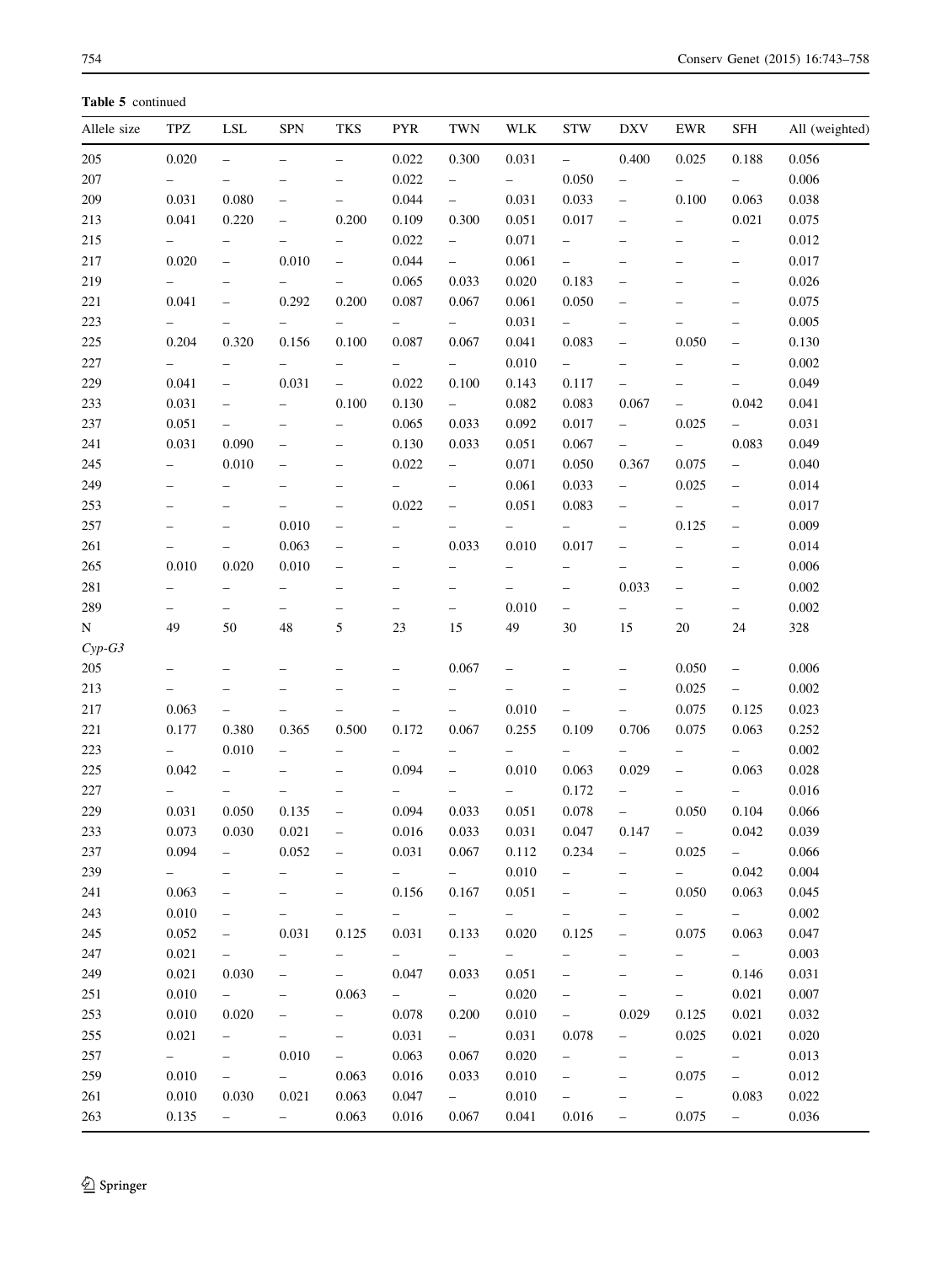Table 5 continued

| Allele size | TPZ                      | LSL                      | <b>SPN</b>               | <b>TKS</b>               | <b>PYR</b>               | TWN                      | <b>WLK</b>               | <b>STW</b>               | <b>DXV</b>               | <b>EWR</b>               | SFH                      | All (weighted) |
|-------------|--------------------------|--------------------------|--------------------------|--------------------------|--------------------------|--------------------------|--------------------------|--------------------------|--------------------------|--------------------------|--------------------------|----------------|
| 265         | 0.031                    | $\equiv$                 | $\overline{\phantom{0}}$ | $\overline{\phantom{0}}$ | 0.031                    | $\overline{\phantom{0}}$ | 0.041                    | $\equiv$                 | 0.029                    | 0.025                    | 0.021                    | 0.018          |
| 267         | 0.021                    | $\overline{\phantom{0}}$ |                          |                          | $\overline{\phantom{0}}$ | $\overline{\phantom{0}}$ | $\overline{\phantom{0}}$ |                          | $\overline{\phantom{0}}$ | $\overline{\phantom{0}}$ | $\overline{\phantom{0}}$ | 0.003          |
| 269         | 0.021                    | $\qquad \qquad -$        |                          | $\overline{\phantom{0}}$ | 0.031                    | $\qquad \qquad -$        | 0.041                    | 0.016                    | $\qquad \qquad -$        | $\overline{\phantom{0}}$ | 0.021                    | 0.015          |
| 271         | 0.010                    | 0.060                    | $\overline{\phantom{0}}$ | -                        | 0.016                    | 0.033                    | 0.010                    | $\overline{\phantom{0}}$ | $\overline{\phantom{0}}$ | 0.225                    | $-$                      | 0.028          |
| 273         | $\qquad \qquad -$        | $\qquad \qquad -$        |                          | ÷                        | $\overline{\phantom{0}}$ | $\qquad \qquad -$        | 0.041                    | 0.016                    | 0.059                    | $\qquad \qquad -$        | 0.021                    | 0.012          |
| 277         | 0.010                    | 0.290                    | 0.354                    | $\overline{\phantom{0}}$ | 0.016                    | $\qquad \qquad -$        | 0.020                    | 0.016                    | $\overline{\phantom{0}}$ | $\overline{\phantom{0}}$ | 0.021                    | 0.101          |
| 281         | 0.010                    | 0.100                    | $\overline{\phantom{0}}$ | $\overline{\phantom{0}}$ | $\overline{\phantom{m}}$ | $\qquad \qquad -$        | 0.010                    | 0.031                    | $\qquad \qquad -$        | $\qquad \qquad -$        | $\overline{\phantom{0}}$ | 0.020          |
| 283         | $\qquad \qquad -$        | $\overline{\phantom{0}}$ | $\overline{\phantom{0}}$ | $\overline{\phantom{0}}$ | $\overline{\phantom{0}}$ | $\overline{\phantom{0}}$ | $\overline{\phantom{0}}$ | $\overline{\phantom{0}}$ | $\overline{\phantom{0}}$ | $\overline{\phantom{0}}$ | 0.042                    | 0.003          |
| 285         | $\qquad \qquad -$        | $\qquad \qquad -$        | $\overline{\phantom{0}}$ | $\overline{\phantom{0}}$ | $\qquad \qquad -$        | $\qquad \qquad -$        | 0.020                    | $\overline{\phantom{m}}$ | $\overline{\phantom{0}}$ | $\overline{\phantom{0}}$ | $-$                      | 0.003          |
| 289         |                          | $\overline{\phantom{0}}$ |                          |                          | ÷                        | $\qquad \qquad -$        | $\overline{\phantom{0}}$ | $\overline{\phantom{m}}$ | $\overline{\phantom{0}}$ | $\overline{\phantom{0}}$ | 0.021                    | 0.002          |
| 291         |                          | $\overline{\phantom{0}}$ |                          | Ē,                       | ÷                        | $\qquad \qquad -$        | 0.020                    | $\overline{\phantom{0}}$ | $\overline{\phantom{0}}$ | $\overline{\phantom{0}}$ | $\overline{\phantom{0}}$ | 0.003          |
| 293         | 0.010                    | $\overline{\phantom{0}}$ |                          | $\overline{\phantom{0}}$ |                          | $\qquad \qquad -$        | 0.020                    | $\qquad \qquad -$        | $\overline{\phantom{0}}$ | 0.025                    | $\overline{\phantom{a}}$ | 0.006          |
| 297         | $\qquad \qquad -$        | $\overline{\phantom{m}}$ | 0.010                    | $\overline{\phantom{0}}$ | 0.016                    | $\qquad \qquad -$        | 0.010                    | $\qquad \qquad -$        | -                        | $\qquad \qquad -$        | $\overline{\phantom{a}}$ | 0.004          |
| 309         | 0.010                    | $\overline{\phantom{m}}$ | $\overline{\phantom{0}}$ | $\overline{\phantom{0}}$ | $\overline{\phantom{0}}$ | $\qquad \qquad -$        | $\overline{\phantom{0}}$ | $\qquad \qquad -$        | $\overline{\phantom{0}}$ | $\overline{\phantom{0}}$ | $\overline{\phantom{0}}$ | 0.002          |
| 325         | 0.010                    | $\overline{\phantom{0}}$ | -                        | $\overline{\phantom{0}}$ | $\qquad \qquad -$        | $\qquad \qquad -$        | $\overline{\phantom{0}}$ | $\qquad \qquad -$        | $\overline{\phantom{0}}$ | $\overline{\phantom{0}}$ | $\qquad \qquad -$        | 0.002          |
| 327         | 0.010                    | $\overline{\phantom{0}}$ | $\overline{\phantom{0}}$ |                          | $\qquad \qquad -$        | $\qquad \qquad -$        | $\overline{\phantom{0}}$ | $\qquad \qquad -$        | $\overline{\phantom{0}}$ | $\overline{\phantom{0}}$ | $\overline{\phantom{m}}$ | 0.002          |
| 333         | $\qquad \qquad -$        | $\qquad \qquad -$        | $\overline{\phantom{0}}$ | $\overline{\phantom{0}}$ | $\overline{\phantom{m}}$ | $\qquad \qquad -$        | 0.010                    | $\overline{\phantom{m}}$ | $\overline{\phantom{0}}$ | $\overline{\phantom{0}}$ | $\overline{\phantom{m}}$ | 0.002          |
| 337         |                          | $\overline{\phantom{0}}$ | $\overline{\phantom{0}}$ |                          | $\qquad \qquad -$        | $\qquad \qquad -$        | 0.010                    | $\qquad \qquad -$        | $\overline{\phantom{0}}$ | $\overline{\phantom{0}}$ | $\overline{\phantom{m}}$ | 0.002          |
| 339         | 0.010                    | $\overline{\phantom{0}}$ | $\overline{\phantom{0}}$ |                          | $\qquad \qquad -$        | -                        | $\overline{\phantom{0}}$ | $\qquad \qquad -$        | $\overline{\phantom{0}}$ | $\overline{\phantom{0}}$ | $\overline{\phantom{a}}$ | 0.002          |
| 371         | $\overline{\phantom{0}}$ | $\overline{\phantom{0}}$ | $\overline{\phantom{0}}$ | 0.125                    | $\overline{\phantom{0}}$ | $\overline{\phantom{0}}$ | $\overline{\phantom{0}}$ | $\overline{\phantom{0}}$ | $\overline{\phantom{0}}$ | $\overline{\phantom{0}}$ | $\overline{\phantom{0}}$ | 0.003          |
| $\mathbf N$ | 48                       | 50                       | 48                       | 8                        | 32                       | 15                       | 49                       | 32                       | 17                       | $20\,$                   | 24                       | 343            |
| $Cyp-G41$   |                          |                          |                          |                          |                          |                          |                          |                          |                          |                          |                          |                |
| 167         | 0.929                    | 0.940                    | 0.490                    | 0.100                    | 0.129                    | 0.583                    | 0.604                    | 0.654                    | 0.971                    | 0.850                    | 0.568                    | 0.661          |
| 171         | 0.071                    | 0.060                    | 0.510                    | 0.900                    | 0.823                    | 0.417                    | 0.375                    | 0.346                    | 0.029                    | 0.150                    | 0.409                    | 0.330          |
| 175         | $\qquad \qquad -$        | $\overline{\phantom{0}}$ | $\overline{\phantom{0}}$ | $\overline{\phantom{0}}$ | 0.048                    | $\equiv$                 | 0.021                    | $\overline{\phantom{0}}$ | $\overline{\phantom{0}}$ | $\overline{\phantom{0}}$ | 0.023                    | 0.009          |
| ${\bf N}$   | 49                       | 50                       | 48                       | 10                       | $31\,$                   | 12                       | 48                       | 26                       | 17                       | $20\,$                   | $22\,$                   | 333            |
| $Cyp-G47$   |                          |                          |                          |                          |                          |                          |                          |                          |                          |                          |                          |                |
| 170         | $\qquad \qquad -$        | $\overline{\phantom{0}}$ | 0.010                    | $\qquad \qquad -$        | $\qquad \qquad -$        | $\qquad \qquad -$        | 0.020                    | $\overline{\phantom{0}}$ | $\overline{\phantom{0}}$ | $\overline{\phantom{0}}$ | $\overline{\phantom{0}}$ | 0.004          |
| 174         | 0.010                    | $\overline{\phantom{0}}$ | $-$                      | $\overline{\phantom{0}}$ | $\overline{\phantom{0}}$ | $\overline{\phantom{0}}$ | 0.030                    | $\overline{\phantom{0}}$ | $\qquad \qquad -$        | $\qquad \qquad -$        | $\overline{\phantom{0}}$ | 0.006          |
| 178         | 0.520                    | 0.710                    | 0.292                    | 0.350                    | 0.359                    | 0.393                    | 0.570                    | 0.391                    | 0.441                    | 0.700                    | 0.318                    | 0.480          |
| 182         | 0.367                    | 0.290                    | 0.510                    | 0.400                    | 0.484                    | 0.500                    | 0.350                    | 0.406                    | 0.559                    | 0.300                    | 0.614                    | 0.416          |
| 186         | 0.061                    | $\overline{\phantom{0}}$ | 0.188                    | 0.250                    | 0.156                    | 0.036                    | 0.030                    | 0.203                    | $\overline{\phantom{0}}$ | $\overline{\phantom{0}}$ | $\overline{\phantom{0}}$ | 0.081          |
| 190         | 0.020                    | $\overline{\phantom{0}}$ |                          | $\qquad \qquad -$        | $\overline{\phantom{a}}$ | $\qquad \qquad -$        | $\qquad \qquad -$        | $\overline{\phantom{a}}$ | $\overline{\phantom{0}}$ | $\overline{\phantom{0}}$ | $\overline{\phantom{m}}$ | 0.003          |
| 194         | 0.020                    | -                        | $\overline{\phantom{0}}$ |                          | $\qquad \qquad -$        | 0.071                    |                          | $\qquad \qquad -$        | $\qquad \qquad -$        | -                        | 0.068                    | $0.010\,$      |
| N           | 49                       | 50                       | 48                       | $10\,$                   | $32\,$                   | 14                       | 50                       | 32                       | 17                       | 20                       | $22\,$                   | 344            |
| $Cyp-G48$   |                          |                          |                          |                          |                          |                          |                          |                          |                          |                          |                          |                |
| 118         | $\qquad \qquad -$        |                          |                          | $\overline{\phantom{0}}$ | $\overline{\phantom{0}}$ | $\qquad \qquad -$        | 0.022                    | $\overline{\phantom{a}}$ | $\qquad \qquad -$        | $\overline{\phantom{0}}$ | $\overline{\phantom{0}}$ | 0.003          |
| 122         |                          |                          |                          | $\overline{\phantom{0}}$ | 0.063                    | $\overline{\phantom{0}}$ | 0.056                    | 0.016                    | 0.177                    | 0.125                    | 0.021                    | 0.032          |
| 126         |                          |                          |                          | -                        | 0.016                    | $\qquad \qquad -$        | 0.044                    | $\overline{\phantom{0}}$ | 0.029                    | $\overline{\phantom{0}}$ | $\qquad \qquad -$        | 0.009          |
| 130         |                          |                          |                          | -                        | $ \,$                    | 0.033                    | $\overline{\phantom{0}}$ | $\overline{\phantom{0}}$ | $\overline{\phantom{0}}$ | $\overline{\phantom{0}}$ | $\overline{\phantom{0}}$ | $0.002\,$      |
| 134         | 0.020                    |                          |                          |                          | 0.156                    | $\qquad \qquad -$        | 0.033                    | 0.031                    | -                        |                          | $\overline{\phantom{0}}$ | 0.025          |
| 138         |                          |                          |                          |                          | $\overline{\phantom{0}}$ | $\overline{\phantom{0}}$ | 0.011                    | 0.125                    | -                        | -                        | 0.104                    | 0.021          |
| 142         |                          | $\qquad \qquad -$        | 0.010                    |                          | 0.016                    | $\overline{\phantom{0}}$ | 0.033                    | $\overline{\phantom{0}}$ | $\qquad \qquad -$        | -                        | $\overline{\phantom{0}}$ | 0.007          |
| 146         | 0.010                    | 0.100                    | $\overline{\phantom{0}}$ |                          | $\overline{\phantom{0}}$ | -                        | 0.044                    | 0.203                    | $\qquad \qquad -$        | 0.050                    | 0.021                    | 0.045          |
| 150         | 0.133                    | 0.060                    | 0.021                    |                          | 0.047                    | 0.067                    | 0.044                    | 0.016                    | 0.118                    | $\overline{\phantom{0}}$ | 0.167                    | 0.063          |
| 154         | 0.041                    | 0.140                    | $\overline{\phantom{0}}$ | $\overline{\phantom{0}}$ | 0.063                    | 0.067                    | 0.033                    | $\qquad \qquad -$        | $\overline{\phantom{0}}$ | 0.050                    | 0.125                    | 0.051          |
| 158         | 0.163                    | 0.100                    | $\overline{\phantom{0}}$ | 0.100                    | 0.063                    | 0.067                    | 0.044                    | $\qquad \qquad -$        | -                        | $\overline{\phantom{0}}$ | 0.063                    | 0.060          |
| 160         | $\overline{\phantom{0}}$ | $-$                      | 0.125                    | $\overline{\phantom{0}}$ | $\overline{\phantom{0}}$ | $\qquad \qquad -$        | $\overline{\phantom{0}}$ | $\qquad \qquad -$        | $\qquad \qquad -$        | $\overline{\phantom{0}}$ | $\overline{\phantom{0}}$ | 0.018          |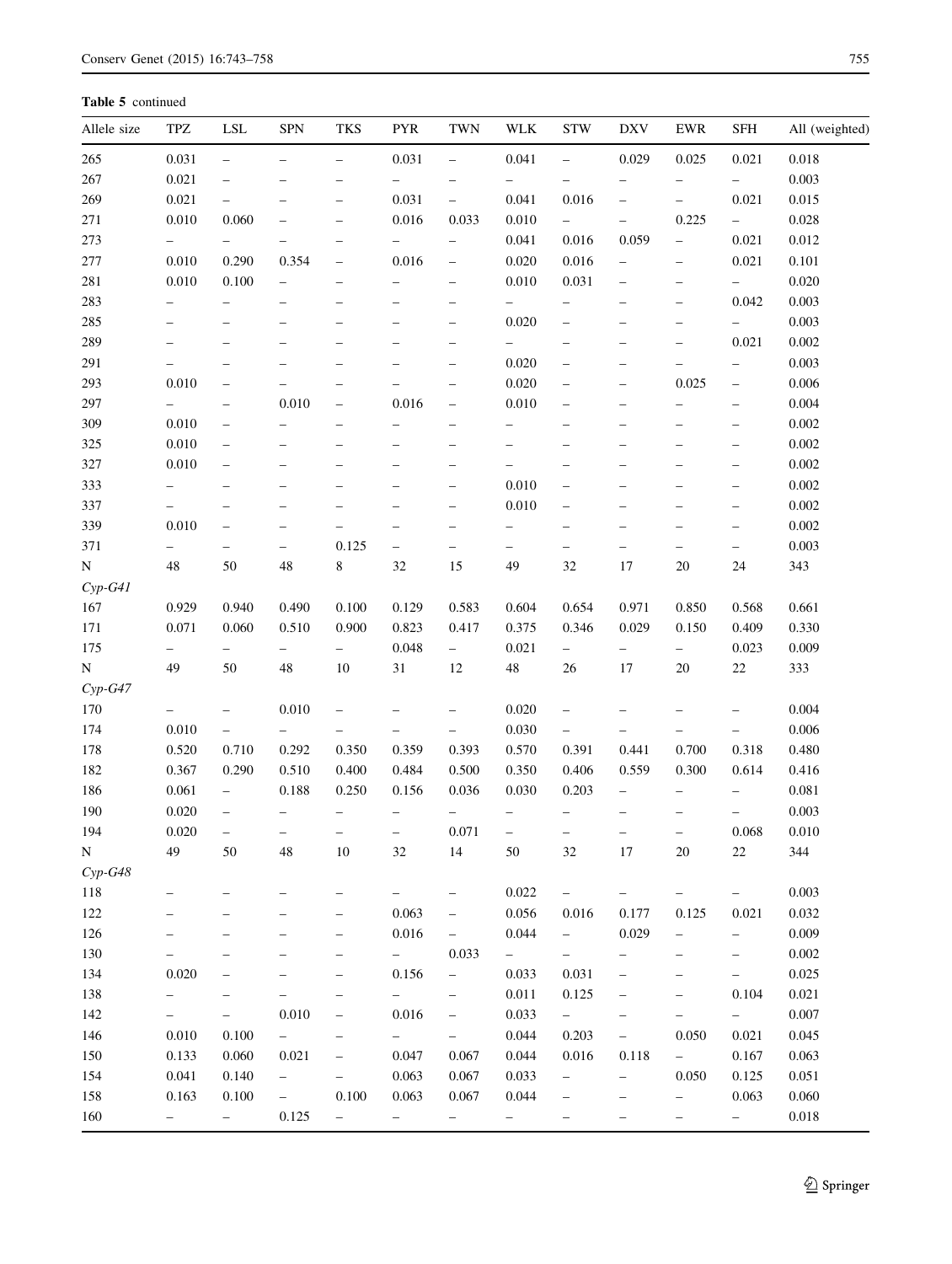<span id="page-13-0"></span>Table 5 continued

| Allele size | TPZ                      | LSL                      | <b>SPN</b>               | <b>TKS</b>               | <b>PYR</b>               | TWN                      | WLK                      | <b>STW</b>               | DXV                             | EWR                      | SFH                      | All (weighted) |
|-------------|--------------------------|--------------------------|--------------------------|--------------------------|--------------------------|--------------------------|--------------------------|--------------------------|---------------------------------|--------------------------|--------------------------|----------------|
| 162         | 0.071                    | $\overline{\phantom{0}}$ | 0.177                    | $\overline{\phantom{a}}$ | 0.063                    | 0.067                    | 0.033                    | $\overline{\phantom{a}}$ | 0.088                           | $\overline{\phantom{0}}$ | $\overline{\phantom{0}}$ | 0.053          |
| 164         | 0.020                    | $-$                      | 0.167                    | $\overline{\phantom{m}}$ | $\overline{\phantom{0}}$ | $\overline{\phantom{0}}$ | $\qquad \qquad -$        |                          | $\overline{\phantom{0}}$        | -                        | $\overline{\phantom{a}}$ | 0.026          |
| 166         | 0.041                    | 0.100                    | 0.031                    | 0.200                    | 0.141                    | 0.033                    | 0.056                    | 0.016                    | 0.235                           | 0.050                    | 0.083                    | 0.075          |
| 170         | 0.061                    | 0.010                    | 0.010                    | 0.100                    | 0.141                    | 0.167                    | 0.144                    | $\overline{\phantom{0}}$ | $\overline{\phantom{0}}$        | 0.200                    | 0.042                    | 0.069          |
| 172         | $\overline{\phantom{a}}$ | $\equiv$                 | $\overline{\phantom{0}}$ |                          | $-$                      | $\equiv$                 |                          | $\overline{\phantom{0}}$ | $\overline{\phantom{0}}$        | $\overline{\phantom{0}}$ | 0.021                    | 0.002          |
| 174         | 0.031                    | 0.230                    | $\overline{\phantom{0}}$ | 0.100                    | 0.047                    | 0.033                    | 0.067                    | 0.094                    | 0.029                           | 0.050                    | 0.063                    | 0.073          |
| 176         | $\overline{\phantom{a}}$ | $\overline{\phantom{0}}$ | $\qquad \qquad -$        | $\overline{\phantom{0}}$ | $\overline{\phantom{0}}$ | $\overline{\phantom{a}}$ | 0.011                    | $\overline{\phantom{a}}$ | $\overline{\phantom{0}}$        | $\qquad \qquad -$        | $ \,$                    | 0.002          |
| 178         | 0.092                    | 0.020                    | 0.146                    | 0.100                    | 0.047                    | 0.233                    | 0.044                    | 0.172                    | 0.029                           | 0.125                    | 0.042                    | 0.088          |
| 180         | $\equiv$                 | $\overline{\phantom{0}}$ | 0.042                    | $\equiv$                 | $\equiv$                 | $\overline{\phantom{0}}$ | $\overline{\phantom{0}}$ | $\equiv$                 | $\overline{\phantom{0}}$        | $\overline{\phantom{0}}$ | $\mathbf{r}$             | 0.006          |
| 182         | 0.061                    | $\qquad \qquad -$        | $\sim$ $-$               | 0.050                    | 0.031                    | $\overline{\phantom{0}}$ | 0.022                    | 0.047                    | 0.118                           | 0.025                    | 0.063                    | 0.032          |
| 184         | $\overline{\phantom{a}}$ | $\overline{\phantom{0}}$ | 0.031                    | $-$                      | $\overline{\phantom{0}}$ | $\overline{\phantom{a}}$ | $\overline{\phantom{0}}$ | $\qquad \qquad -$        | $\qquad \qquad -$               | $\overline{\phantom{0}}$ | $\qquad \qquad -$        | 0.004          |
| 186         | 0.092                    | 0.010                    | $\equiv$                 | 0.050                    | 0.063                    | 0.100                    | 0.067                    | $\qquad \qquad -$        | $\overline{\phantom{0}}$        | 0.250                    | $\overline{\phantom{a}}$ | 0.050          |
| 188         | 0.010                    | $\sim$ $-$               | $\overline{\phantom{0}}$ | $\qquad \qquad -$        | $-$                      | $-$                      | $\qquad \qquad -$        | $\overline{\phantom{0}}$ | $\qquad \qquad -$               | $-$                      | $\overline{\phantom{0}}$ | 0.002          |
| 190         | 0.092                    | 0.120                    | 0.104                    | 0.100                    | 0.031                    | 0.033                    | 0.067                    | 0.156                    | 0.029                           | 0.050                    | 0.063                    | 0.085          |
| 194         | 0.031                    | 0.110                    | $\overline{\phantom{a}}$ | 0.050                    | 0.016                    | 0.100                    | 0.033                    | 0.063                    | $\frac{1}{2}$ and $\frac{1}{2}$ | 0.025                    | 0.063                    | 0.044          |
| 198         | 0.010                    | $\overline{\phantom{0}}$ | $\overline{\phantom{0}}$ | 0.050                    | $\overline{\phantom{0}}$ | $\overline{\phantom{0}}$ | $\qquad \qquad -$        | $\qquad \qquad -$        | 0.147                           | $\overline{\phantom{0}}$ | $\sim$ 100 $\sim$        | 0.010          |
| 202         | $\overline{\phantom{0}}$ | $\overline{\phantom{0}}$ | $\qquad \qquad -$        | 0.050                    | $\overline{\phantom{0}}$ | $\qquad \qquad -$        |                          | $\qquad \qquad -$        | $\overline{\phantom{0}}$        | $\overline{\phantom{0}}$ | 0.021                    | 0.003          |
| 206         | 0.010                    | $\overline{\phantom{0}}$ | $\overline{\phantom{0}}$ | 0.050                    | $\overline{\phantom{0}}$ | $\overline{\phantom{0}}$ | 0.044                    | $\qquad \qquad -$        | -                               | $\overline{\phantom{m}}$ | 0.042                    | 0.012          |
| 210         | $\qquad \qquad -$        | $\overline{\phantom{0}}$ | 0.010                    | $\overline{\phantom{0}}$ | $\overline{\phantom{0}}$ | $\qquad \qquad -$        | 0.022                    | $\qquad \qquad -$        | $\overline{\phantom{0}}$        | $\overline{\phantom{0}}$ | $\overline{\phantom{0}}$ | 0.004          |
| 214         | $\overline{\phantom{m}}$ | $\qquad \qquad -$        | 0.063                    | $\overline{\phantom{0}}$ | $\overline{\phantom{0}}$ | $\qquad \qquad -$        | 0.011                    | 0.016                    | $\overline{\phantom{0}}$        | $\overline{\phantom{0}}$ | $\overline{\phantom{a}}$ | 0.012          |
| 218         | $\qquad \qquad -$        | $\overline{\phantom{0}}$ | 0.063                    | $\overline{\phantom{a}}$ | $\overline{\phantom{0}}$ | $\qquad \qquad -$        | $\qquad \qquad -$        |                          | $\overline{\phantom{0}}$        | $\qquad \qquad -$        | $\qquad \qquad -$        | 0.009          |
| 222         | $\overline{\phantom{0}}$ | $\overline{\phantom{0}}$ | -                        | $\overline{\phantom{0}}$ | $\overline{\phantom{0}}$ | $\overline{\phantom{0}}$ |                          | 0.047                    | $\overline{\phantom{0}}$        |                          | $\qquad \qquad -$        | 0.004          |
| 234         | 0.010                    | $\overline{\phantom{0}}$ | $\overline{\phantom{0}}$ | $\overline{\phantom{0}}$ | $\overline{\phantom{0}}$ | $\qquad \qquad -$        | $\qquad \qquad -$        | $\overline{\phantom{0}}$ | $\overline{\phantom{0}}$        | $\overline{\phantom{0}}$ | $\qquad \qquad -$        | 0.002          |
| 262         | $\overline{\phantom{0}}$ | $\qquad \qquad -$        | $\qquad \qquad -$        | $\qquad \qquad -$        | $\overline{\phantom{0}}$ | $\qquad \qquad -$        | 0.011                    | $\overline{\phantom{a}}$ | $\overline{\phantom{0}}$        | $\overline{\phantom{0}}$ | $\qquad \qquad -$        | 0.002          |
| N           | 49                       | 50                       | 48                       | 10                       | 32                       | 15                       | 45                       | 32                       | 17                              | 20                       | 24                       | 342            |

# References

- Avise JC (2000) Phylogeography. The history and formation of species. Harvard University Press, Cambridge, MA
- Baerwald MR, May B (2004) Characterization of microsatellite loci for five members of the minnow family Cyprinidae found in the Sacramento-San Joaquin Delta and its tributaries. Mol Ecol Notes 4:385–390
- Belkhir K, Borsa P, Chikhi L, Raufaste N, Bonhomme F (2003) GENETIX version 4.04, logiciel sous WindowsTM pour la genetique des populations. Laboratoire Genome, Populations, Interactions: CNRS UMR. 5000, Universite de Montpellier II, Montpellier, France
- Benson LV (1991) Timing of the last highstand of Lake Lahontan. J Paleolimnol 5:115–126
- Caughley G (1994) Directions in conservation biology. J Anim Ecol 63(2):215–244
- Chen YZ (2013) Genetic characterization and management of the endangered Mohave tui chub. Conserv Genet 14:11–20
- Coffin PD, Cowan WF (1995) Lahontan cutthroat trout (Oncorhynchus clarki henshawi) recovery plan. U. S. Fish and Wildlife Service, Portland
- Cornuet JM, Luikart G (1996) Description and power analysis of two tests for detecting recent population bottlenecks from allele frequency data. Genetics 144:2001–2014
- Di Rienzo A, Peterson A, Garza J, Valdes A, Slatkin M, Freimer N (1994) Mutational processes of simple-sequence repeat loci in human populations. PNAS 91:3166–3170
- Do C, Waples RS, Peel D, Macbeth GM, Tillett BJ, Ovendon JR (2014) NeEstimator v2: re-implementation of software for the estimation of contemporary effective size  $(N_e)$  from genetic data. Mol Ecol Resour 14:209–214
- Dowling T, Minckley W, Marsh P (1996a) Mitochondrial DNA diversity within and among populations of razorback sucker (Xyrauchen taxanus) as determined by restriction endonuclease analysis. Copeia 1996:542–550
- Dowling T, Minckley W, Marsh P, Goldstein E (1996b) Mitochondrial DNA diversity in the endangered razorback sucker (Xyrauchen texanus): analysis of hatchery stocks and implications for captive propagation. Conserv Biol 10:120–127
- Dowling T, Marsh P, Kelsen A, Tibbets C (2005) Genetic monitoring of wild and repatriated populations of endangered razorback sucker (Xyrauchen texanus, Catostomidae, Teleostei) in Lake Mohave, Arizona-Nevada. Mol Ecol 14:123–136
- Earl DA, vonHoldt BM (2012) STRUCTURE HARVESTER: a website and program for visualizing STRUCTURE output and implementing the Evanno method. Conserv Genet Resour 4:359–361
- Estoup A, Angers B (1998) Microsatellites and minisatellites for molecular ecology: theoretical and empirical considerations. In: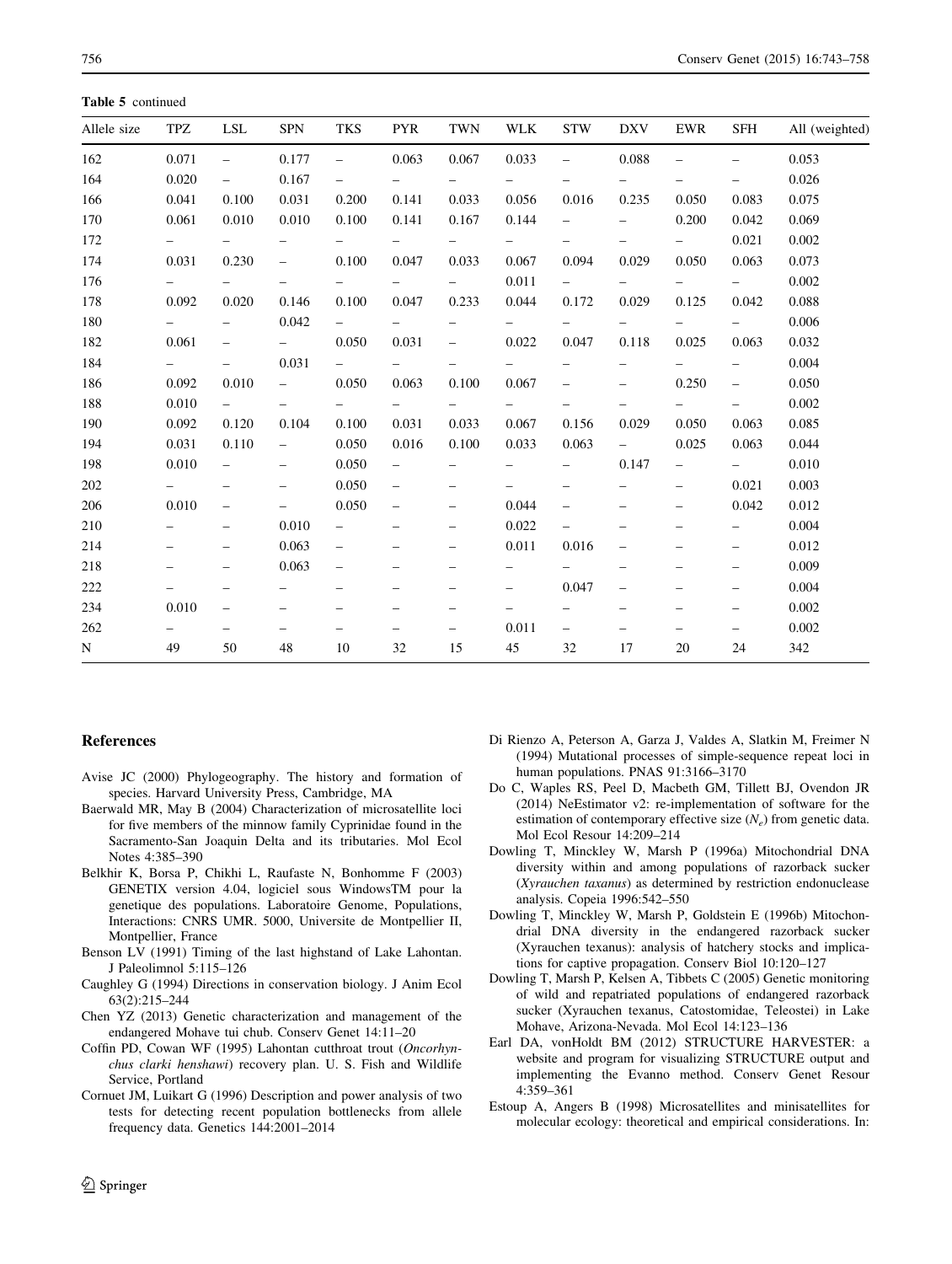<span id="page-14-0"></span>Carvlho GR (ed) Advances in molecular ecology. NATO Science Series, IOS Press, Amsterdam, pp 55–86

- Estoup A, Cornuet JM (1999) Microsatellite evolution: inferences from population data. In: Goldstein DB, Schlöterrer C (eds) Microsatellites: evolution and applications. Oxford University Press, Oxford, pp 49–65
- Evanno G, Regnaut S, Goudet J (2005) Detecting the number of clusters of individuals using the software STRUCTURE: a simulation study. Mol Ecol 14:2611–2620
- Excoffier L, Lischer HEL (2010) Arlequin suite ver 3.5: a new series of programs to perform population genetic analyses under Linux and Windows. Mol Ecol Resour 10:564–567
- Falush D, Stephens M, Pritchard JK (2003) Inference of population structure using multilocus genotyped data: linked loci and correlated allele frequences. Genetics 164(4):1567–1587
- Faulks LK, Gilligan DM, Beheregaray LB (2010) Islands of water in a sea of dry land: hydrological regime predicts genetic diversity and dispersal in a widespread fish from Australia's arid zone, the golden perch (Macquaria ambigua). Mol Ecol 19:4723–4737
- Frankham R, Ballou JD, Briscoe DA (2002) Introduction to conservation genetics. Cambridge University Press, Cambridge
- Franklin IR, Frankham R (1998) How large must populations be to retain evolutionary potential? Anim Conserv 1:69–73
- Garrigan D, Marsh PC, Dowling TE (2002) Long-term effective population size of three endangered Colorado Fishes. Anim Conserv 5:95–102
- Garside LJ, Schilling JH (1979) Thermal waters of Nevada: Nevada bureau of mines and geology. Bulletin 91:163
- Garza JK, Williamson EG (2001) Detection of reduction in population size using data from microsatellite loci. Mol Ecol 10(2):305–318
- Gilpin ME, Soulé ME (1986) Minimum viable populations: processes of species extinction. In: Soule ME (ed) Conservation biology: the science of scarcity and diversity. Sinauer and Associates, Sunderland, pp 19–34
- Hale ML, Burg TM, Steeves TE (2012) Sampling for microsatellitebased population genetic studies: 25 to 30 individuals per population is enough to accurately estimate allele frequencies. PLoS One 7(9):e45170
- Hardy OJ, Vekemans X (2002) SPAGeDi: a versatile computer program to analyse spatial genetic structure at the individual or population levels. Mol Ecol Notes 2:618–620
- Hardy OJ, Charbonnel N, Freville H, Heuertz M (2003) Microsatellite allele sizes: a simple test to assess their significance on genetic differentiation. Genetics 163:1467–1482
- Harris PM (2000) Systematic studies of the genus Siphateles (Ostariophysi: Cyprinidae) from western North America. PhD dissertation, Oregon State University
- Hedrick PC (2004) Recent developments in conservation genetics. Forest Ecol Manag 197:3–19
- Hernandez-Martich JD, Smith MA (1997) Downstream gene flow and genetic structure of Gambusia holbrooki (eastern mosquitofish). Heredity 79:295–301
- Hershler R (1998) A systematic review of hydrobiid snails (Gastropoda: Risooidea) of the Great Basin, Western United States, Part I: Genus Pyrgulopsis. Veliger 41:1–132
- Hubbs CL, Miller RR (1948) The zoological evidence: correlation between fish distribution and hydrographic history in the desert basins of Western United States. In: The Great Basin, with emphasis on glacial and postglacial times. Bulletin of the University of Utah, vol 38. pp 17–166
- Jakobsson M, Rosenberg NA (2007) CLUMPP: a cluster matching and permutation program for dealing with label switching and multimodality in analysis of population structure. Bioinformatics 23:1801–1806
- Jamieson IG, Allendorf FW (2012) How does the 50/500 rule apply to MVPs? Trends Ecol Evol 27:578–584
- Kalinowski ST (2004) Counting alleles with rarefaction: private alleles and hierarchical sampling designs. Conserv Genet 5:539–543
- Kalinowski ST (2005a) Do polymorphic loci require large sample sizes to estimate genetic distances? Heredity 94:33–36
- Kalinowski ST (2005b) HP-Rare: a computer program for performing rarefaction on measures of allelic diversity. Mol Ecol Notes 5:187–189
- Kimsey JB (1954) The life history of the tui chub Siphateles bicolor (Girard) from Eagle Lake, California. Calif Fish Game 40:395–410
- Kucera PA (1978) Reproductive biology of the tui chub, Gila bicolor, in Pyramid Lake, Nevada. Great Basin Nat 38(2):203–207
- Kuo C, Janzen F (2004) Genetic effects of a persistent bottleneck on a natural population of ornate box turtles (Terrapene ornata). Conserv Genet 5:425–437
- Lande R (1993) Risks of population extinction from demographic and environmental stochasticity and random catastrophes. Am Nat 142(6):911–927
- Lewis PO, Zaykin D (2001) Genetic data analysis: computer program for the analysis of allelic data. Version 1.0 (d16c) Free program distributed by the authors over the internet from [http://lewis.eeb.](http://lewis.eeb.uconn.edu/lewishome/software.html) [uconn.edu/lewishome/software.html](http://lewis.eeb.uconn.edu/lewishome/software.html)
- Lippe C, Dumont P, Bernatchez L (2006) High genetic diversity and no inbreeding in the endangered copper redhorse, Moxostoma hubbsi (Catostomidae: Pisces): the positive sides of long generation time. Mol Ecol 15:1769–1780
- Lopes TJ, Allender KK (2009) Water budgets of the Walker River basin and Walker Lake, California and Nevada: U.S. Geological Survey Scientific Investigations. Report 2009–5157:44p
- Lynch M, Lande R (1998) The critical effective size for a genetically secure population. Anim Conserv 1:70–72
- May B (1999) Genetic purity and subspecific status of the Dixie Valley tui chub. Report to the Department of the Navy, N68711- 98-LT-80018
- Meredith EP, May B (2002) Microsatellite loci in the Lahontan tui chub, Gila bicolor obesa, and their utilization in other chub species. Mol Ecol Notes 2:156–158
- Moritz C (1994) Defining 'Evolutionarily significant units' for conservation. Trends Ecol Evol 9(10):373–375
- Moyle PB, Yoshiyama RM, Williams JE, Wikramanayake ED (1995) Fish species of special concern in California. Final Report for Contract N. 2128IF to California Department of Fish and Game
- Nevada Department of Wildlife (2011) Walker Lake Fishery Improvement Program. Final Report for FWS Cooperative Agreement No. 84240-6-J, 52 pp
- Nomura T (2008) Estimation of effective number of breeders from molecular ancestry of single cohort sample. Evol Appl 1(3):462–474
- Peery MZ, Kirby R, Reid BN, Stoelting R, Doucet-Beer E, Robinson S, Vasquez-Carillo C, Pauli JN, Palsboll PJ (2012) Reliability of genetic bottleneck tests for detecting recent population declines. Mol Ecol 21:3403–3418
- Piry S, Luikart G, Cornuet JM (1999) BOTTLENECK: a computer program for detecting recent reductions in the effective population size using allele frequency data. Heredity 90:502– 503
- Pritchard JK, Stephens M, Donnelly PJ (2000) Inference of population structure using multilocus genotype data. Genetics 155:945–959
- Raymond M, Rousset F (1995) GENEPOP (version 1.2): population genetics software for exact tests and ecumenicism. J Hered 86:248–249